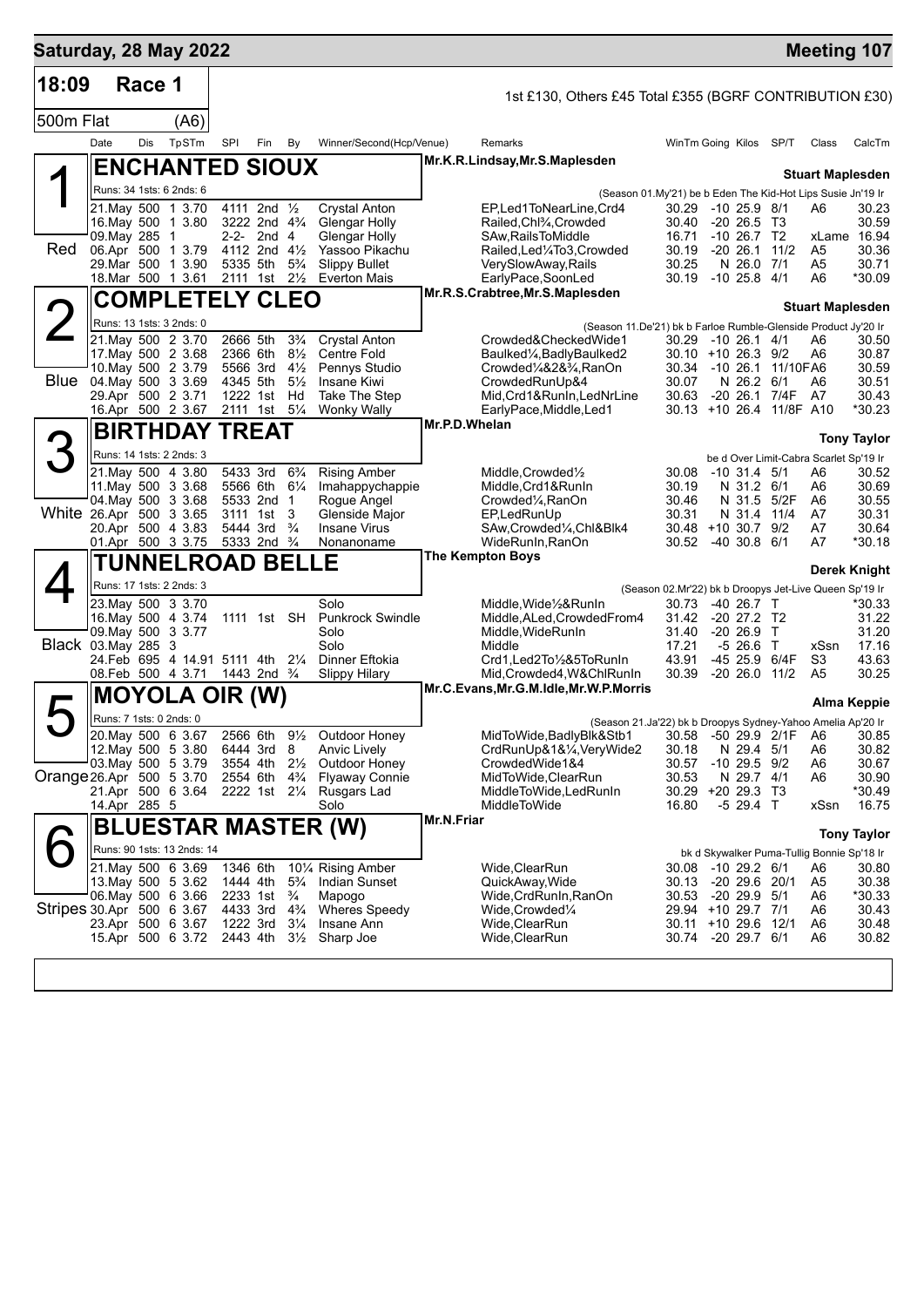| Saturday, 28 May 2022              |                                          |        |                                |                      |                                      |                                  |                                                                        |              |                                                                   |                                       |                |                            |                         |                      | <b>Meeting 107</b>                                             |
|------------------------------------|------------------------------------------|--------|--------------------------------|----------------------|--------------------------------------|----------------------------------|------------------------------------------------------------------------|--------------|-------------------------------------------------------------------|---------------------------------------|----------------|----------------------------|-------------------------|----------------------|----------------------------------------------------------------|
| 18:28                              |                                          | Race 2 |                                |                      |                                      |                                  |                                                                        |              |                                                                   |                                       |                |                            |                         |                      | <b>JTK RACING STAKES</b>                                       |
|                                    |                                          |        |                                |                      |                                      |                                  |                                                                        |              | 1st £200 + Trophy, Others £55 Total £475 (BGRF CONTRIBUTION £30)  |                                       |                |                            |                         |                      |                                                                |
| 500m Flat                          |                                          |        | (A1)                           |                      |                                      |                                  |                                                                        |              |                                                                   |                                       |                |                            |                         |                      |                                                                |
|                                    | Date                                     | Dis    | TpSTm                          | SPI                  | Fin                                  | By                               | Winner/Second(Hcp/Venue)                                               |              | Remarks                                                           | WinTm Going Kilos SP/T                |                |                            |                         | Class                | CalcTm                                                         |
|                                    | <b>RAYMAN</b>                            |        |                                |                      |                                      |                                  |                                                                        | Mr.S.C.Lemar |                                                                   |                                       |                |                            |                         |                      | <b>Theresa Dornan</b>                                          |
|                                    | Runs: 20 1sts: 3 2nds: 3                 |        |                                |                      |                                      |                                  |                                                                        |              |                                                                   |                                       |                |                            |                         |                      | bk d Droopys Sydney-Emers Diva De'19 Ir                        |
|                                    | 19. May 500 1 3.83                       |        |                                |                      | 4542 2nd <sup>3</sup> / <sub>4</sub> |                                  | <b>Moanteen Eddie</b>                                                  |              | SlowAway,Chl&Crd4&RunIn                                           | 29.94                                 | $-10$ 33.7 3/1 |                            |                         | A1                   | *29.90                                                         |
|                                    | 12. May 500 1 3.70<br>03. May 500 2 3.71 |        |                                | 5544 4th             | 4443 2nd 11/4                        | $2\frac{3}{4}$                   | <b>Footfield Ruby</b><br>Marlfield Glen                                |              | Crowded1&RunIn,RanOn<br>Crowded1&RunIn                            | 29.79<br>29.88                        | $-10, 34.3$    | N 34.3                     | 11/4<br>16/1            | A1<br>A1             | 29.90<br>30.00                                                 |
| Red                                | 28.Apr 500 1 3.76                        |        |                                | 6666 5th             |                                      | 3                                | Slippy Romina                                                          |              | SlowAway,Crowded&Checked1 29.79 +20 34.3                          |                                       |                |                            | 5/1                     | A1                   | 30.23                                                          |
|                                    | 14.Apr 500 1 3.75<br>26.Mar 515 1 4.62   |        |                                | 5333 3rd<br>5544 4th |                                      | $2\frac{1}{2}$<br>$7\frac{1}{2}$ | Ragtime Charley<br>Sporting Chile                                      |              | Rails, Crowded 1&2<br>SAw,Railed,CrdRunIn                         | 30.08<br>30.23                        | $-20.33.9$     |                            | 11/4<br>N 33.9 20/1     | A1<br>0R             | 30.08<br>30.84                                                 |
|                                    |                                          |        | <b>MOANTEEN EDDIE</b>          |                      |                                      |                                  |                                                                        |              | Mr.D.N.Bedford, Mr.P.N.Bedford                                    |                                       |                |                            |                         |                      |                                                                |
|                                    | Runs: 18 1sts: 3 2nds: 1                 |        |                                |                      |                                      |                                  |                                                                        |              |                                                                   |                                       |                |                            |                         |                      | <b>Richard Rees</b>                                            |
|                                    | 19. May 500 2 3.67                       |        |                                |                      | 1211 1st                             | $\frac{3}{4}$                    | Rayman                                                                 |              | DisputedLead, StayedBest                                          | 29.94                                 | -10 35.1 9/2   |                            |                         | A1                   | wbk d Droopys Sydney-High St Jesse Ja'20 Ir<br>29.84           |
|                                    | 12. May 500 2 3.69                       |        |                                | 5565 5th             |                                      | $6\frac{1}{4}$                   | Sharp Butch                                                            |              | Middle&Crowded2                                                   | 29.80                                 |                | N 35.2 6/1                 | $-10,34.7,5/2C$         | A1                   | 30.30                                                          |
| Blue                               | 05. May 500 1 3.64<br>20.Apr 500 2 3.60  |        |                                | 5211 1st<br>3226 5th |                                      | $\frac{1}{2}$                    | Landenstown King<br>10½ Bling Bling Sara                               |              | Rails, Led <sup>1</sup> / <sub>2</sub><br>Crowded1To2, Baulked3/4 | 29.72<br>29.82                        |                | N 34.0 8/1                 |                         | A <sub>2</sub><br>A2 | *29.62<br>30.66                                                |
|                                    | 05.Apr 500 2 3.68                        |        |                                | 2111 1st             |                                      | $3\frac{1}{4}$                   | <b>Sheriffs Flame</b>                                                  |              | RIsToMid.Led1                                                     | 29.70                                 |                |                            | N 33.3 7/4F             | A <sub>3</sub>       | 29.70                                                          |
|                                    | 30.Mar 500 2 3.73                        |        |                                | 5333 4th             |                                      | 3                                | <b>Fast Bowler</b>                                                     | Mr.O.L.Hook  | Crowded3&4                                                        | 29.95                                 |                |                            | $-10$ 33.1 $10/3$       | A <sub>3</sub>       | 30.07                                                          |
|                                    |                                          |        | <b>LE CLERC</b>                |                      |                                      |                                  |                                                                        |              |                                                                   |                                       |                |                            |                         |                      | <b>Jamie Kingsley</b>                                          |
|                                    | Runs: 15 1sts: 4 2nds: 1                 |        |                                | 3666 6th             |                                      | 8                                | <b>Bridies Pet</b>                                                     |              |                                                                   | 29.93                                 |                |                            |                         |                      | bkw d Skywalker Rory-Corrin Cilla Au'19 Ir<br>30.37            |
|                                    | 19. May 500 4 3.66<br>12. May 500 3 3.77 |        |                                | 6656 6th             |                                      | $7\frac{3}{4}$                   | Sharp Butch                                                            |              | Middle, Crowded 1&2<br>SlowAway,Crowded2&3/4                      | 29.80                                 |                | $-20$ 31.4 $7/1$<br>N 31.1 | 11/2                    | A1<br>A1             | 30.42                                                          |
|                                    | 08. May 500 5 4.30                       |        |                                | 3334 4th             |                                      |                                  | 161/4 Havana Lover(Towc)                                               |              | Mid, Crd1                                                         | 29.25 +15 31.1                        |                |                            | 33/1                    | <b>OR</b>            | 30.71                                                          |
| White 03. May 500 4 4.31           | 24.Apr 500 5 4.40                        |        |                                | 2222 6th             | 2222 2nd 21/4                        | $2\frac{1}{2}$                   | Glengar Magpie(Towc)<br>Icaal Danny(Towc)                              |              | Middle<br>Mid, EP                                                 | $30.04$ +10 30.8<br>30.29             |                | N 30.9 9/2                 | T2                      | Intro<br>0R          | 30.32<br>30.48                                                 |
|                                    | 07.Apr 500 3 3.60                        |        |                                |                      | 1111 1st                             | $3\frac{3}{4}$                   | <b>Bling Bling Sara</b>                                                |              | EP, ALed, Clear <sup>1/2</sup>                                    | 29.63                                 |                | N 30.8                     | 11/4                    | A1                   | $*29.63$                                                       |
|                                    |                                          |        | AMAZE ME MEL                   |                      |                                      |                                  |                                                                        | Mr.I.R.Lacey |                                                                   |                                       |                |                            |                         |                      | <b>Richard Rees</b>                                            |
|                                    | Runs: 4 1sts: 2 2nds: 0                  |        |                                |                      |                                      |                                  |                                                                        |              |                                                                   |                                       |                |                            |                         |                      | bk d Droopys Noah-Droopys Alice Au'20 Ir                       |
|                                    | 04.Mar                                   |        |                                |                      |                                      |                                  | NAME CHANGED from                                                      |              | Cappuccino Kid                                                    |                                       |                |                            |                         |                      |                                                                |
|                                    | 21. May 500 3 3.74<br>14. May 500 3 3.65 |        |                                | 6655 6th             | $3211$ 1st $1\frac{1}{2}$            | 7                                | Quickdraw<br><b>Sheriff Cain</b>                                       |              | SAw, Crowded Run Up, Blk Wide 4 29.74<br>EarlyPace,Led2           | 29.57                                 | -10 31.4 3/1   |                            | N 31.2 11/4             | A1<br>A2             | 30.21<br>*29.57                                                |
| Black 01.May 500 4 4.26            |                                          |        |                                |                      |                                      |                                  | Solo(Towc)                                                             |              | MidTRIs                                                           | 29.69 +20 30.6                        |                |                            | $\top$                  | Intro                | 29.89                                                          |
|                                    | 27.Apr 500 4 3.72<br>20.Apr 500 3 3.79   |        |                                | 3444 4th             | 6643 1st 1/2                         | $5\frac{3}{4}$                   | Insane Chef<br>Freedom Mustang                                         |              | Crowded1/4&3/4&4<br>SAw, CrdWide1, Led4                           | 29.80<br>29.79                        |                | N 30.5 3/1<br>N 30.2 8/1   |                         | A2<br>A5             | 30.25<br>29.79                                                 |
|                                    |                                          |        |                                |                      |                                      |                                  | <b>RAGTIME CHARLEY (W)</b>                                             | Mr.S.C.Lemar |                                                                   |                                       |                |                            |                         |                      |                                                                |
|                                    | Runs: 35 1sts: 8 2nds: 4                 |        |                                |                      |                                      |                                  |                                                                        |              |                                                                   |                                       |                |                            |                         |                      | <b>Theresa Dornan</b><br>bk d Droopys Cain-Nans Lucky Au'19 Ir |
|                                    |                                          |        |                                |                      |                                      |                                  | 19. May 500 5 3.68 2123 3rd 23/4 Moanteen Eddie                        |              | DisputedLeadTo3                                                   |                                       |                |                            |                         |                      | 29.94 -10 34.3 11/4F A1 30.07                                  |
|                                    | 12. May 500 5 3.65<br>03. May 500 6 3.59 |        |                                |                      | 2444 4th 3<br>2111 2nd Nk            |                                  | Sharp Butch<br>Springside Annie                                        |              | Crowded&Ck1,Crowded2<br>Crd&LedRunUpToNearLine                    | 29.80<br>29.92                        |                | N 34.3 9/2<br>N 34.3       | 13/8F A1                | A1                   | 30.03<br>29.95                                                 |
| Orange 28.Apr 500 5 3.61           |                                          |        |                                | 2222 3rd             |                                      | $1\frac{1}{4}$                   | Da Honey Man                                                           |              | EarlyPace, Challenged3To4                                         | 29.68 +20 34.1                        |                |                            | 5/2                     | A1                   | 29.99                                                          |
|                                    | 21.Apr 500 5 3.63                        |        | 24.Mar 500 5 3.64              | 4244 4th             | 6333 4th $2\frac{1}{2}$              | $8\frac{1}{4}$                   | <b>Smoking Bomber</b>                                                  |              | Crowded1, Badly Baulked3<br>MiddleToWide,ClearRun                 | 29.41 +20 34.1<br>29.57 -10 34.0 25/1 |                |                            | 5/1                     | A1<br>A1             | 30.27<br>*29.65                                                |
|                                    |                                          |        |                                |                      |                                      |                                  | Mystical Tig                                                           | Mr.D.A.Nolan |                                                                   |                                       |                |                            |                         |                      |                                                                |
|                                    |                                          |        |                                |                      |                                      |                                  | <b>MANDINGOS MAGPIE (W)</b>                                            |              |                                                                   |                                       |                |                            |                         |                      | <b>Seamus Cahill</b>                                           |
|                                    | Runs: 10 1sts: 3 2nds: 1                 |        | 19. May 695 5 14.54 5334 5th   |                      |                                      | $2\frac{1}{2}$                   | Walk On Dave                                                           |              | Crowded <sup>1</sup> / <sub>4</sub> , HandyTo4                    | 42.69                                 |                | N 31.5 5/1                 |                         | S2                   | bd d Droopys Roddick-Titanic Lizzie Jy'19 Ir<br>42.87          |
|                                    |                                          |        | 14. May 695 6 14.42 5335 5th   |                      |                                      | $5\frac{1}{2}$                   | Slippery Maia                                                          |              | Wide,Crowded3                                                     | 42.67                                 |                | N 31.3 9/2                 |                         | S2                   | 43.11                                                          |
| Stripes 30 Apr 500 6 3.58 5233 1st |                                          |        | 05 May 695 6 14.65 522 3rd     |                      |                                      |                                  | 10 <sup>1</sup> / <sub>2</sub> Dromulton Daisy<br><b>Maireads Lion</b> |              | BadlyBaulked2                                                     | 42.41<br>29.75 +10 31.1 8/1           | $-1531.0311$   |                            |                         | S <sub>2</sub><br>A2 | 43.10<br>*29.85                                                |
|                                    |                                          |        | 21.Apr 695 5 14.34 4122 3rd    |                      |                                      | Hd<br>$6\frac{3}{4}$             | Offyourhighorse                                                        |              | EP, Wide, Crowded 1, Led NrLn<br>Led2To4,BaulkedRunIn             |                                       |                |                            | 42.49 +30 31.1 11/4C S2 |                      | 43.34                                                          |
|                                    |                                          |        | 12.Apr 695 4 14.17 1122 2nd 11 |                      |                                      |                                  | Slippy Romina                                                          |              | MidToWide,LedTo½                                                  | 41.81 +15 30.9 T2                     |                |                            |                         |                      | 42.85                                                          |
|                                    |                                          |        |                                |                      |                                      |                                  |                                                                        |              |                                                                   |                                       |                |                            |                         |                      | <b>STRAIGHT-4 LEG 1</b>                                        |
|                                    |                                          |        |                                |                      |                                      |                                  |                                                                        |              |                                                                   |                                       |                |                            |                         |                      |                                                                |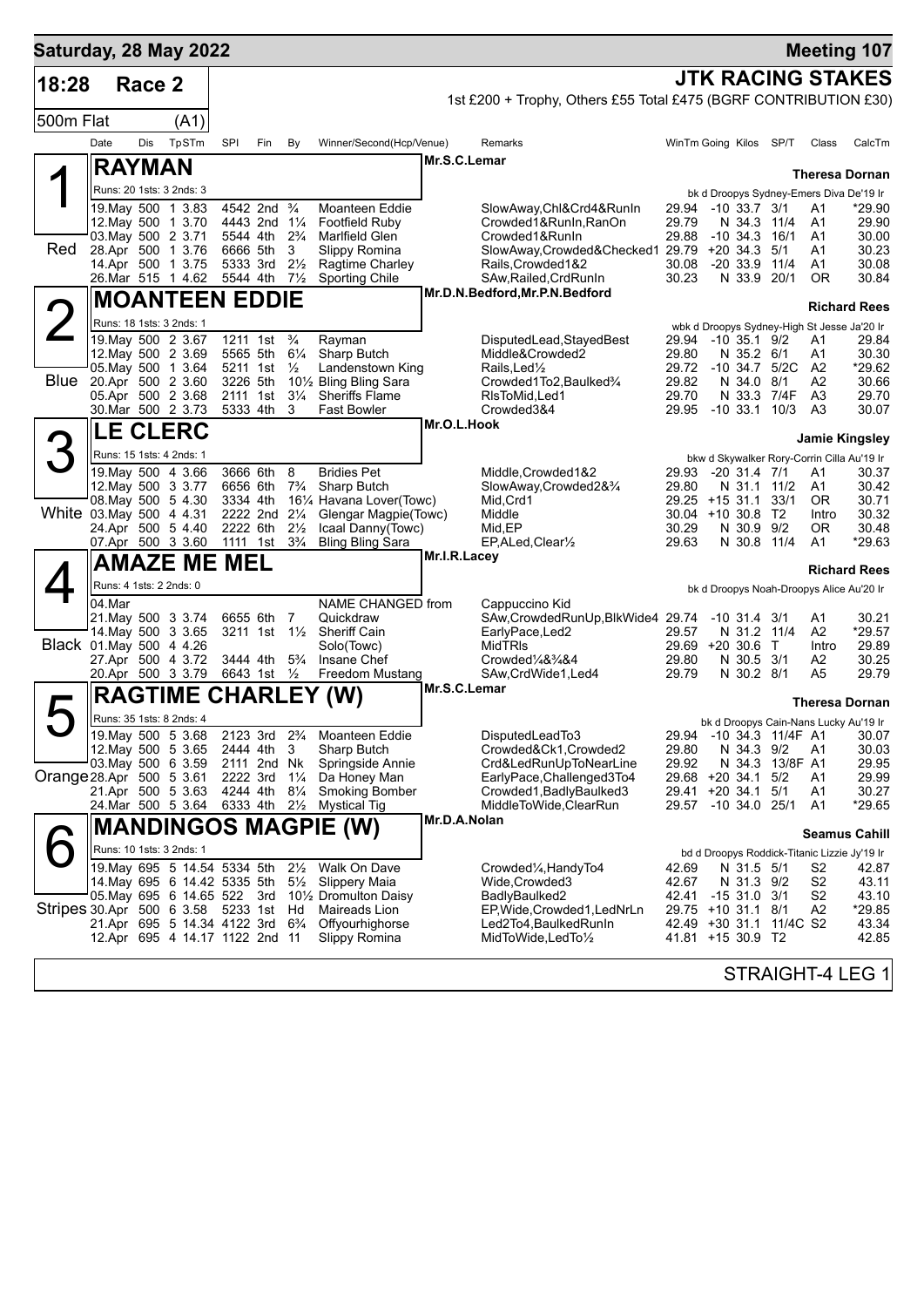| Saturday, 28 May 2022     |      |        |                                                          |           |                           |                                  |                                                       |           |                                                                                                                    |                                          |                                      |                         |                                             | <b>Meeting 107</b>           |
|---------------------------|------|--------|----------------------------------------------------------|-----------|---------------------------|----------------------------------|-------------------------------------------------------|-----------|--------------------------------------------------------------------------------------------------------------------|------------------------------------------|--------------------------------------|-------------------------|---------------------------------------------|------------------------------|
| 18:43                     |      | Race 3 |                                                          |           |                           |                                  |                                                       |           | <b>CLAUDE GARDINER GREYHOUNDS STAKES</b>                                                                           |                                          |                                      |                         |                                             |                              |
|                           |      |        |                                                          |           |                           |                                  |                                                       |           | 1st £150 + Trophy, Others £50 Total £400 (BGRF CONTRIBUTION £30)                                                   |                                          |                                      |                         |                                             |                              |
| 500m Flat                 |      |        | (A3)                                                     |           |                           |                                  |                                                       |           |                                                                                                                    |                                          |                                      |                         |                                             |                              |
|                           | Date | Dis    | TpSTm                                                    | SPI       | Fin                       | By                               | Winner/Second(Hcp/Venue)                              |           | Remarks                                                                                                            | WinTm Going Kilos SP/T                   |                                      |                         | Class                                       | CalcTm                       |
|                           |      |        | <b>MURLENS RADAR</b>                                     |           |                           |                                  |                                                       |           | <b>Bodgit And Reckitt</b>                                                                                          |                                          |                                      |                         |                                             | <b>Richard Rees</b>          |
|                           |      |        | Runs: 25 1sts: 3 2nds: 9                                 |           |                           |                                  |                                                       |           |                                                                                                                    |                                          |                                      |                         | bk d Jaytee Jet-Murlens Raw Sp'18 Ir        |                              |
|                           |      |        | 21. May 500 1 3.71                                       |           | 4222 5th 41/4             |                                  | Fearsome Poppy                                        |           | Railed, Baulked <sup>1</sup> / <sub>4</sub> , Crowded 3                                                            | 30.02 -20 35.5 4/1                       |                                      |                         | A3                                          | 30.15                        |
|                           |      |        | 06. May 500 1 3.71<br>26.Apr 500 1 3.70                  |           | 4111 2nd 1½<br>3311 2nd 1 |                                  | Crystal Impact<br>Cozys Back                          |           | EP, Railed, Led 1 To Run In<br>Led <sup>1</sup> / <sub>2</sub> ToRunIn                                             | 30.10<br>30.38                           | $-20, 35.6, 3/1$<br>N 35.6 6/1       |                         | A3<br>A3                                    | *30.03<br>30.46              |
| Red                       |      |        | 16.Apr 500 1 3.75                                        |           |                           |                                  | 5454 6th 121/4 Glengar Podge                          |           | Railed, Crowded 1/4& 3/4                                                                                           | 29.77 +10 34.8                           |                                      | 5/1                     | A3                                          | 30.85                        |
|                           |      |        | 07.Apr 500 1 3.66                                        |           |                           |                                  | Solo<br>30. Mar 500 1 3.71 2222 2nd 91/4 Sparta Flash |           | Railed<br>Railed, Crowded1                                                                                         | 30.36<br>29.74 -10 35.1 T2               | -10 34.1 T                           |                         |                                             | 30.26<br>30.39               |
|                           |      |        | <b>DRUMCROW SPICE</b>                                    |           |                           |                                  |                                                       |           | Mr.F.Hale, Mr.T.Hale                                                                                               |                                          |                                      |                         |                                             |                              |
|                           |      |        |                                                          |           |                           |                                  |                                                       |           |                                                                                                                    |                                          |                                      |                         |                                             | Jason Heath                  |
| $\angle$                  |      |        | Runs: 22 1sts: 3 2nds: 2<br>17. May 500 2 3.65           |           | 1664 3rd                  | $7\frac{1}{2}$                   | Ragtime Bex                                           |           | (Season Unknown) dkbd b Skywalker Puma-Drumcrow Blossom My'19 Ir<br>Baulked <sup>1</sup> / <sub>4</sub> , Crowded4 | 29.75 +10 28.6 9/2                       |                                      |                         | A3                                          | 30.45                        |
|                           |      |        | 11. May 500 1 3.74                                       |           | 3444 1st                  | – SH                             | <b>Billis Bouncer</b>                                 |           | RIs, Crd1, Crd&Mid&LedRunIn                                                                                        | 30.28                                    | N 28.6 7/2                           |                         | A4                                          | 30.28                        |
|                           |      |        | 03. May 500 1 3.75                                       |           | 6333 3rd                  | $4\frac{1}{2}$                   | <b>Blastout Tink</b>                                  |           | Railed.Crowded2                                                                                                    | 29.65                                    | N 28.2 11/2                          |                         | A4                                          | *30.02                       |
| <b>Blue</b>               |      |        | 26.Apr 500 1 3.70<br>18.Apr 695 2 14.58                  |           | 3344 4th 91/4             |                                  | Glengar Bomber<br>Solo                                |           | Crowded1<br>Railed                                                                                                 | 29.84<br>43.36                           | N 28.1 7/1<br>$-1528.2$ T            |                         | A4                                          | 30.57<br>43.21               |
|                           |      |        | 13.Apr 500 1 3.72 1444 4th 2 <sup>3</sup> / <sub>4</sub> |           |                           |                                  | <b>Swithins Tiger</b>                                 |           | Railed, Blk1, Crd2, RnOnLate                                                                                       | 29.83                                    | N 28.7 5/1                           |                         | A4                                          | 30.04                        |
|                           |      |        | <b>PUNK ROCK KING</b>                                    |           |                           |                                  |                                                       |           | Miss.N.Bursig, Mr.M.B.Christelow                                                                                   |                                          |                                      |                         | <b>Stuart Maplesden</b>                     |                              |
|                           |      |        | Runs: 47 1sts: 7 2nds: 11                                |           |                           |                                  |                                                       |           |                                                                                                                    |                                          |                                      |                         | bk d Sparta Maestro-Coolbeg Laurel My'19 Ir |                              |
|                           |      |        | 24. May 500 3 3.69                                       | 6333 6th  |                           | 7                                | Oilean Rona                                           |           | SlowAway, Middle                                                                                                   | 29.92 -10 30.3 11/2                      |                                      |                         | A3                                          | *30.38                       |
|                           |      |        | 14 May 500 4 3.64                                        |           | 3235 5th                  | $5\frac{3}{4}$                   | Work The Head                                         |           | Middle, ClearRun                                                                                                   | 29.99                                    | N 30.2 12/1                          |                         | A3                                          | 30.45                        |
| White 28.Apr 285 4        |      |        | 05. May 500 3 3.71                                       | $1 - 1 -$ | 2111 1st 61/4<br>1st      | 4                                | Domino Gem<br>Roark                                   |           | Middle, Led1<br>Middle, AlwaysLed                                                                                  | 30.49<br>16.72                           | $-10,30.4$ T2<br>$+5$ 30.1 T3        |                         |                                             | 30.39<br>xLame 16.77         |
|                           |      |        | 26.Feb 500 3 3.65                                        | 3111 4th  |                           | $1\frac{1}{4}$                   | <b>Hilltop Sid</b>                                    |           | EP, Middle, Led 1 To Run In                                                                                        | 30.71                                    | -30 30.2 20/1                        |                         | A2                                          | 30.50                        |
|                           |      |        | 11.Feb 500 4 3.63                                        | 3324 3rd  |                           | 8                                | <b>Charlies Blueboy</b>                               | Mr.A.Kerr | Checked <sub>3</sub>                                                                                               | 29.56 +10 30.5 10/1                      |                                      |                         | A <sub>2</sub>                              | 30.31                        |
|                           |      |        | <b>KERRS BRUNO</b>                                       |           |                           |                                  |                                                       |           |                                                                                                                    |                                          |                                      |                         |                                             | <b>Tony Taylor</b>           |
|                           |      |        | Runs: 20 1sts: 4 2nds: 3                                 |           |                           |                                  |                                                       |           |                                                                                                                    |                                          |                                      |                         | bk d Ballymac Vic-Serenity Prayer Mr'20 Ir  |                              |
|                           |      |        | 24 May 500 4 3.67<br>17 May 500 3 3 71                   |           | 3443 1st SH<br>5542 2nd 7 |                                  | Touchdown Cammy etc<br>Ragtime Bex                    |           | Middle, Crd <sup>3</sup> / <sub>4</sub> , LedNearLine<br>Baulked <sup>1/4</sup>                                    | 30.23<br>29.75 +10 34.2 5/1              | $-10, 34.1, 9/2$                     |                         | A4<br>A3                                    | 30.13<br>30.42               |
|                           |      |        | 11. May 500 4 3.62                                       |           | 2332 2nd 11/2             |                                  | <b>Quarterland Holi</b>                               |           | Middle, Crowded <sup>3</sup> /4                                                                                    | 30.23                                    | $-20, 34.2, 7/1$                     |                         | A3                                          | 30.15                        |
| Black 06. May 500 3 3.71  |      |        |                                                          |           | 3223 5th                  | $5\frac{1}{2}$                   | Crystal Impact                                        |           | Middle, ClearRun                                                                                                   | 30.10                                    | $-20,35.0$                           | 11/4                    | A3                                          | 30.34                        |
|                           |      |        | 29.Apr 500 3 3.67<br>08. Mar 500 4 3.75                  |           | 5336 6th<br>6544 4th      | $4\frac{3}{4}$<br>$2\frac{3}{4}$ | Annadown Daisy<br><b>Enchanted Lake</b>               |           | Middle, Crowded4<br>VSAw, Crowded1                                                                                 | 30.21<br>29.98                           | $-20, 34.7, 7/1$<br>$-20, 34.8, 6/1$ |                         | A3<br>A3                                    | 30.39<br>*29.98              |
|                           |      |        | <b>ROGUE VENOM (W)</b>                                   |           |                           |                                  |                                                       |           | Mr.B.J.Cross, Mr.M.E.Lee, Mrs.L.A.Reeves                                                                           |                                          |                                      |                         |                                             |                              |
| Д                         |      |        |                                                          |           |                           |                                  |                                                       |           |                                                                                                                    |                                          |                                      |                         | <b>Belinda Green</b>                        |                              |
|                           |      |        | Runs: 45 1sts: 10 2nds: 9<br>20. May 500 6 3.69          |           |                           |                                  | 4444 4th 151/2 Sound Structure                        |           | MidToWide,CrdRunUp,Bmp4                                                                                            |                                          |                                      |                         | bk d Confident Rankin-Swift Sarge Au'19 Br  | 30.28 -40 34.8 12/1 A3 31.12 |
|                           |      |        | 14. May 500 5 3.90                                       |           | 6666 6th 8                |                                  | Work The Head                                         |           | VerySlowAway, Wide                                                                                                 | 29.99                                    | N 34.4                               | 10/1                    | A3                                          | 30.63                        |
|                           |      |        | 10. May 500 6 3.58                                       |           | 1111 1st                  | $2\frac{1}{4}$                   | Boom Jet                                              |           | QAw, Wide, ALed, Clear3                                                                                            | 30.06                                    |                                      | -10 34.4 11/8F A4       |                                             | 29.96                        |
| Orange 05. May 500 5 3.70 |      |        | 30.Apr 500 5 3.59                                        | 4332 6th  | 1222 6th                  | $3\frac{3}{4}$<br>$6\frac{1}{4}$ | Roll On Ruby<br><b>Tolpuddle Adam</b>                 |           | Wide, Challenged 1/2To 3/4<br>QAw,MiddleToWide                                                                     | 30.23<br>29.64 +20 33.9 10/3             | N 34.1                               | 6/1                     | A4<br>A4                                    | 30.52<br>30.34               |
|                           |      |        | 13.Apr 500 6 3.55                                        |           | 1111 1st                  | DH                               | Icaals Sophie                                         |           | MiddleToWide, AlwaysLed                                                                                            | 29.93                                    |                                      | N 34.3 10/3             | A5                                          | *29.93                       |
|                           |      |        | TAYLORS SWIFT (W)                                        |           |                           |                                  |                                                       |           | The Old School Tie                                                                                                 |                                          |                                      |                         |                                             | <b>Claude Gardiner</b>       |
|                           |      |        | Runs: 45 1sts: 7 2nds: 12                                |           |                           |                                  |                                                       |           | (Season Unknown) bk b Laughil Blake-Go On Taylor Au'19 Ir                                                          |                                          |                                      |                         |                                             |                              |
|                           |      |        | 24. May 500 5 3.79                                       |           | 6666 5th                  | $5\frac{1}{2}$                   | <b>Tolpuddle Adam</b>                                 |           | VSAw,Crd¼,Rls&Baulked3                                                                                             |                                          |                                      | 30.13 -10 28.0 2/1J A3  |                                             | 30.48                        |
|                           |      |        | 17 May 500 6 3.70                                        | 6456 6th  |                           |                                  | 11 <sup>1</sup> / <sub>2</sub> Ragtime Bex            |           | SAw,Crowded¼&2,Baulked4                                                                                            |                                          |                                      | 29.75 +10 28.3 11/10FA3 |                                             | 30.78                        |
| Stripes 05 May 500 6 3.64 |      |        | 11 May 500 5 3.55                                        |           | 1233 3rd<br>5111 2nd      | 3<br>$\mathbf{1}$                | Seasons Reigns<br>Sadie Girl                          |           | VQAw,MidToW,Blk1,Crd2<br>DisputedLead¼ToRunIn                                                                      | 29.94 -10 28.5 7/2<br>30.12 -10 28.8 7/2 |                                      |                         | A3<br>A3                                    | 30.08<br>30.11               |
|                           |      |        | 29.Apr 500 6 3.65                                        |           | 3322 4th 21/4             |                                  | Vlad The Impaler                                      |           | MidToWide,Baulked1,Chl3-3⁄4                                                                                        | 30.44                                    | $-20$ 28.7 $4/1$                     |                         | A <sub>2</sub>                              | 30.42                        |
|                           |      |        | 18.Apr 500 6 3.61                                        |           | 2333 2nd 2                |                                  | Ninja Kerry                                           |           | MiddleToWide,Crowded1                                                                                              | 30.00                                    | $-10$ 28.2 T3                        |                         |                                             | *30.06                       |
|                           |      |        |                                                          |           |                           |                                  |                                                       |           |                                                                                                                    |                                          |                                      |                         |                                             |                              |
|                           |      |        |                                                          |           |                           |                                  |                                                       |           |                                                                                                                    |                                          |                                      |                         |                                             | STRAIGHT-4 LEG 2             |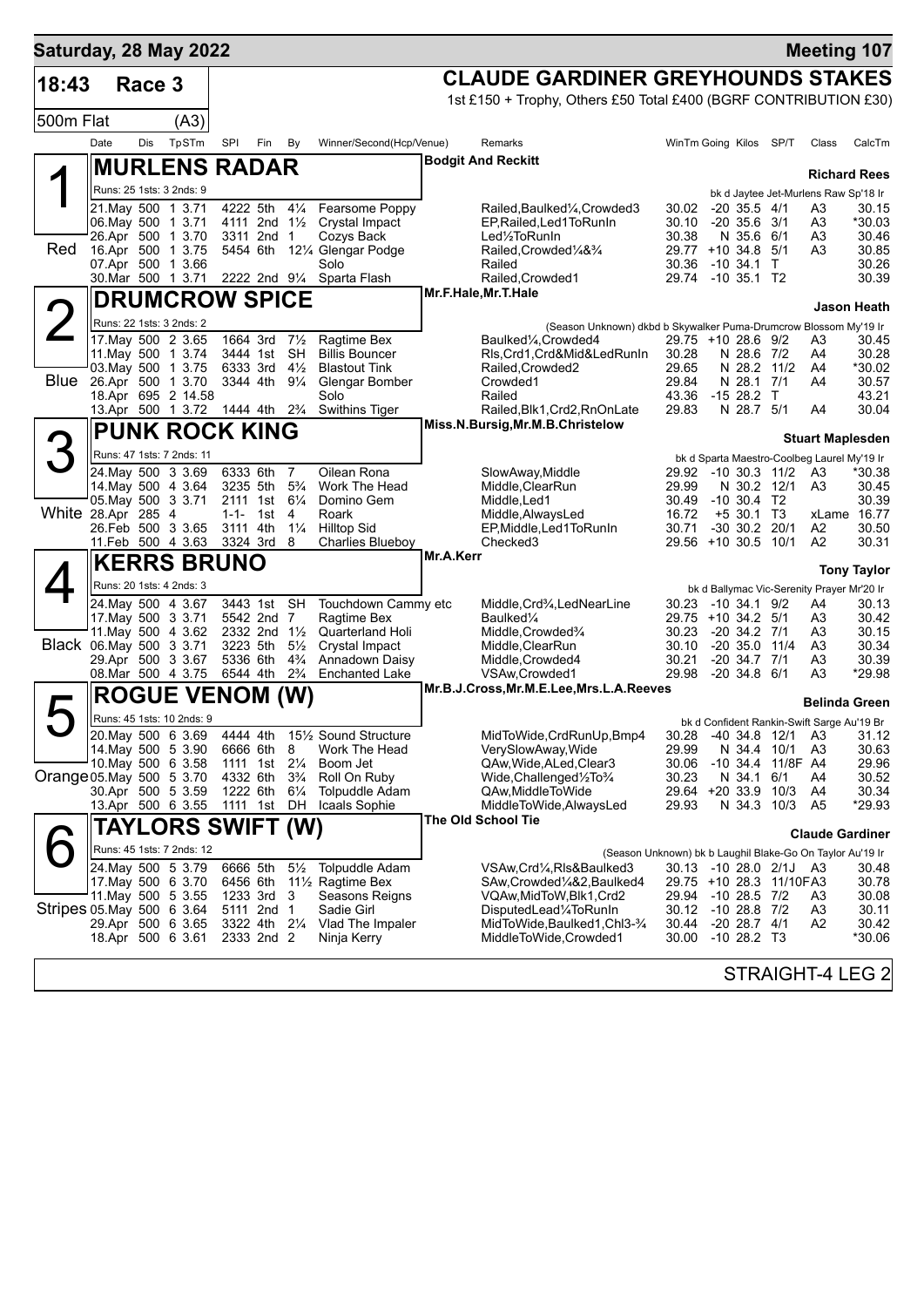| Saturday, 28 May 2022              |                              |        |                                                |            |                           |                                  |                                                   |                   |                                                                                      |                    |                                         |                         |                                  | <b>Meeting 107</b>                               |                      |
|------------------------------------|------------------------------|--------|------------------------------------------------|------------|---------------------------|----------------------------------|---------------------------------------------------|-------------------|--------------------------------------------------------------------------------------|--------------------|-----------------------------------------|-------------------------|----------------------------------|--------------------------------------------------|----------------------|
| 18:58                              |                              | Race 4 |                                                |            |                           |                                  |                                                   |                   |                                                                                      |                    |                                         |                         |                                  | <b>BALLYMAC LOCH STAKES</b>                      |                      |
|                                    |                              |        |                                                |            |                           |                                  |                                                   |                   | 1st £150 + Trophy, Others £50 Total £400 (BGRF CONTRIBUTION £30)                     |                    |                                         |                         |                                  |                                                  |                      |
| 500m Flat                          |                              |        | (A3)                                           |            |                           |                                  |                                                   |                   |                                                                                      |                    |                                         |                         |                                  |                                                  |                      |
|                                    | Date                         | Dis    | TpSTm                                          | <b>SPI</b> | Fin                       | By                               | Winner/Second(Hcp/Venue)                          |                   | Remarks                                                                              |                    | WinTm Going Kilos SP/T                  |                         |                                  | Class                                            | CalcTm               |
|                                    |                              |        | ∥ICAAL EDDIE                                   |            |                           |                                  |                                                   |                   | <b>ICAAL Syndicate</b>                                                               |                    |                                         |                         |                                  | <b>Belinda Green</b>                             |                      |
|                                    |                              |        | Runs: 10 1sts: 2 2nds: 0                       |            |                           |                                  |                                                   |                   |                                                                                      |                    |                                         |                         |                                  | bk d Droopys Sydney-Quivers Wings Jn'20 Ir       |                      |
|                                    | 14. May 285 1                |        | 19. May 500 1 3.62                             |            | 1111 1st<br>2-1- 1st      | $8\frac{3}{4}$<br>$3\frac{1}{4}$ | <b>Hollyhill Beanie</b><br><b>Tunnelroad Star</b> |                   | Rails, Always Led, Clear 2<br>EP.Railed.SoonLed                                      | 30.36<br>16.48     | $-20, 33.4, T2$                         |                         | N 33.2 5/2F                      | D <sub>2</sub>                                   | *30.16<br>16.48      |
|                                    | 04. May 285 2                |        |                                                | 4-4-       | 4th 7¼                    |                                  | <b>Headford Lad</b>                               |                   | Railed, Crowded2                                                                     | 16.45              | $-532.9$                                |                         | 7/1                              | D <sub>2</sub>                                   | 16.99                |
| Red                                | 27.Apr 285 1<br>18.Apr 285 2 |        |                                                | 2-2-       | 2nd <sub>4</sub>          |                                  | Solo<br><b>West Champ</b>                         |                   | Railed<br>Railed, ClearRun                                                           | 16.63<br>16.76     |                                         | N 32.9 T<br>$-532.9$ T2 |                                  |                                                  | 16.63<br>xLame 17.03 |
|                                    |                              |        | 25.Jan 500 2 3.64                              |            | 2111 5th                  | 3                                | Droopys Sloane                                    |                   | EPace, Led1To4, Crowded                                                              | 30.02              |                                         |                         | N 34.3 7/4J                      | A <sub>3</sub>                                   | 30.27                |
|                                    |                              |        | <b>BANDIT MILLIE</b>                           |            |                           |                                  |                                                   | <b>Slow Away</b>  |                                                                                      |                    |                                         |                         |                                  |                                                  | <b>David Dark</b>    |
|                                    |                              |        | Runs: 21 1sts: 6 2nds: 5                       |            |                           |                                  |                                                   |                   | (Season 15.Fb'22) bkw b Droopys Jet-Show Bizzy Au'19 Ir                              |                    |                                         |                         |                                  |                                                  |                      |
|                                    |                              |        | 17 May 500 2 3.65                              | 3223 5th   |                           | $7\frac{3}{4}$                   | <b>Sheriffs Flame</b>                             |                   | Railed, Handy To 3                                                                   |                    | 29.81 +10 29.8 6/1                      |                         |                                  | A2                                               | 30.53                |
|                                    | 19.Apr 285 1                 |        | 02. May 500 1 3.64                             |            | 3-6- 6th                  | $9\frac{1}{4}$                   | Solo<br><b>Hunters Smokey</b>                     |                   | <b>RailsToMiddle</b><br>Bumped <sup>1/2</sup>                                        | 30.44<br>16.82     | -10 29.4 T<br>$-20$ 29.2 $11/4$         |                         |                                  | D1                                               | *30.34<br>17.37      |
| Blue                               | 12.Apr 285 2                 |        |                                                | 2-1-       | 1st                       | $1\frac{1}{4}$                   | <b>Final Sauce</b>                                |                   | Railed, SoonLed                                                                      | 16.68              |                                         |                         | +5 29.1 13/8F D2                 |                                                  | 16.73                |
|                                    | 05.Apr 285 2<br>30.Mar 285 1 |        |                                                | $2 - 3 -$  | 3rd<br>2-2- 2nd Hd        | $\frac{1}{2}$                    | Nunhead Shiv<br>Baran Zulu                        |                   | EarlyPace, Railed<br>Railed, DispLead1/2ToNrLn                                       | 16.70<br>16.74     | N 29.1                                  | $-528.92/1$             | 11/4                             | D <sub>2</sub><br>D <sub>2</sub>                 | 16.74<br>16.71       |
|                                    |                              |        | <b>CLONGEEL OZZIE</b>                          |            |                           |                                  |                                                   |                   | Mr.P.G.Bird, Mr.P.J.Ephremsen, Mr.J.J.Heath                                          |                    |                                         |                         |                                  |                                                  |                      |
| З                                  | Runs: 5 1sts: 0 2nds: 3      |        |                                                |            |                           |                                  |                                                   |                   |                                                                                      |                    |                                         |                         |                                  |                                                  | Jason Heath          |
|                                    |                              |        | 21. May 500 4 4.26                             |            | 5666 4th                  | $6\frac{1}{2}$                   | Romeo De Niro(Towc)                               |                   | Mid, FcdTCk1                                                                         | 29.58              |                                         | N 33.6 7/1              |                                  | bk d Droopys Sydney-Rossroe Lady Ap'20 Ir<br>OR1 | 30.10                |
|                                    |                              |        | 14. May 500 3 4.31<br>08. May 500 4 4.34       |            | 4333 3rd 4                |                                  | Solo(Towc)<br>Lemon Tossy(Towc)                   |                   | <b>MidTRIs</b><br>Mid, FcdToCk3                                                      |                    | 29.32 +20 33.2 T<br>29.23 +15 33.4 12/1 |                         |                                  | Intro<br>0R                                      | 29.52<br>29.70       |
| White 17.Apr 500 3 4.27            |                              |        |                                                |            |                           |                                  | Solo(Towc)                                        |                   | Middle                                                                               | 29.57              |                                         | N 33.5 T                |                                  | Intro                                            | 29.57                |
|                                    |                              |        | 05.Apr 500 3 3.74<br>30.Mar 500 3 3.83         |            | 5565 2nd 3<br>6555 2nd Nk |                                  | Warren Hill<br>Fast Bowler                        |                   | CrdW1&2,Crd1/2&3,RanOn<br>SAw,Crd&W1,Crd4,RanOn                                      | 29.67<br>29.95     |                                         |                         | N 33.7 2/1F<br>-10 33.3 13/8F A3 | A3                                               | 29.91<br>*29.88      |
|                                    |                              |        | <b>SHARP TEDDY</b>                             |            |                           |                                  |                                                   | <b>Sharp Lads</b> |                                                                                      |                    |                                         |                         |                                  |                                                  |                      |
|                                    |                              |        | Runs: 73 1sts: 11 2nds: 11                     |            |                           |                                  |                                                   |                   |                                                                                      |                    |                                         |                         |                                  | <b>Seamus Cahill</b>                             |                      |
|                                    |                              |        | 20. May 500 3 3.66                             | 2111 3rd   |                           | $1\frac{1}{2}$                   | Crystal Impact                                    |                   | EP, Middle, Crowded & Led 1-4                                                        | 30.27              | $-40, 38.0, 14/1$                       |                         |                                  | bk d Forest Con-Ballinakil Biddy My'19 Br<br>A2  | 29.98                |
|                                    |                              |        | 13. May 500 4 3.69                             | 2466 5th   |                           | 7                                | <b>Crystal Alice</b>                              |                   | Middle, Crowded Start&1&3                                                            | 29.96              | $-20$ 37.9 $6/1$                        |                         |                                  | A2                                               | 30.33                |
| Black 30.Apr 500 3 3.60            |                              |        | 05 May 500 4 3.57                              |            | 2235 6th<br>1445 5th      | $3\frac{3}{4}$<br>$8\frac{1}{4}$ | Annadown Daisy<br>Mandingos Magpie                |                   | EP,LedTo1,Blk,Crowded1/4<br>Baulked1&3, Crd1/ <sub>4</sub> , Wide&Crd1/2 29.75       | 30.16              | $-10$ 37.2 $7/1$<br>$+10$ 37.6 8/1      |                         |                                  | A2<br>A2                                         | 30.36<br>30.51       |
|                                    |                              |        | 22.Apr 500 4 3.67                              |            | 4555 5th                  | $8\frac{3}{4}$                   | Warren Hill                                       |                   | Middle, Baulked 1                                                                    | 30.07              | $-40, 38.1$                             |                         | 8/1                              | A2                                               | 30.36                |
|                                    |                              |        | 19.Apr 500 3 3.57                              |            | 1111 1st SH               |                                  | My Valentine                                      |                   | QAw,Middle,ALed,HeldOn<br><b>Legacy Racing Syndicate</b>                             | 30.28              | $-40, 38.1, 7/2$                        |                         |                                  | A2                                               | *29.88               |
|                                    |                              |        | DIEGOS MISTY (W)                               |            |                           |                                  |                                                   |                   |                                                                                      |                    |                                         |                         |                                  | <b>Richard Rees</b>                              |                      |
|                                    |                              |        | Runs: 24 1sts: 5 2nds: 2<br>21. May 500 5 3.69 |            | 3665 4th 11/4             |                                  | <b>Slippy Hilary</b>                              |                   | (Season 02.Jy'21) bd b Droopys Jet-Sidarian Fern Oc'19 Ir<br>MiddleToWide,RanOnLate  | 30.36 -30 27.0 5/1 |                                         |                         |                                  | A2                                               | 30.15                |
|                                    |                              |        | 14. May 695 5 14.76 6666 6th 93/4              |            |                           |                                  | Slippery Maia                                     |                   | SlowAway, Blk&CkWide1                                                                | 42.67              | N 27.1                                  |                         | 18/1                             | S <sub>2</sub>                                   | 43.45                |
| Orange 28.Apr 695 4 14.47 4113 5th |                              |        | 05. May 695 5 14.56 2124 6th 81/4              |            |                           | $7\frac{1}{4}$                   | Offyourhighorse<br>Seasons Stealth                |                   | Led2To4<br>Crowded&Led2To1/2, BadlyBlk6                                              | 42.86<br>42.93     | $+3026.9$                               | N 26.6                  | 10/1<br>10/3                     | S <sub>1</sub><br>S <sub>1</sub>                 | 43.53<br>43.80       |
|                                    |                              |        | 22.Apr 500 5 3.67 4322 1st 11/2                |            |                           |                                  | <b>Skyblues Best</b>                              |                   | Blk1, MidToWide, Led Run In                                                          | 30.38              | $-30$ 26.9 $8/1$                        |                         |                                  | A <sub>3</sub>                                   | 30.08                |
|                                    |                              |        | 25.Mar 500 6 3.65                              |            | 5111 1st 4                |                                  | Geordie Jenny                                     |                   | EarlyPace, Wide, AlwaysLed<br>Mr.K.Lax, Mr.D.A.Norton, Mr.S.T.Nunns, Mr.D.D.Williams | 30.03              | $-20$ 26.3 $2/1J$                       |                         |                                  | A4                                               | *29.83               |
|                                    |                              |        | CLOUDY OZZIE (W)                               |            |                           |                                  |                                                   |                   |                                                                                      |                    |                                         |                         |                                  | <b>Seamus Cahill</b>                             |                      |
|                                    |                              |        | Runs: 89 1sts: 15 2nds: 16                     |            |                           |                                  |                                                   |                   |                                                                                      |                    |                                         |                         |                                  | bk d Droopys Cain-Bigmans Grainne Sp'18 Ir       |                      |
|                                    |                              |        | 24. May 500 6 3.57<br>18. May 500 6 3.60       | 344        | 3111 4th<br>6th           | $\frac{3}{4}$<br>5               | <b>Tolpuddle Adam</b><br>Cashel Biddy             |                   | EP, Wide, SoonLed To RnIn<br>Wide, BlkVWide1                                         | 30.13<br>30.21     | $-10$ 35.6 $2/1J$                       |                         | N 35.7 2/1F                      | A3<br>A3                                         | 30.10<br>30.60       |
|                                    |                              |        | 10 May 500 6 3.59                              |            | 2222 4th                  | 3                                | Rathcoole Rocco                                   |                   | Wide,Chl¾,CkVW4                                                                      | 29.97              | $-10$ 36.0 $5/2$                        |                         |                                  | A <sub>2</sub>                                   | 30.12                |
| Stripes 04 May 500 6 3.64          |                              |        | 28.Apr 500 6 3.63                              | 3111 3rd   | 3112 5th                  | $1\frac{1}{4}$<br>$5\frac{3}{4}$ | Movinit<br>Ower Boy Rio                           |                   | EP, Wide, Led 1/4 To 4, Ck VW<br>DispLeadTo <sup>3</sup> / <sub>4</sub> ,Baulked     | 30.04<br>29.78     | $-10$ 35.8 $7/2$<br>$+10$ 35.8 5/1      |                         |                                  | A <sub>2</sub><br>A <sub>2</sub>                 | 30.04<br>30.33       |
|                                    |                              |        | 19.Mar 500 6 3.56                              |            | 2332 2nd 41/4             |                                  | <b>Crystal Knight</b>                             |                   | Wide, RanOn, Very Wide4                                                              | 29.40              |                                         |                         | N 36.3 18/1                      | A <sub>1</sub>                                   | $*29.75$             |
|                                    |                              |        |                                                |            |                           |                                  |                                                   |                   |                                                                                      |                    |                                         |                         |                                  |                                                  |                      |
|                                    |                              |        |                                                |            |                           |                                  |                                                   |                   |                                                                                      |                    |                                         |                         |                                  | STRAIGHT-4 LEG 3                                 |                      |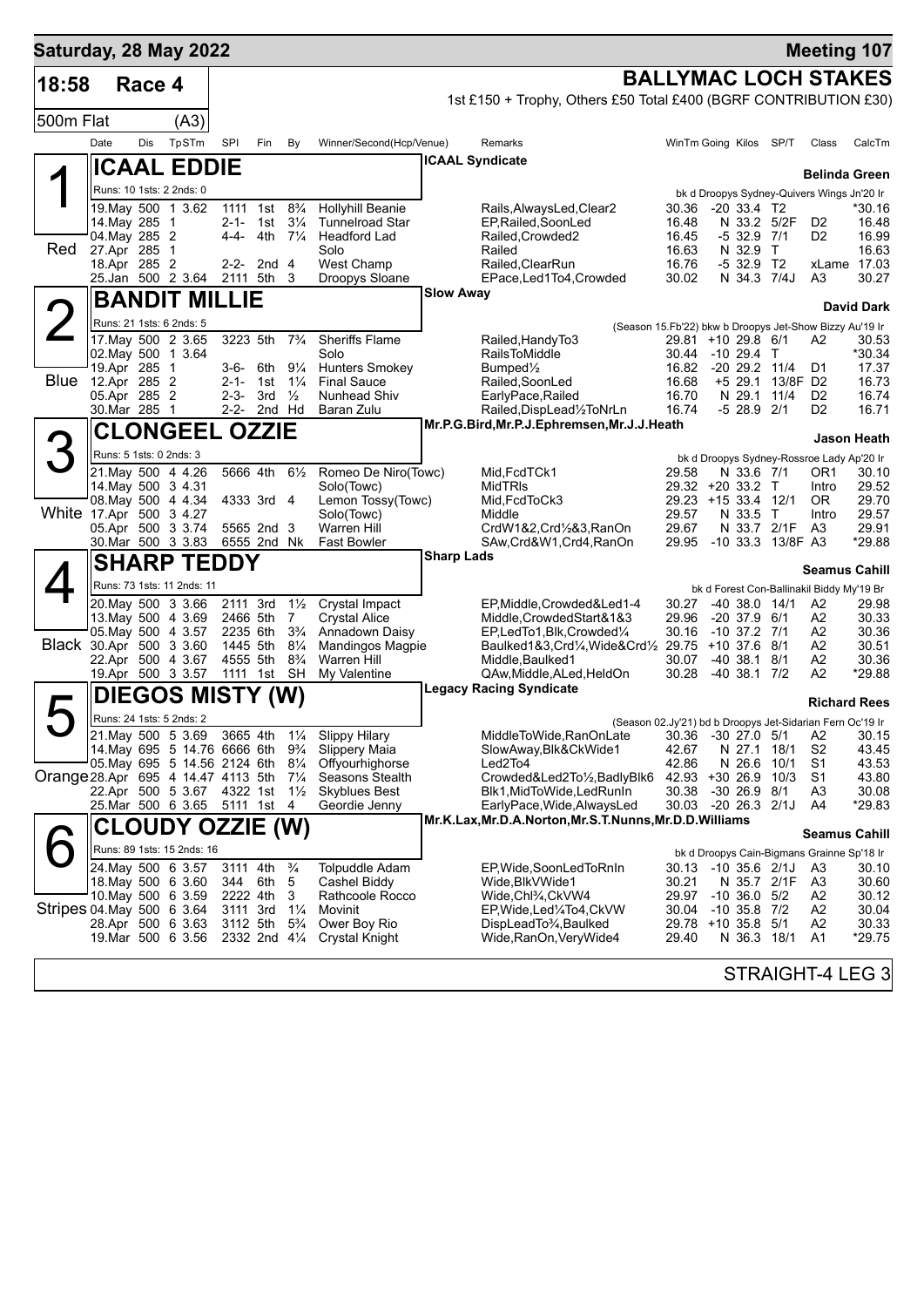| Saturday, 28 May 2022                |                 |        |                                                                   |                      |                                                                                  |                                  |                                              |                                                                           |                                                                         |                                |                         | <b>Meeting 107</b>                             |                 |
|--------------------------------------|-----------------|--------|-------------------------------------------------------------------|----------------------|----------------------------------------------------------------------------------|----------------------------------|----------------------------------------------|---------------------------------------------------------------------------|-------------------------------------------------------------------------|--------------------------------|-------------------------|------------------------------------------------|-----------------|
| 19:18                                |                 | Race 5 |                                                                   |                      |                                                                                  |                                  |                                              | THE ALMA KEPPIE RACE TROPHY                                               |                                                                         |                                |                         |                                                |                 |
|                                      |                 |        |                                                                   |                      |                                                                                  |                                  |                                              | 1st £140 + Trophy, Others £50 Total £390 (BGRF CONTRIBUTION £30)          |                                                                         |                                |                         |                                                |                 |
| 500m Flat                            |                 |        | (Hcp)                                                             |                      |                                                                                  |                                  |                                              |                                                                           |                                                                         |                                |                         |                                                |                 |
|                                      | Date            | Dis    | TpSTm                                                             | SPI                  | Fin                                                                              | By                               | Winner/Second(Hcp/Venue)                     | Remarks                                                                   | WinTm Going Kilos SP/T                                                  |                                |                         | Class                                          | CalcTm          |
|                                      |                 |        | <b>FARLOE DELTA</b>                                               |                      |                                                                                  |                                  |                                              | (R7) Fletchwood Racing                                                    |                                                                         |                                |                         |                                                | Alma Keppie     |
|                                      |                 |        | Runs: 58 1sts: 7 2nds: 15                                         |                      |                                                                                  |                                  |                                              |                                                                           |                                                                         |                                |                         | bk d Droopys Buick-Vanstones Jet Au'18 Ir      |                 |
|                                      |                 |        | 21. May 500 1 3.81                                                | 4344 4th             |                                                                                  | $7\frac{1}{2}$                   | Sly Girl                                     | Baulked2, Crowded3                                                        | 30.60                                                                   | $-10$ 33.3 10/3                |                         | A10                                            | 31.10           |
|                                      |                 |        | 17 May 500 1 3.76<br>07 May 500 1 3.76                            | 5222 3rd             | 6322 2nd                                                                         | $\overline{1}$<br>$4\frac{1}{4}$ | Oilean Tess<br>Misfit Blonde                 | Railed, Handy From 2<br>Railed, ClearRun                                  | $30.37 + 10.33.6$ 6/1<br>30.62                                          | N 33.3 9/2                     |                         | A10<br>A10                                     | *30.56<br>30.96 |
| Red                                  |                 |        | 30.Apr 500 1 3.82                                                 | 5333 5th             |                                                                                  | $6\frac{1}{2}$                   | <b>Wonky Wally</b>                           | SlowAway, Railed                                                          | 30.46 +10 33.7 5/1                                                      |                                |                         | A10                                            | 31.08           |
|                                      | 16.Apr 500 1 R9 |        | 26.Apr 500 1 3.74                                                 | 4211 1st             | 1111 3rd                                                                         | 1<br>$1\frac{1}{4}$              | Devils Sunset<br>Punk Rock Cinder(Scr)       | Railed, Led2<br>Railed, Led To Run In                                     | 30.81<br>30.13 +10 33.8 8/1                                             | N 33.7 5/2                     |                         | A11<br>Hcp                                     | 30.81<br>31.05  |
|                                      |                 |        | <b>SLIPPY BUMBLEBEE</b>                                           |                      |                                                                                  |                                  |                                              | (R7) Mrs.T.J.Cahill                                                       |                                                                         |                                |                         |                                                |                 |
|                                      |                 |        |                                                                   |                      |                                                                                  |                                  |                                              |                                                                           |                                                                         |                                |                         | <b>Seamus Cahill</b>                           |                 |
|                                      |                 |        | Runs: 19 1sts: 2 2nds: 1<br>24. May 500 4 3.74                    | 1555 4th             |                                                                                  | $3\frac{3}{4}$                   | Awordinedgeways                              | BaulkedWide1,RanOnLate                                                    | (Season Unknown) bk b Dorotas Wildcat-Droopys Achieve Fb'20 Ir<br>30.79 | $-1028.951$                    |                         | A10                                            | 30.97           |
|                                      |                 |        | 18. May 500 4 3.67                                                |                      | 3443 2nd SH                                                                      |                                  | <b>Text Tom</b>                              | Middle, Blk1, Fin Well                                                    | 31.04                                                                   | N 29.1 7/4F                    |                         | A10                                            | 31.05           |
|                                      |                 |        | 13. May 500 4 3.77                                                | 4444 4th             |                                                                                  | $6\frac{1}{2}$                   | Harmsworthshalie                             | Middle, Baulked Wide 1, Blk4                                              | 31.44                                                                   | $-30$ 29.0 $3/1$               |                         | A10                                            | 31.66           |
| <b>Blue</b>                          |                 |        | 04. May 500 3 3.77<br>29.Apr 500 4 3.78                           | 4554 3rd<br>5555 6th |                                                                                  | $3\frac{1}{4}$<br>6              | White One<br>Sheriff Mac                     | Crowded <sup>1</sup> / <sub>4</sub> , RanOn<br>Middle, WideRunIn, Crowded | 30.60<br>30.75                                                          | $-1028.8$<br>$-20$ 28.8 $12/1$ | 11/2                    | A10<br>A9                                      | 30.77<br>31.03  |
|                                      |                 |        | 12.Mar 500 2 3.70                                                 | 4545 3rd             |                                                                                  | 2                                | Lisneal Tornado                              | Mid&CrdRunUp,Crowded%                                                     | 30.69                                                                   | $-10$ 30.2 $15/8$              |                         | A11                                            | *30.74          |
|                                      |                 |        | <b>ASHINGTON ANGEL</b>                                            |                      |                                                                                  |                                  |                                              | (R3) Mr.A.Nicholson                                                       |                                                                         |                                |                         | <b>Claude Gardiner</b>                         |                 |
|                                      |                 |        | Runs: 10 1sts: 0 2nds: 3                                          |                      |                                                                                  |                                  |                                              |                                                                           | (Season 17.Sp'21) bk b Droopys Noah-Droopys Coast My'20 Ir              |                                |                         |                                                |                 |
|                                      |                 |        | 20. May 500 4 3.87                                                |                      | 5655 4th 71/4                                                                    |                                  | Glenside Major                               | MiddleToRails, WideRunIn                                                  | 30.79                                                                   | $-50$ 27.3 $9/2$               |                         | A7                                             | 30.87           |
|                                      | 09. May 285 3   |        | 16 May 500 3 3.73                                                 |                      |                                                                                  |                                  | Solo<br>Solo                                 | Middle, WideRunIn<br>MidToRIs, WideRunIn                                  | 30.55<br>17.21                                                          | -20 27.2 T<br>$-10$ 27.5 T     |                         | xLame 17.11                                    | 30.35           |
| White 01.Apr 500 4 3.80              |                 |        |                                                                   | 6555 4th             |                                                                                  | $2\frac{1}{4}$                   | Nonanoname                                   | Middle, W1&RunIn, RanOnLate                                               | 30.52                                                                   | -40 26.7                       | 2/1                     | A7                                             | *30.29          |
|                                      |                 |        | 22. Mar 500 3 3.78                                                | 4666 5th             |                                                                                  | $3\frac{3}{4}$                   | Insane Dylan                                 | Mid, Blk&Wide1, Crd2                                                      | 30.53                                                                   | -20 26.6 7/4F                  |                         | A7<br>A7                                       | 30.63           |
|                                      |                 |        | 16.Mar 500 3 3.77<br><b>INSANE BARNEY</b>                         |                      | 5632 2nd 31/4                                                                    |                                  | <b>Ballyblack Bella</b>                      | Middle, Blk1, WideRunIn<br>(R2) Mr.P.G.Andreas                            | 30.29                                                                   | $-10$ 26.8 $2/1$               |                         |                                                | 30.46           |
|                                      |                 |        |                                                                   |                      |                                                                                  |                                  |                                              |                                                                           |                                                                         |                                |                         | <b>George Andreas</b>                          |                 |
|                                      |                 |        | Runs: 95 1sts: 14 2nds: 14<br>19. May 500 5 3.73                  | 5556 5th             |                                                                                  | $4\frac{1}{4}$                   | <b>Slippery Lilly</b>                        | Crowded <sub>3</sub>                                                      | 30.24                                                                   | N 36.0 6/1                     |                         | f d Ballymac Vic-Cornflower Sal Mr'18 Ir<br>A6 | 30.57           |
|                                      |                 |        | 10. May 500 4 3.69                                                | 2221 1st             |                                                                                  | 1                                | <b>Ballybough Rory</b>                       | Middle,Led%                                                               | 30.27                                                                   | $-10, 35.7$                    | 6/1                     | A7                                             | *30.17          |
|                                      |                 |        | 04. May 500 5 3.87                                                | 3666 6th             |                                                                                  | $4\frac{3}{4}$                   | Antigua Shore                                | BaulkedRunUp, MidToWide                                                   | 30.47                                                                   | N 35.6                         | 7/1                     | A7                                             | 30.84           |
| Black 26.Apr 500 4 3.63              |                 |        | 20.Apr 500 5 3.70                                                 | 2666 6th<br>3333 5th |                                                                                  | $8\frac{3}{4}$<br>$2\frac{1}{4}$ | <b>Birthday Treat</b><br><b>Insane Virus</b> | Baulked&Stumbled1/4<br>CrowdedWide4, RanOn                                | 30.31<br>$30.48 + 10.35.8$ 6/1                                          | N 35.7 4/1                     |                         | A7<br>A7                                       | 31.02<br>30.75  |
|                                      |                 |        | 12.Apr 500 6 3.71                                                 | 6445 4th             |                                                                                  | 3                                | Get On Willow                                | MidToW, Crowded1                                                          | $30.14 + 1035.96/1$                                                     |                                |                         | A7                                             | 30.48           |
|                                      |                 |        | <b>OFFYOURHIGHORSE</b>                                            |                      |                                                                                  |                                  |                                              | (SCR) Delme Minors Syndicate                                              |                                                                         |                                |                         | <b>Belinda Green</b>                           |                 |
|                                      |                 |        | Runs: 30 1sts: 5 2nds: 9                                          |                      |                                                                                  |                                  |                                              |                                                                           | (Ssn Suppressed) bkw b Over Limit-Send It Zenaida Jn'19 Ir              |                                |                         |                                                |                 |
|                                      |                 |        | 14.May 695 1 14.60 3332 2nd 2 <sup>3</sup> / <sub>4</sub>         |                      |                                                                                  |                                  | Slippy Romina                                | RailsToMiddle, ClearRun 42.31 N 25.4 8/1 S1 42.54                         |                                                                         |                                |                         |                                                |                 |
|                                      |                 |        | 05. May 695 1 14.95 6443 1st 1<br>28.Apr 695 2 14.66 1532 2nd 3/4 |                      |                                                                                  |                                  | Walk On Dave<br>Seasons Stealth              | SAw, Crd2&3&5, LedRunIn<br>Crd1&3,Crd&Led6ToRunIn                         | 42.86<br>42.93 +30 25.2 7/1                                             | N 25.4 11/2                    |                         | S <sub>1</sub><br>S1                           | 42.86<br>43.29  |
| Orange 21.Apr 695 1 14.46 2211 1st 6 |                 |        |                                                                   |                      |                                                                                  |                                  | Slippery Maia                                | Rails, Led4                                                               | 42.49 +30 25.5 6/1                                                      |                                |                         | S2                                             | 42.79           |
|                                      | 15.Apr 500 5 R1 |        | 12.Mar 500 1 3.80                                                 |                      | 5433 2nd 1 <sup>3</sup> / <sub>4</sub><br>5443 2nd 2 <sup>1</sup> / <sub>2</sub> |                                  | Yassoo Mum(R8)<br><b>Black Rumble</b>        | RailsToMiddle,RanOn<br>Railed, ClearRun                                   | 30.41<br>30.05 -10 25.6 6/1                                             | $-20$ 25.8 $10/3$              |                         | Hcp<br>A3                                      | 30.44<br>*30.15 |
|                                      |                 |        |                                                                   |                      |                                                                                  |                                  |                                              | (SCR) Miss.T.L.Thomson                                                    |                                                                         |                                |                         |                                                |                 |
|                                      |                 |        | <b>KATA CALYPSO</b>                                               |                      |                                                                                  |                                  |                                              |                                                                           |                                                                         |                                |                         |                                                | Jason Heath     |
|                                      |                 |        | Runs: 42 1sts: 9 2nds: 3<br>24. May 500 4 3.72 5444 2nd 11/4      |                      |                                                                                  |                                  | Insane Tyson                                 | Middle, Crowded1, RanOn                                                   | (Season 08.Au'21) wbk b Droopys Sydney-Garfiney Bolt Au'19 Br           |                                |                         |                                                | *30.13          |
|                                      |                 |        | 19. May 695 3 15.22 5666 6th                                      |                      |                                                                                  | - 10                             | <b>Ballymac Quest</b>                        | BadlyBaulked2                                                             | 30.12 -10 32.8 7/1<br>42.80                                             | N 33.3 6/5F                    |                         | A3<br>S3                                       | 43.60           |
|                                      |                 |        | 12. May 695 4 15.07 6664 4th                                      |                      |                                                                                  | $3\frac{1}{4}$                   | Gatchells Storm                              | Crd1&3,Blk2,RanOnLate                                                     | 42.94                                                                   | N 33.8 7/4F                    |                         | S3                                             | 43.20           |
| Stripes 06. May 500 4 3.80 6666 4th  |                 |        | 30.Apr 695 3 14.95 5666 3rd                                       |                      |                                                                                  | $4\frac{3}{4}$<br>$1\frac{1}{2}$ | Crystal Impact<br>Slippery Maia              | SAw, Mid, Crd1, Baulked4<br>Baulked&CkW1,Crd4,RanOn                       | 30.10 -20 32.9 11/2<br>42.49 +15 32.8 10/3                              |                                |                         | A3<br>S2                                       | 30.29<br>42.74  |
|                                      |                 |        | 21.Apr 695 3 14.61 5544 5th                                       |                      |                                                                                  | $7\frac{1}{2}$                   | Offyourhighorse                              | Bumped4, Baulked Run In                                                   |                                                                         |                                | 42.49 +30 33.0 11/4C S2 |                                                | 43.39           |
|                                      |                 |        |                                                                   |                      |                                                                                  |                                  |                                              |                                                                           |                                                                         |                                |                         |                                                |                 |
|                                      |                 |        |                                                                   |                      |                                                                                  |                                  |                                              |                                                                           |                                                                         |                                |                         | STRAIGHT-4 LEG 4                               |                 |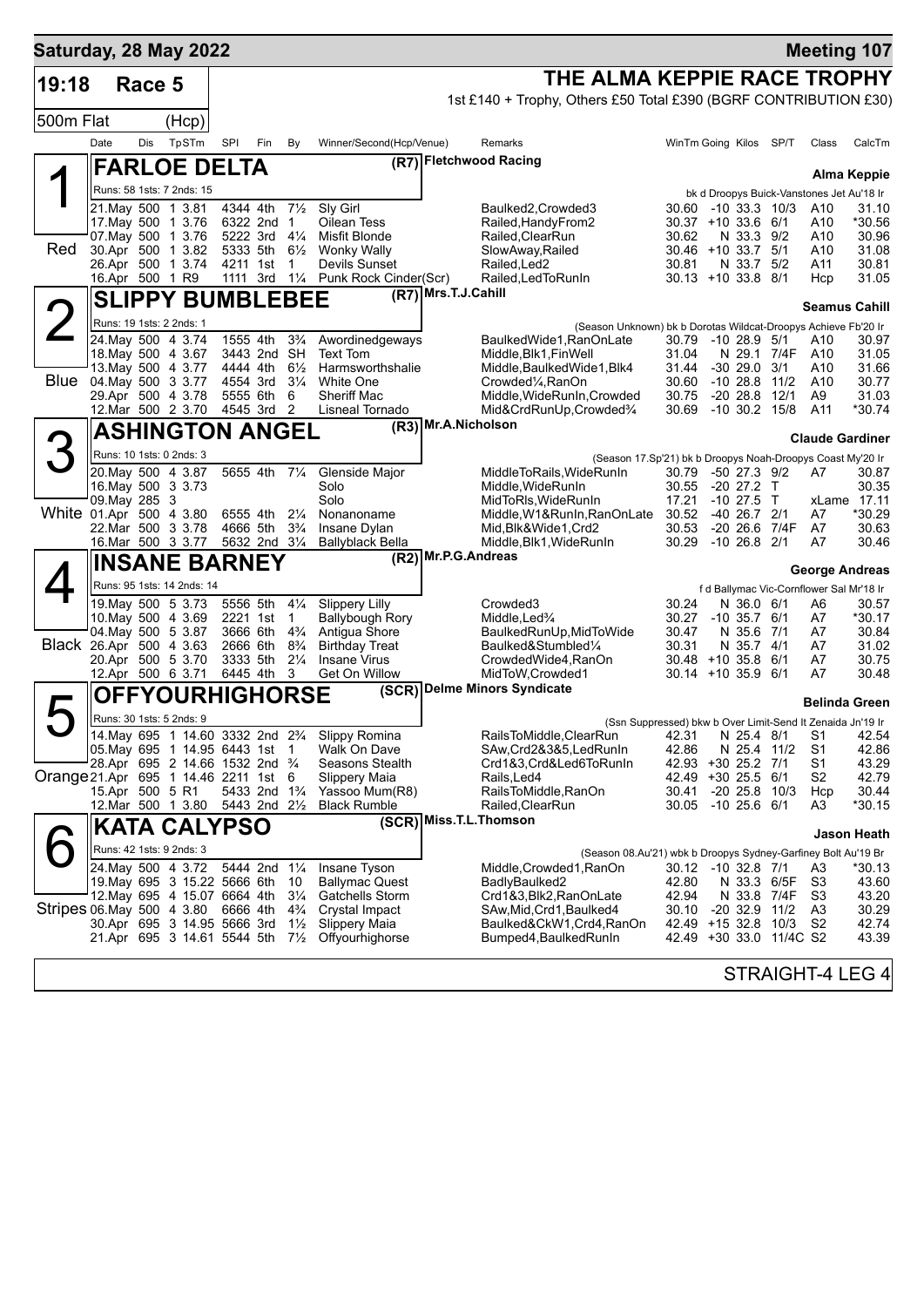| Saturday, 28 May 2022   |                               |        |                                          |                        |                                               |                      |                                                   |                 |                                                                      |                                                        |                                |              | <b>Meeting 107</b>                                 |                    |
|-------------------------|-------------------------------|--------|------------------------------------------|------------------------|-----------------------------------------------|----------------------|---------------------------------------------------|-----------------|----------------------------------------------------------------------|--------------------------------------------------------|--------------------------------|--------------|----------------------------------------------------|--------------------|
| 19:36                   |                               | Race 6 |                                          |                        |                                               |                      |                                                   |                 | CAHILL KENNELS WISHES EVERYBODY A LOVELY JUBILEE                     |                                                        |                                |              |                                                    |                    |
|                         |                               |        |                                          | <b>HOLIDAY</b>         |                                               |                      |                                                   |                 |                                                                      |                                                        |                                |              |                                                    |                    |
| 285m Flat               |                               |        | (D4)                                     |                        |                                               |                      |                                                   |                 | 1st £100 + Trophy, Others £40 Total £300 (BGRF CONTRIBUTION £30)     |                                                        |                                |              |                                                    |                    |
|                         | Date                          | Dis    | TpSTm                                    | SPI                    | Fin                                           | By                   | Winner/Second(Hcp/Venue)                          |                 | Remarks                                                              | WinTm Going Kilos SP/T                                 |                                |              | Class                                              | CalcTm             |
| ◢                       |                               |        | <b>KILLEACLE NAOMI</b>                   |                        |                                               |                      |                                                   | Mr.N.Friar      |                                                                      |                                                        |                                |              |                                                    | <b>Tony Taylor</b> |
|                         |                               |        | Runs: 27 1sts: 5 2nds: 4                 |                        |                                               |                      |                                                   |                 | (WhelpdLttrJn'21) be b Ballymac Bolger-Ballymac Breeze Jy'19 Ir      |                                                        |                                |              |                                                    |                    |
|                         | 21. May 285                   |        | $\overline{1}$                           | 4-4-                   | 4th                                           | 7                    | <b>Punkrock Mystery</b>                           |                 | Railed, Baulked 1                                                    | 16.82                                                  | $-5$ 27.9 $5/1$                |              | D4                                                 | 17.33              |
|                         | 16. May 285 1<br>09.May 285   |        | $\mathbf{1}$                             | $1 - 1 -$<br>$1 - 2 -$ | 1st<br>2nd $\frac{3}{4}$                      | $2\frac{3}{4}$       | Harmsworthshunch<br>Moyola Busy Beag              |                 | RailsToMiddle, AlwaysLed<br>Railed.LedTo1/2                          | 16.93<br>17.09                                         | $-1027.8$<br>$-10, 27.8$       | T2<br>T2     |                                                    | $*16.83$<br>17.05  |
| Red                     |                               |        | 30.Apr 500 1 3.64                        |                        | 1112 2nd 11/4                                 |                      | Quarterland Zara                                  |                 | QAw,Rls,Ld-3,Crd&Ld3/4-RnIn                                          | 30.98 +20 27.3                                         |                                | T2           |                                                    | 31.28              |
|                         | 18.Apr 285                    |        | -1                                       |                        |                                               |                      | Solo                                              |                 | Railed                                                               | 17.29                                                  | $-5$ 27.3                      | $\mathsf{T}$ | xLame 17.24                                        |                    |
|                         |                               |        | 01.Feb 500 1 3.71                        |                        | 3345 6th 7                                    |                      | Yassoo Spike                                      | Mr.W.J.Black    | Railed, ClearRun                                                     | 30.01                                                  | N 28.3                         | 5/2          | A4                                                 | 30.57              |
|                         |                               |        | <b>SUNSHINE FAIRY</b>                    |                        |                                               |                      |                                                   |                 |                                                                      |                                                        |                                |              |                                                    | <b>Jason Heath</b> |
|                         |                               |        | Runs: 42 1sts: 9 2nds: 10                |                        |                                               |                      |                                                   |                 |                                                                      | (Season Unknown) bk b Droopys Jet-Elegant Ana Ja'18 Ir |                                |              |                                                    |                    |
|                         | 21. May 285 2<br>17 May 285 2 |        |                                          | $1 - 6 -$<br>$2 - 4 -$ | 5th<br>3rd                                    | 8<br>$3\frac{1}{4}$  | <b>Punkrock Mystery</b><br>Quarterland Karl       |                 | QuickAway,BadlyBaulked1<br>RIsToMid, Baulked1                        | 16.82<br>16.65                                         | $-5$ 27.1 $7/2$<br>+5 27.0     | 2/1F         | D4<br>D4                                           | 17.41<br>16.97     |
|                         | 12. May 285                   |        | $\overline{1}$                           | 3-4-                   | 4th                                           | $7\frac{1}{2}$       | <b>Crohane Bertie</b>                             |                 | Baulked <sup>1</sup> / <sub>2</sub>                                  | 16.75                                                  | $-5$ 27.1                      | 8/1          | D <sub>3</sub>                                     | 17.29              |
| <b>Blue</b>             | 06. May 285                   |        | $\mathbf{1}$                             | $6 - 3 -$              | - 3rd                                         | $3\frac{3}{4}$       | Helsinki Jet                                      |                 | SAw, Railed, Crowded RunIn                                           | 16.93                                                  | $-10$ 27.2 $16/1$              |              | D <sub>2</sub>                                     | 17.13              |
|                         | 02. May 285<br>18.Apr 285 2   |        | $\overline{2}$                           |                        |                                               |                      | Solo<br>Solo                                      |                 | <b>RailsToMiddle</b><br><b>RailsToMiddle</b>                         | 16.88<br>17.19                                         | $-5$ 27.2<br>$-5$ 27.3 T       | $\top$       |                                                    | *16.83<br>17.14    |
|                         |                               |        |                                          |                        |                                               |                      |                                                   | Mr.G.Andreas    |                                                                      |                                                        |                                |              |                                                    |                    |
|                         |                               |        | <b>INSANE LENA</b>                       |                        |                                               |                      |                                                   |                 |                                                                      |                                                        |                                |              | George Andreas                                     |                    |
|                         |                               |        | Runs: 18 1sts: 2 2nds: 4                 |                        |                                               |                      |                                                   |                 | (Season 20.Ap'22) be b Skywalker Farloe-Ballyphilip Ace Jn'19 Ir     |                                                        |                                |              |                                                    |                    |
|                         | 23. May 285 2<br>08.Mar 285 2 |        |                                          | $2 - 2 -$              | 1-1- 1st<br>2nd <sub>2</sub>                  | $2\frac{1}{4}$       | Insane Laura<br>Misfit Game                       |                 | MiddleToRails, AlwaysLed<br>Middle, ClearRun                         | 17.23 -20 28.5<br>17.06                                | $-529.5$ T2                    | T2           | xSsn                                               | *17.03<br>17.17    |
|                         |                               |        | 04. Mar 500 3 3.73                       |                        | 3666 6th 41/4                                 |                      | Soul Rebel                                        |                 | Baulked1                                                             | 30.25                                                  | $-1029.8$                      | 11/4         | A4                                                 | 30.49              |
| White 26.Feb 500 4 3.71 |                               |        |                                          |                        | 4666 3rd                                      | $6\frac{3}{4}$       | Dognor Havana                                     |                 | Baulked1                                                             | 30.23                                                  | $-30$ 29.2 $5/2$               |              | A4                                                 | 30.47              |
|                         |                               |        | 19.Feb 500 5 3.76<br>12. Feb 695 4 14.65 |                        | 6655 3rd Nk                                   |                      | Kereight Ava<br>Solo                              |                 | SAw, Crowded Run Up, Ran On<br>Middle                                | 30.18<br>42.92                                         | N 28.7 5/2<br>N 29.1 T         |              | A4                                                 | 30.21<br>42.92     |
|                         |                               |        | QUARTERLAND KARL                         |                        |                                               |                      |                                                   | Mr.S.Pearce     |                                                                      |                                                        |                                |              |                                                    |                    |
|                         |                               |        |                                          |                        |                                               |                      |                                                   |                 |                                                                      |                                                        |                                |              |                                                    | <b>Alma Keppie</b> |
|                         | 21. May 285 3                 |        | Runs: 37 1sts: 5 2nds: 3                 | $5 - 3 -$              | 3rd                                           | $4\frac{1}{4}$       | Punkrock Mystery                                  |                 | Middle, Baulked1                                                     | 16.82                                                  |                                | -5 32.9 7/4F | bk d Laughil Blake-Quarterland Abby Jn'19 Ir<br>D4 | 17.12              |
|                         | 17. May 285 3                 |        |                                          | $3 - 1 -$              | 1st                                           | $2\frac{1}{4}$       | <b>Punkrock Mystery</b>                           |                 | Middle, Led Run Up                                                   | 16.65                                                  | +5 33.1                        | 9/4          | D4                                                 | *16.70             |
|                         | 12. May 285 4                 |        |                                          | $4 - 3 -$              | 3rd                                           | $5\frac{1}{4}$       | Crohane Bertie                                    |                 | Middle, Crowded1                                                     | 16.75                                                  | $-533.08/1$                    |              | D <sub>3</sub>                                     | 17.11              |
| Black 07. May 285 4     | 03. May 285 4                 |        |                                          | $1 - 2 -$<br>$6 - 5 -$ | 1st<br>6th                                    | Nk<br>$6\frac{1}{2}$ | <b>Punkrock Mystery</b><br><b>Tunnelroad Star</b> |                 | Middle, Led Run In<br>Crowded1&1/2&2                                 | 16.84<br>16.84                                         | N 32.9 5/2<br>$-533.1$         | 9/2          | D4<br>D <sub>3</sub>                               | 16.84<br>17.31     |
|                         | 27.Apr 285 3                  |        |                                          | 4-3-                   | 3rd                                           | 6                    | Coys                                              |                 | Baulked1                                                             | 16.66                                                  | N 33.1                         | 11/4         | D <sub>3</sub>                                     | 17.14              |
|                         |                               |        | <b>DINNER KYRIAGOU</b>                   |                        |                                               |                      |                                                   |                 | <b>TDC Global Investors</b>                                          |                                                        |                                |              |                                                    |                    |
|                         | Runs: 2 1sts: 0 2nds: 1       |        |                                          |                        |                                               |                      |                                                   |                 |                                                                      |                                                        |                                |              | Seamus Cahill                                      |                    |
|                         | 11.Jan                        |        |                                          |                        |                                               |                      | <b>NAME CHANGED</b> from                          |                 | (Season 07.Fb'22) bk b Candlelight King-Quare Day Au'19 Ir<br>Astrid |                                                        |                                |              |                                                    |                    |
|                         | 21. May 285 5                 |        |                                          |                        | 2-2- 2nd 1                                    |                      | <b>Punkrock Mystery</b>                           |                 | Crowded1, Wide, RanOn                                                | 16.82                                                  | $-5$ 29.4 $9/2$                |              | D4                                                 | *16.85             |
|                         | 14. May 285 5                 |        |                                          | $2 - 3 -$              | 2nd <sub>3</sub>                              |                      | Glengar Rogue                                     |                 | Wide, Clear Run                                                      | 16.65                                                  | N 29.6                         | Т3           | xWtVr                                              | 16.89<br>16.92     |
| Orange 02.May 285       |                               |        | -5<br>03.Feb 500 5 3.76                  | $1 - 1 -$              | 1st 2 <sup>3</sup> / <sub>4</sub><br>5555 4th | $3\frac{1}{4}$       | Bunny Boy<br><b>Windmill Prince</b>               |                 | MidToW, ALed<br>Wide2,Crowded1&1/4&2                                 | 16.97<br>30.13                                         | $-529.2$ T3<br>$-10\,28.1$     | 9/2          | xSsn<br>A3                                         | 30.28              |
|                         |                               |        | 27.Jan 500 6 3.70                        |                        | 3333 2nd 1 <sup>3</sup> / <sub>4</sub>        |                      | <b>Windmill Prince</b>                            |                 | Mid, Wide Straights, ClrRun                                          | 30.10                                                  | $-10$ 27.9 T3                  |              |                                                    | 30.15              |
|                         |                               |        |                                          |                        |                                               |                      | <b>ROAD TO SUCCESS (W)</b>                        | Mr.S.C.Merridue |                                                                      |                                                        |                                |              | <b>Stuart Maplesden</b>                            |                    |
|                         |                               |        | Runs: 73 1sts: 14 2nds: 8                |                        |                                               |                      |                                                   |                 |                                                                      |                                                        |                                |              | f d Ballymac Vic-Patchys Kerry Oc'17 Br            |                    |
|                         | 18. May 285 6                 |        |                                          | $1 - 1 -$              | 2nd $\frac{1}{2}$                             |                      | Lexis Lace                                        |                 | QAw, Wide, Led To Run In                                             | 16.91                                                  | N 35.3 3/1                     |              | D4                                                 | 16.95              |
|                         | 11. May 285 6                 |        |                                          | $1 - 1 -$              | 1st 1                                         |                      | Glengarlightning                                  |                 | QAw, Wide, ALed                                                      | 17.00                                                  | -5 35.2 11/4                   |              | D4                                                 | 16.95              |
| Stripes 23.Apr 285 6    | 05. May 285 6                 |        |                                          | 6-6-<br>1-2-           | 1st 1½                                        | 6th $7\frac{3}{4}$   | Punkrock Rampage<br>Adachi Bolt                   |                 | Wide, Crowded 1<br>QAw, Wide, Led1                                   | 16.72<br>16.74                                         | $-5$ 34.8 $8/1$<br>+5 35.0 7/2 |              | D3<br>D4                                           | 17.30<br>*16.79    |
|                         | 18.Apr 285 6                  |        |                                          |                        |                                               |                      | Solo                                              |                 | Wide                                                                 | 17.02                                                  | $-535.0$ T                     |              | xLame 16.97                                        |                    |
|                         |                               |        | 16.Mar 500 6 3.63                        |                        | 1233 6th 8                                    |                      | Sharp Joe                                         |                 | QAw, Wide, Crowded1                                                  | 30.50                                                  | $-10$ 35.2 $12/1$              |              | A7                                                 | 31.03              |
|                         |                               |        |                                          |                        |                                               |                      |                                                   |                 |                                                                      |                                                        |                                |              | PICK-6 JACKPOT LEG 1                               |                    |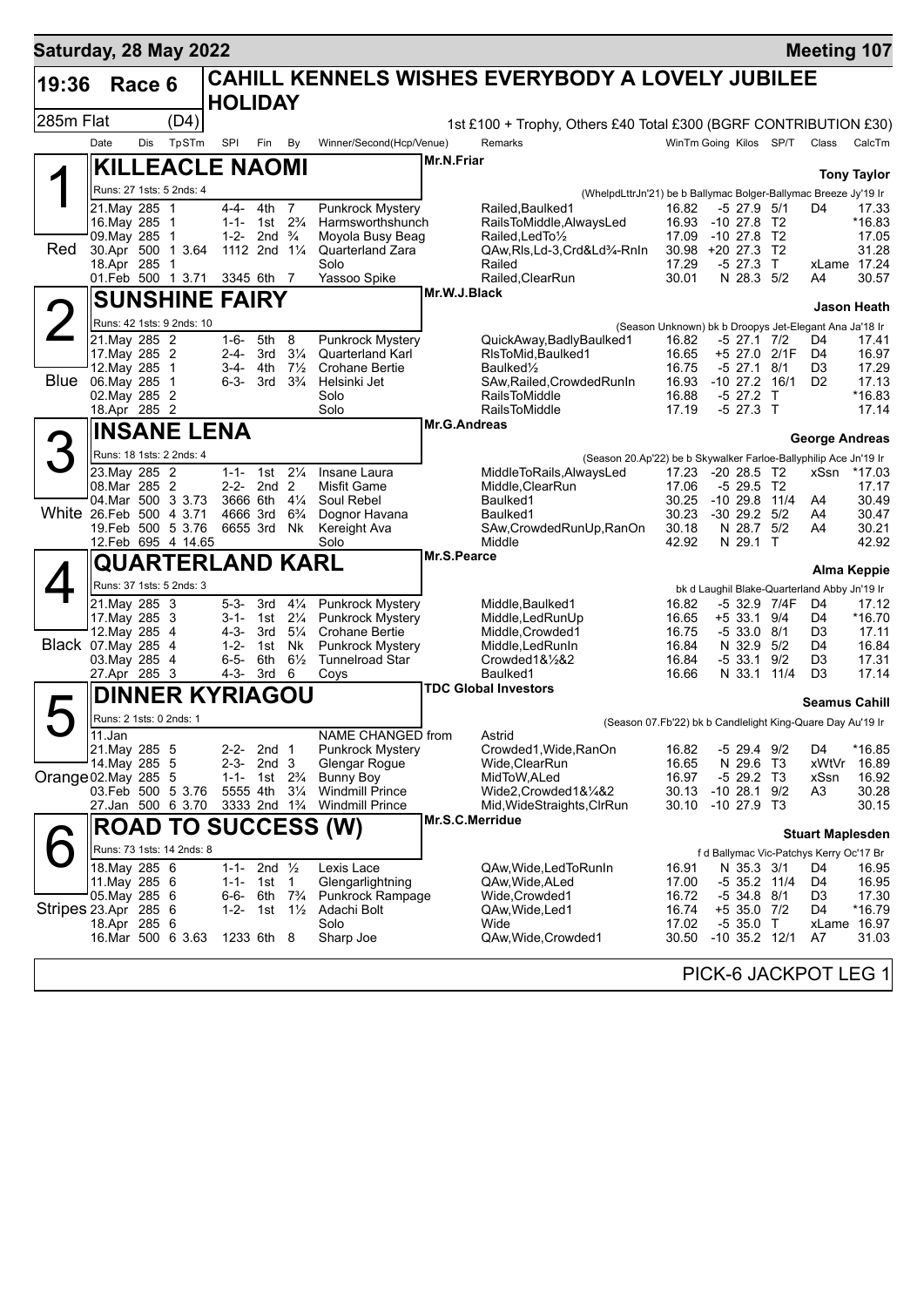| Saturday, 28 May 2022     |                                   |        |                                                |                                                                                  |                                        |                                  |                                             |                                                                                                                        |                |                                                  |      |                | <b>Meeting 107</b>     |
|---------------------------|-----------------------------------|--------|------------------------------------------------|----------------------------------------------------------------------------------|----------------------------------------|----------------------------------|---------------------------------------------|------------------------------------------------------------------------------------------------------------------------|----------------|--------------------------------------------------|------|----------------|------------------------|
| 19:56                     |                                   | Race 7 |                                                |                                                                                  |                                        |                                  |                                             | <b>SU BYFORD BIRTHDAY STAKES</b>                                                                                       |                |                                                  |      |                |                        |
|                           |                                   |        |                                                |                                                                                  |                                        |                                  |                                             | 1st £140 + Trophy, Others £50 Total £390 (BGRF CONTRIBUTION £30)                                                       |                |                                                  |      |                |                        |
| 500m Flat                 |                                   |        | (A4)                                           |                                                                                  |                                        |                                  |                                             |                                                                                                                        |                |                                                  |      |                |                        |
|                           | Date                              | Dis    | TpSTm                                          | SPI                                                                              | Fin                                    | By                               | Winner/Second(Hcp/Venue)                    | Remarks                                                                                                                |                | WinTm Going Kilos SP/T                           |      | Class          | CalcTm                 |
|                           |                                   |        | <b>INSANE WORLD</b>                            |                                                                                  |                                        |                                  |                                             | <b>The Chip Leaders</b>                                                                                                |                |                                                  |      |                |                        |
|                           |                                   |        | Runs: 53 1sts: 7 2nds: 6                       |                                                                                  |                                        |                                  |                                             |                                                                                                                        |                | wbk d Superior Product-Sliabh Bui Turbo Ja'18 Ir |      |                | <b>George Andreas</b>  |
|                           | 20. May 500 5 R2                  |        |                                                | 4566 5th                                                                         |                                        | $5\frac{1}{4}$                   | Farloe Eden(R11)                            | CrowdedRunUp&¼,Baulked1                                                                                                | 31.11          | $-60$ 33.9 $5/1$                                 |      | Hcp            | 31.09                  |
|                           | 14. May 500 5 R1                  |        | 07. May 500 1 3.70                             |                                                                                  | 4444 2nd 3 <sup>3</sup> / <sub>4</sub> |                                  | Seamless Move(R7)                           | RailsToMiddle, ClearRun                                                                                                | 30.05          | N 33.7 9/1                                       |      | Hcp            | 30.44                  |
| Red                       |                                   |        | 26.Apr 500 1 3.65                              | 4445 5th<br>2233 4th                                                             |                                        | $8\frac{1}{2}$<br>$\overline{7}$ | Fearsome Poppy<br>Pennys Cuisle             | Railed, Crowded <sup>1</sup> / <sub>4</sub><br>Railed, ClearRun                                                        | 29.85<br>30.02 | N 33.5 9/1<br>N 33.4 7/1                         |      | A4<br>A4       | 30.54<br>30.58         |
|                           |                                   |        | 06.Apr 500 1 3.76                              | 5444 5th                                                                         |                                        | $5\frac{1}{4}$                   | Shaneboy Angie                              | Railed, ClearRun                                                                                                       | 30.08          | $-20$ 33.3 $7/1$                                 |      | A4             | 30.30                  |
|                           |                                   |        | 11. Mar 500 1 3.71                             | 3211 1st                                                                         |                                        | $4\frac{3}{4}$                   | <b>Clairkeith Cerys</b>                     | Railed, Led <sup>1</sup> / <sub>2</sub><br>Mrs.A.J.Ingram, Mr.P.J.Littley                                              | 30.45          | $-20$ 32.9 $4/1$                                 |      | A5             | *30.25                 |
|                           |                                   |        | <b>JACKPOT REWARD</b>                          |                                                                                  |                                        |                                  |                                             |                                                                                                                        |                |                                                  |      |                | Derek Knight           |
|                           | Runs: 0 1sts: 0 2nds: 0<br>07.Apr |        |                                                |                                                                                  |                                        |                                  | NAME CHANGED from                           | Berties Boy                                                                                                            |                | bk d Droopys Sydney-Move Over Mabel Sp'20 Ir     |      |                |                        |
|                           |                                   |        | 23. May 500 2 3.73                             |                                                                                  |                                        |                                  | Solo                                        | <b>MiddleToRails</b>                                                                                                   | 30.43          | $-40$ 35.8 T                                     |      |                | *30.03                 |
| <b>Blue</b>               |                                   |        | 16. May 500 1 3.73                             |                                                                                  | 3332 2nd 5 <sup>1</sup> / <sub>4</sub> |                                  | <b>Whitings Ghost</b>                       | Mid-RIs, Blk&Ck1, Crd3, RnOn                                                                                           | 30.08          | $-20, 36.1, 73$                                  |      |                | 30.30                  |
|                           | 02. May 285 6                     |        | 09. May 500 1 3.66                             | 2222 3rd 6                                                                       | 2-2- 2nd $\frac{1}{2}$                 |                                  | Punkrock Rampage<br><b>Grandsons Spirit</b> | Middle, CkSough<br>RIsToMid, Crd&ChlFrom2                                                                              | 30.26<br>16.87 | $-20, 36.1, 73$<br>$-536.5$ T2                   |      |                | 30.54<br>16.87         |
|                           | 11.Apr 285 3                      |        |                                                |                                                                                  |                                        |                                  | Solo                                        | SAw, Middle, WideRunIn                                                                                                 | 17.05          | N 35.8 T                                         |      | Nvice          | 17.05                  |
|                           |                                   |        | <b>OUTDOOR HONEY</b>                           |                                                                                  |                                        |                                  |                                             | Mr.R.P.Crockford, Mr.A.C.Taylor                                                                                        |                |                                                  |      |                | <b>Tony Taylor</b>     |
|                           |                                   |        | Runs: 57 1sts: 13 2nds: 5                      |                                                                                  |                                        |                                  |                                             | (Ssn Suppressed) bk b Skywalker Puma-Outdoor Tina Nv'18 Ir                                                             |                |                                                  |      |                |                        |
|                           |                                   |        | 20. May 500 2 3.77                             |                                                                                  | 5331 1st                               | $5\frac{1}{2}$                   | Sesh Poets Angel                            | Middle, CrdRunUp, Led <sup>3</sup> /4                                                                                  | 30.58          | $-5029.06/1$                                     |      | A6             | *30.08                 |
|                           |                                   |        | 11 May 500 3 3 71<br>03. May 500 3 3.72        | 2556 5th<br>2223 1st                                                             |                                        | $8\frac{3}{4}$<br>$\frac{1}{2}$  | Slippy Bruno<br><b>Slippery Lilly</b>       | MidToRIs, Crd1, Blk1/2<br>MidToRIs, LedNearLine                                                                        | 30.41          | $-10$ 28.5 $10/1$<br>30.57 -10 28.6 7/1          |      | A6<br>A6       | 30.99<br>30.47         |
| White 23.Apr 500 3 3.74   |                                   |        |                                                | 2666 5th                                                                         |                                        | $8\frac{1}{4}$                   | Get On Hilda                                | Crowded1, Baulked1/4                                                                                                   |                | $30.10 + 1028.8$                                 | 16/1 | A <sub>5</sub> | 30.86                  |
|                           | 04.Apr 240 3                      |        | 11.Apr 500 3 3.80                              |                                                                                  |                                        |                                  | 2111 1st 111/4 Harmsworthshatty<br>Solo     | Middle, LedRunUp, Crd1To2<br>Middle, WideRunIn                                                                         | 30.64<br>14.57 | N 29.0 T2<br>$-1529.1$ T                         |      |                | 30.64<br>14.42         |
|                           |                                   |        | <b>TOUCHDOWN TRUDY</b>                         |                                                                                  |                                        |                                  |                                             | <b>Touchdown Racing</b>                                                                                                |                |                                                  |      |                |                        |
|                           |                                   |        | Runs: 22 1sts: 5 2nds: 1                       |                                                                                  |                                        |                                  |                                             | (Ssn Suppressed) wf b Bull Run Bolt-Sportsmans Holly Mr'20 Ir                                                          |                |                                                  |      |                | <b>Belinda Green</b>   |
|                           |                                   |        | 17. May 500 4 3.73                             | 4212 5th                                                                         |                                        | 5                                | Mandingos Flyer                             | Middle, Led 2To 3/4                                                                                                    |                | 30.03 +10 27.7 7/2                               |      | A4             | 30.52                  |
|                           | 16.Apr 500 3 R2                   |        | 26.Apr 500 3 3.89                              | 6666 6th                                                                         | 4432 2nd                               | 10<br>$\overline{1}$             | Pennys Cuisle<br>Punk Rock Cinder(Scr)      | StbStart, Baulked <sup>1</sup> / <sub>4</sub> &2                                                                       | 30.02          | N 27.2 9/2<br>$30.13 + 10.26.8$                  | 5/1  | A4             | 30.83<br>30.48         |
| Black 08.Apr 500 3 3.71   |                                   |        |                                                | 3555 6th                                                                         |                                        | 13                               | Insane Judge                                | Middle,ChlRunIn<br>Crowded, Badly Baulked <sup>1/4</sup>                                                               |                | 30.30 -10 27.0                                   | 11/2 | Hcp<br>A4      | 31.24                  |
|                           |                                   |        | 24. Mar 500 3 3.66<br>19. Mar 500 4 3.60       | 2226 6th<br>2111 1st                                                             |                                        | $8\frac{1}{2}$<br>$2\frac{1}{2}$ | Yassoo Patrick<br>Adachi Lil Kim            | Crowded1/ <sub>2</sub> , Blk&Checked3                                                                                  |                | 30.22 -10 27.1<br>30.12 -10 26.9 3/1             | 4/1  | A3<br>A4       | 30.80<br>*30.02        |
|                           |                                   |        |                                                |                                                                                  |                                        |                                  |                                             | CrdRunUp, EP, LedRunUp<br>Mr.C.Beck, Mr.P.Coker, Mr.J.E.IIIsley, Mrs.J.E.IIIsley                                       |                |                                                  |      |                |                        |
|                           |                                   |        | <b>DISTANT CLASS (W)</b>                       |                                                                                  |                                        |                                  |                                             |                                                                                                                        |                |                                                  |      |                | Alma Keppie            |
|                           |                                   |        | Runs: 40 1sts: 5 2nds: 7<br>21. May 500 5 3.67 | 3553 2nd 3                                                                       |                                        |                                  | <b>Crokers Velcro</b>                       | (Ssn Suppressed) bk b Droopys Buick-Maid Me County Au'19 Ir<br>Baulked1, Crowded3, RanOn 30.27 -10 25.8 11/4J A4 30.41 |                |                                                  |      |                |                        |
|                           |                                   |        | 17 May 500 5 3.68                              | 2344 1st 11/ <sub>4</sub>                                                        |                                        |                                  | Space Force                                 | MidToWide,LedNearLine                                                                                                  | 30.35          | N 25.9 2/1J                                      |      | A5             | 30.35                  |
| Orange 03. May 500 5 3.68 |                                   |        | 10. May 500 6 3.67                             | 4566 4th 51/4<br>2555 5th                                                        |                                        | $6\frac{1}{4}$                   | Sharp Josh<br><b>Blastout Tink</b>          | Crowded2&RunIn<br>Crowded1, Baulked2                                                                                   | 29.95<br>29.65 | $-10$ 26.1 5/2<br>N 26.5 9/2                     |      | A5<br>A4       | 30.28<br>30.15         |
|                           |                                   |        | 27.Apr 500 5 3.66                              | 3555 3rd                                                                         |                                        | 2                                | Moanteen Evie                               | Crowded1&¼,RanOn                                                                                                       | 30.24          | N 26.2 8/1                                       |      | A4             | 30.38                  |
|                           |                                   |        | 04.Apr 500 6 3.69                              | 1111 1st 1½                                                                      |                                        |                                  | Glengar Bomber                              | MiddleToWide, AlwaysLed                                                                                                | 30.15          | $-30$ 25.7 T2                                    |      |                | *29.85                 |
|                           |                                   |        | <b>BILLIS BOUNCER (W)</b>                      |                                                                                  |                                        |                                  |                                             | Mr.A.E.Gardiner                                                                                                        |                |                                                  |      |                | <b>Claude Gardiner</b> |
|                           |                                   |        | Runs: 57 1sts: 9 2nds: 10                      |                                                                                  |                                        |                                  |                                             |                                                                                                                        |                | bk d Laughil Duke-Billis Mistletoe Oc'18 Ir      |      |                |                        |
|                           |                                   |        | 21.May 500 6 3.69                              | 4666 4th 2<br>3333 2nd 61/4                                                      |                                        |                                  | Insane Kiwi<br>Seomra Harbour(CPark)        | CrowdedWide1/4                                                                                                         |                | 30.05 -10 31.6 9/2                               |      | A4             | 30.11                  |
|                           |                                   |        | 15. May 480 6 3.33<br>11. May 500 6 3.66       | 1333 2nd SH                                                                      |                                        |                                  | <b>Drumcrow Spice</b>                       | Wide,EvCh<br>Wide,RanOn                                                                                                | 29.23<br>30.28 | N 31.7 T3<br>N 31.6 7/2                          |      | Intro<br>A4    | 29.73<br>30.29         |
| Stripes 04 May 500 6 3.63 |                                   |        |                                                | 1233 3rd 4 <sup>3</sup> / <sub>4</sub>                                           |                                        |                                  | Sharp Bobby                                 | QAw, Wide, Crowded 1                                                                                                   | 29.94          | N 31.8 7/2                                       |      | A4             | 30.32                  |
|                           |                                   |        | 26.Apr 500 6 3.70<br>31.Mar 500 6 3.62         | 6533 2nd 5 <sup>3</sup> / <sub>4</sub><br>2222 2nd 2 <sup>3</sup> / <sub>4</sub> |                                        |                                  | Glengar Bomber<br>Sadie Girl                | SAw, Wide, RanOn<br>Wide, Clear Run                                                                                    | 29.84<br>29.81 | N 31.8 3/1<br>N 32.0 3/1                         |      | A4<br>A3       | 30.30<br>*30.04        |
|                           |                                   |        |                                                |                                                                                  |                                        |                                  |                                             |                                                                                                                        |                |                                                  |      |                |                        |
|                           |                                   |        |                                                |                                                                                  |                                        |                                  |                                             |                                                                                                                        |                | PICK-6 JACKPOT LEG 2                             |      |                |                        |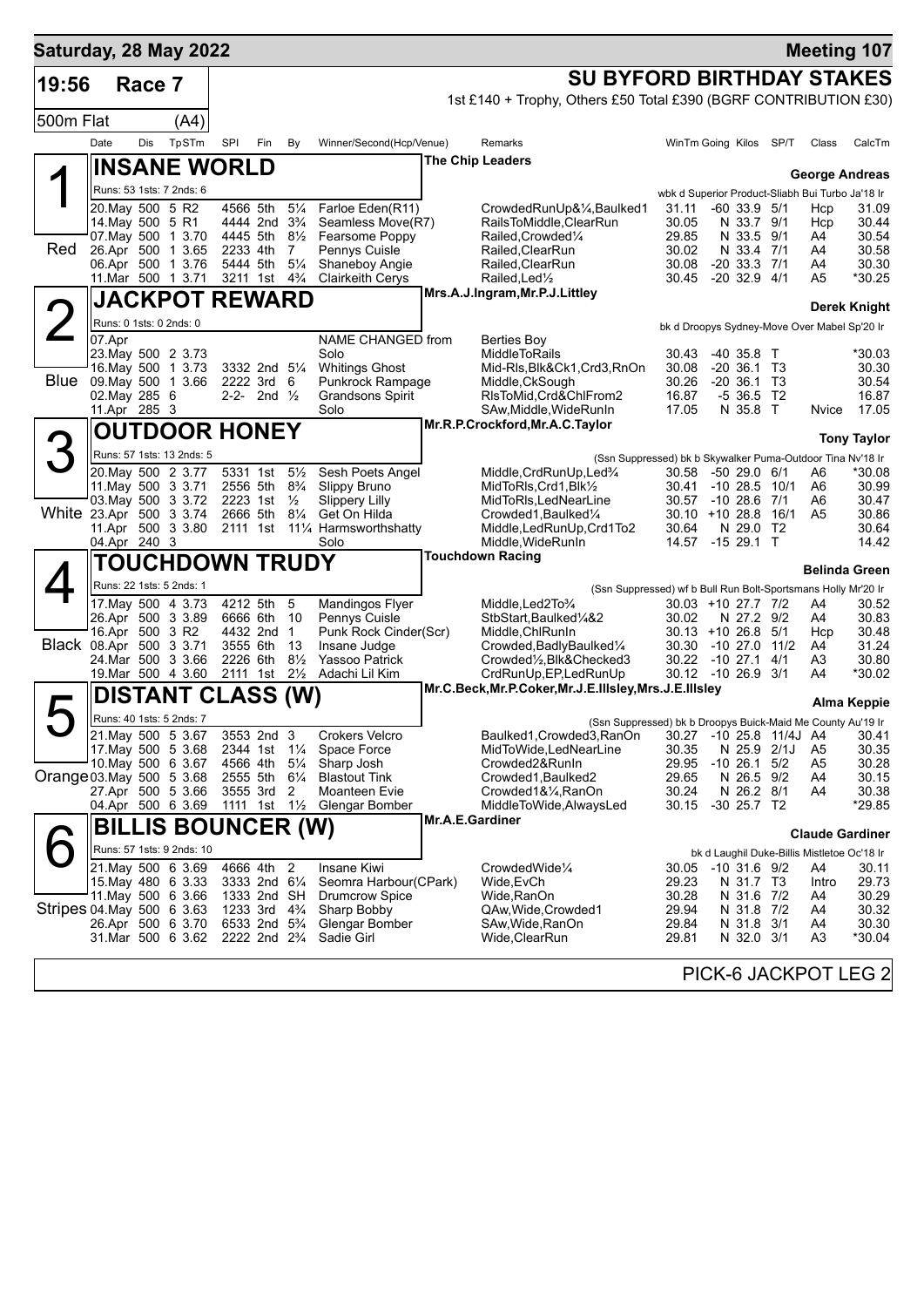| Saturday, 28 May 2022     |                                          |        |                                          |                      |                                                       |                                  |                                                  |                                                                                  |                         |                                |                   |                                           | <b>Meeting 107</b>   |
|---------------------------|------------------------------------------|--------|------------------------------------------|----------------------|-------------------------------------------------------|----------------------------------|--------------------------------------------------|----------------------------------------------------------------------------------|-------------------------|--------------------------------|-------------------|-------------------------------------------|----------------------|
| 20:17                     |                                          | Race 8 |                                          |                      |                                                       |                                  |                                                  | IN MEMORY OF VERONICA DARK                                                       |                         |                                |                   |                                           |                      |
|                           |                                          |        |                                          |                      |                                                       |                                  |                                                  | 1st £120 + Trophy, Others £45 Total £345 (BGRF CONTRIBUTION £30)                 |                         |                                |                   |                                           |                      |
| 500m Flat                 |                                          |        | (AB)                                     |                      |                                                       |                                  |                                                  |                                                                                  |                         |                                |                   |                                           |                      |
|                           | Date                                     | Dis    | TpSTm                                    | <b>SPI</b>           | Fin                                                   | By                               | Winner/Second(Hcp/Venue)                         | Remarks                                                                          | WinTm Going Kilos       |                                | SP/T              | Class                                     | CalcTm               |
|                           |                                          |        | <b>GENIE NORMA</b>                       |                      |                                                       |                                  |                                                  | Miss.B.S.Green                                                                   |                         |                                |                   | <b>Belinda Green</b>                      |                      |
|                           | Runs: 0 1sts: 0 2nds: 0                  |        |                                          |                      |                                                       |                                  |                                                  | (Season Unknown) bk b Magical Bale-Eager Lady Au'20 Ir                           |                         |                                |                   |                                           |                      |
|                           | 23. May 500 1 3.71                       |        |                                          | 2111 1st             |                                                       | $4\frac{1}{2}$                   | Touchdown Theo                                   | SnLd,Mid&CrdRnUp,RIs-Mid                                                         | 30.92                   | $-40$ 27.9 T <sub>2</sub>      |                   |                                           | *30.52               |
|                           | 16. May 500 3 3.77<br>09. May 500 4 3.68 |        |                                          | 1111                 | 3222 2nd 91/4<br>1st $\frac{1}{2}$                    |                                  | Glenduff Savvi<br>Our Dog Joyce                  | CrowdedRunUp, RIsToMid<br>QAw,Rls&CrdRnUp,Blk1,ALed                              | 30.71<br>31.24          | $-20$ 27.6<br>$-20$ 27.6       | - ТЗ<br>- ТЗ      |                                           | 31.26<br>31.04       |
| Red                       | 02. May 285 4                            |        |                                          | $1 - 1 -$            | 2nd SH                                                |                                  | <b>Morrisseys Cross</b>                          | Middle, Led To Run In, Crowded                                                   | 17.22                   | $-5$ 27.5                      | T2                | Nvice                                     | 17.18                |
|                           | 21.Jan 484 3<br>22.Dec 484 3             |        |                                          |                      | 1st<br>2nd Hd                                         | 12                               | Montore Kid(Newbr)<br>Vote For Paddy(Lmrck)      | (IrishTrial)<br>(IrishTrial)                                                     | 29.77<br>31.29          | N 27.2 T2<br>N 29.0 T2         |                   |                                           | 29.77<br>31.30       |
|                           |                                          |        | <b>ASCOT ZOEY</b>                        |                      |                                                       |                                  |                                                  | Mr.G.Dunsmure, Mr.D.S.Jolly                                                      |                         |                                |                   |                                           |                      |
|                           | Runs: 15 1sts: 3 2nds: 3                 |        |                                          |                      |                                                       |                                  |                                                  |                                                                                  |                         |                                |                   |                                           | <b>David Dark</b>    |
|                           | 10. May 500 3 3.66                       |        |                                          | 1111 1st             |                                                       | $1\frac{1}{4}$                   | Corrin Timmy                                     | (Season Unknown) bk b Laughil Blake-Ascot Grace Ap'20 Ir<br>QAw, Middle, ALed    | 30.75                   | $-10$ 29.4 $3/1$               |                   | A9                                        | 30.65                |
|                           | 04. May 500 3 3.69                       |        |                                          | 1112 3rd             |                                                       | $1\frac{1}{2}$                   | Tyrap Jio                                        | QAw,LedTo¾,Crd,CmAg                                                              | 30.92                   | $-20$ 29.2 $3/1$               |                   | A9                                        | 30.84                |
| Blue                      | 20.Apr 500 3 3.68                        |        | 27.Apr 500 3 3.72                        | 3222 4th<br>2556 6th |                                                       | $2\frac{1}{4}$<br>$5\frac{1}{4}$ | Rough Conman<br>Justin Time                      | CrowdedRunUp<br>LedRunUpTo2,BBlkWide                                             | 30.52<br>30.76          | N 29.4 3/1J<br>N 29.3          | 2/1               | A9<br>A9                                  | 30.71<br>31.18       |
|                           | 12.Apr 500 3 3.70                        |        |                                          | 1131 1st             |                                                       | $\frac{3}{4}$                    | Karlow Vic                                       | LedTo2,Crd1/2&3,CmAg                                                             | 30.77 +10 29.2 9/4F     |                                |                   | A10                                       | 30.87                |
|                           | 31.Mar 500 3 3.66                        |        |                                          | 1233 3rd             |                                                       |                                  | 10% Droopys Matrix                               | RailsToMiddle,ClearRun                                                           | 29.81                   | $-20$ 28.8 T <sub>3</sub>      |                   |                                           | *30.43               |
|                           |                                          |        | <b>JONALEENS PAL</b>                     |                      |                                                       |                                  |                                                  | Mr.A.E.Gardiner                                                                  |                         |                                |                   | <b>Claude Gardiner</b>                    |                      |
|                           |                                          |        | Runs: 61 1sts: 5 2nds: 13                |                      |                                                       |                                  |                                                  |                                                                                  |                         |                                |                   | bkw d Laughil Blake-Silver Charm Ja'19 Ir |                      |
|                           | 23. May 500 3 3.78<br>16. May 285 3      |        |                                          |                      |                                                       |                                  | Solo<br>Solo                                     | Middle<br>Middle                                                                 | 30.91<br>17.26          | $-40$ 32.3 T<br>$-10$ 32.1 T   |                   |                                           | 30.51<br>xLame 17.16 |
|                           | 29.Apr 500 2 3.71                        |        |                                          | 2666 6th             |                                                       | DIS.                             | Paige Girl                                       | BadlyBaulked&Fell1                                                               | 30.97                   |                                | $-20$ 32.0 10/3   | A8                                        | 0.00                 |
| White 20.Apr 500 3 3.79   |                                          |        |                                          | 5655 4th             |                                                       | $3\frac{1}{2}$                   | Seans Spendy                                     | CrowdedRunUp&1/4                                                                 | 30.39                   | +10 31.7                       | 15/8F A8          |                                           | 30.77                |
|                           | 16.Mar 500 3 3.71                        |        | 06.Apr 500 3 3.82                        | 5555 3rd             | 2222 2nd <sup>3</sup> / <sub>4</sub>                  | $6\frac{1}{2}$                   | Get On Hilda<br>Yassoo Laney                     | SAw, Middle, Crowded 3/4<br>Middle, Baulked1, RanOn                              | 30.30<br>30.30          | $-30$ 31.8 10/3<br>N 31.6 9/2  |                   | A8<br>A8                                  | 30.53<br>*30.37      |
|                           |                                          |        | <b>ROUGH CONMAN</b>                      |                      |                                                       |                                  |                                                  | Mr.A.W.Dean                                                                      |                         |                                |                   |                                           |                      |
|                           |                                          |        | Runs: 66 1sts: 8 2nds: 8                 |                      |                                                       |                                  |                                                  |                                                                                  |                         |                                |                   | f d Pat C Sabbath-Lughill Amber My'18 Ir  | Alma Keppie          |
|                           | 20. May 500 3 3.72                       |        |                                          |                      | 4111 2nd 1 <sup>3</sup> / <sub>4</sub>                |                                  | <b>Insane Mistress</b>                           | EP, Middle, Crd&Led1-RnIn                                                        | 31.12                   | -50 31.9 6/1                   |                   | A8                                        | 30.76                |
|                           | 27.Apr 500 4 3.68                        |        | 10. May 500 3 3.70                       | 2344 5th             |                                                       | 5<br>$1\frac{1}{4}$              | Yassoo Laney<br><b>Pixie Overdrive</b>           | Crowded <sub>2</sub>                                                             | 30.61                   | $-10$ 31.8 12/1                |                   | A8<br>A9                                  | 30.90<br>*30.52      |
| Black 22.Apr 500 4 3.70   |                                          |        |                                          | 2111 1st<br>4223 4th |                                                       | $3\frac{3}{4}$                   | Sharp Star                                       | EP, Middle, LedRunUp<br>Middle, ClearRun                                         | 30.52<br>30.82          | N 31.9 6/1<br>$-30$ 32.3 12/1  |                   | A9                                        | 30.82                |
|                           | 13.Apr 500 3 3.75                        |        |                                          | 3355 5th             |                                                       | 8                                | Tyrap Jio                                        | Middle, Crowded 1&3, Blk2                                                        | 30.50                   | N 31.7                         | 5/1               | A9                                        | 31.15                |
|                           | 05.Apr 500 3 3.69                        |        |                                          |                      | 3365 6th                                              | $5\frac{1}{4}$                   | Tyrap Bobbi                                      | Middle, Baulked <sup>1</sup> / <sub>2</sub><br>Mr.D.Goldfinch                    | 30.89                   | N 31.9                         | 11/2              | A8                                        | 31.29                |
|                           |                                          |        | <b>IMALRIGHTDOTTIE</b>                   |                      |                                                       |                                  | (W)                                              |                                                                                  |                         |                                |                   | <b>Claude Gardiner</b>                    |                      |
|                           |                                          |        | Runs: 13 1sts: 1 2nds: 2                 | 3322 1st Nk          |                                                       |                                  | Misfit Charm                                     | (Season 25.Oc'21) be b Castell Henry-Forest Apple Ap'20 Br                       |                         |                                |                   |                                           |                      |
|                           |                                          |        | 20. May 500 5 3.76                       |                      |                                                       |                                  | 14. May 500 5 3.73 1112 3rd 11/4 Swift Volt      | Crd1, DispLeadFr3, LdNrLn 31.22 -60 27.9 3/1 A9 30.62<br>QAw, Disputed Lead To 4 | 30.86                   |                                | N 27.7 6/5F       | A9                                        | 30.96                |
|                           | 09. May 285 5                            |        |                                          |                      |                                                       |                                  | Solo                                             | Wide                                                                             | 17.09                   | $-10$ 27.7 T                   |                   |                                           | 16.99                |
| Orange 04. May 500 5 3.72 |                                          |        | 29.Apr 500 5 3.73                        |                      | 5543 2nd Nk<br>5666 4th 5 <sup>3</sup> / <sub>4</sub> |                                  | Pocket Baba<br>Antigua Shore                     | Crowded1, RanOn<br>SAw,MidToW,CrdRunUp,BBlk1                                     | 30.60<br>30.66          | N 27.8 4/1<br>$-20$ 27.6 $7/2$ |                   | A8<br>A8                                  | 30.63<br>30.93       |
|                           |                                          |        | 01.Apr 500 6 3.63 2222 2nd 1/2           |                      |                                                       |                                  | Pocket Baba                                      | Challenged&CrowdedRunIn                                                          | 30.73                   |                                | -40 28.0 15/8F A8 |                                           | *30.37               |
|                           |                                          |        | <b>SEANS SPENDY (W)</b>                  |                      |                                                       |                                  |                                                  | Mr.R.P.Crockford, Mr.A.J.Taylor                                                  |                         |                                |                   |                                           | <b>Tony Taylor</b>   |
|                           |                                          |        | Runs: 33 1sts: 4 2nds: 4                 |                      |                                                       |                                  |                                                  | (Season 10.Jn'21) bk b Confident Rankin-Lindas Supreme Jn'19 Ir                  |                         |                                |                   |                                           |                      |
|                           |                                          |        | 17 May 500 6 3.61                        |                      | 2221 1st 3                                            |                                  | Insane Julie                                     | Wide,Led4                                                                        | 30.43 +10 28.3 11/8F A9 |                                |                   |                                           | 30.53                |
|                           |                                          |        | 12. May 500 6 3.65<br>04. May 500 6 3.69 | 4334 5th             | 3234 5th $1\frac{1}{2}$                               | 3                                | Drive Me Nuts<br>Pocket Baba                     | Crowded1<br>Wide, Baulked4                                                       | 30.47<br>30.60          | N 28.3 4/1<br>N 28.4 9/2       |                   | A8<br>A8                                  | 30.58<br>30.84       |
| Stripes 29 Apr 500 5 3 69 |                                          |        |                                          | 4111 2nd ½           |                                                       |                                  | Paige Girl                                       | MidToWide, Blk1, DispLead4                                                       | 30.97                   | -20 28.4 7/2                   |                   | A8                                        | 30.82                |
|                           |                                          |        | 26.Apr 500 6 3.65                        | 5444 4th             |                                                       | $5\frac{1}{2}$                   | <b>Birthday Treat</b>                            | Crowded1&2                                                                       | 30.31                   | N 28.3 7/1                     |                   | A7                                        | 30.76                |
|                           |                                          |        |                                          |                      |                                                       |                                  | 20.Apr 500 6 3.62 2111 1st 11/2 Ballyblack Queen | Wide, Led Run Up                                                                 | 30.39 +10 28.2 9/4      |                                |                   | A8                                        | *30.49               |
|                           |                                          |        |                                          |                      |                                                       |                                  |                                                  |                                                                                  |                         |                                |                   |                                           | PICK-6 JACKPOT LEG 3 |
|                           |                                          |        |                                          |                      |                                                       |                                  |                                                  |                                                                                  |                         |                                |                   |                                           |                      |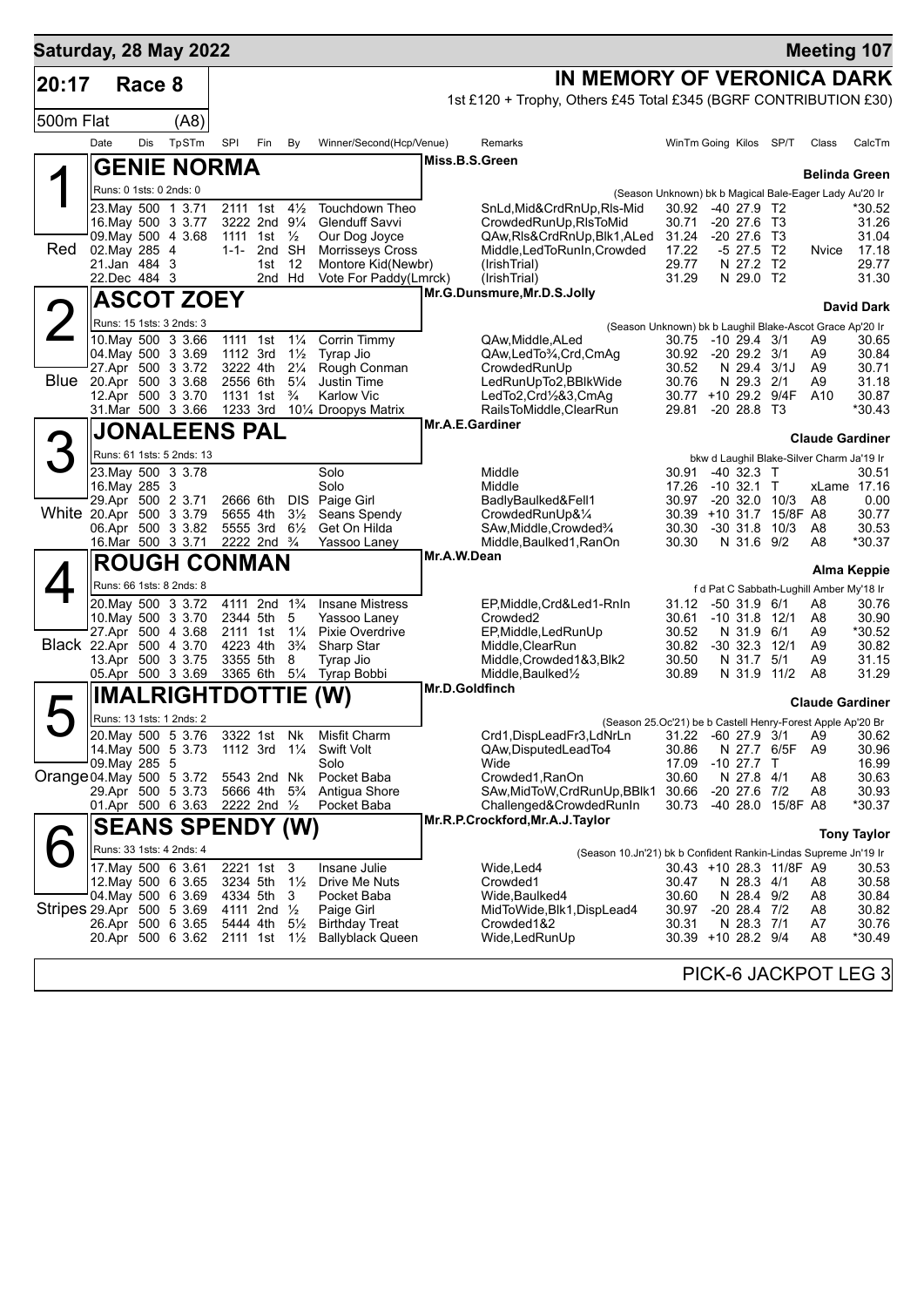| Saturday, 28 May 2022     |                         |        |                                                |                      |                                                    |                                  |                                               |                |                                                                                       |                                          |                                |                         |                                              | <b>Meeting 107</b>    |
|---------------------------|-------------------------|--------|------------------------------------------------|----------------------|----------------------------------------------------|----------------------------------|-----------------------------------------------|----------------|---------------------------------------------------------------------------------------|------------------------------------------|--------------------------------|-------------------------|----------------------------------------------|-----------------------|
| 20:38                     |                         | Race 9 |                                                |                      |                                                    |                                  |                                               |                | <b>GREENS GREYHOUNDS TROPHY</b>                                                       |                                          |                                |                         |                                              |                       |
|                           |                         |        |                                                |                      |                                                    |                                  |                                               |                | 1st £160 + Trophy, Others £55 Total £435 (BGRF CONTRIBUTION £30)                      |                                          |                                |                         |                                              |                       |
| 500m Flat                 |                         |        | (A2)                                           |                      |                                                    |                                  |                                               |                |                                                                                       |                                          |                                |                         |                                              |                       |
|                           | Date                    | Dis    | TpSTm                                          | SPI                  | Fin                                                | By                               | Winner/Second(Hcp/Venue)                      |                | Remarks                                                                               | WinTm Going Kilos SP/T                   |                                |                         | Class                                        | CalcTm                |
|                           |                         |        | <b>NEWINN BEANIE</b>                           |                      |                                                    |                                  |                                               |                | Mr.M.J.Hughes, Mr.A.R.Poulter                                                         |                                          |                                |                         |                                              | Jason Heath           |
|                           |                         |        | Runs: 10 1sts: 2 2nds: 2                       |                      |                                                    |                                  |                                               |                | (Season Unknown) bk b Droopys Sydney-Clares Queen Sp'20 Ir                            |                                          |                                |                         |                                              |                       |
|                           |                         |        | 23. May 500 1 3.82                             |                      |                                                    |                                  | Solo                                          |                | <b>RailsToMiddle</b>                                                                  | 30.45                                    | -40 29.3 T                     |                         |                                              | 30.05                 |
|                           |                         |        | 17. May 500 1 3.69<br>11. May 500 1 3.79       | 1466 5th             | 6433 3rd 6                                         | 7                                | Killeacle Amelia<br>Maireads Lion             |                | CrowdedRunUp, BBlk1<br>SAw, Railed, Baulked1                                          | 29.77 +10 28.7 15/8<br>29.56             | N 28.7                         | 5/2J                    | A2<br>A2                                     | 30.43<br>30.05        |
| <b>Red</b>                |                         |        | 05. May 500 1 3.69                             |                      | 5543 2nd 1/2                                       |                                  | Annadown Daisy                                |                | Crowded1&1/4, RanOn                                                                   | 30.16                                    |                                | -10 28.7 11/8F A2       |                                              | 30.11                 |
|                           |                         |        | 28.Apr 500 2 3.73<br>13.Apr 500 2 3.80         | 5322 3rd<br>6666 4th |                                                    | $\frac{3}{4}$<br>$2\frac{1}{4}$  | Slippy Romina<br>Freeky Nala                  |                | SlowAway,Crowded1&1/4<br>Railed, HitRails1, CrdRunIn                                  | 29.79 +20 28.4 5/1<br>29.78              | N 29.1 7/1                     |                         | A1<br>A1                                     | 30.05<br>*29.96       |
|                           |                         |        | <b>ICAAL FRANKIE</b>                           |                      |                                                    |                                  |                                               |                | <b>ICAAL Syndicate</b>                                                                |                                          |                                |                         |                                              |                       |
|                           |                         |        |                                                |                      |                                                    |                                  |                                               |                |                                                                                       |                                          |                                |                         |                                              | <b>Belinda Green</b>  |
|                           | Runs: 8 1sts: 3 2nds: 0 |        | 17. May 500 2 3.66                             | 5255 6th             |                                                    |                                  | 111/4 Killeacle Amelia                        |                | CrowdedRunUp, BBlk1                                                                   |                                          |                                | 29.77 +10 31.2 11/8F A2 | bkw d Droopys Sydney-Quivers Wings Jn'20 Ir  | 30.76                 |
|                           |                         |        | 10. May 500 1 3.62                             |                      |                                                    |                                  | Solo                                          |                | Railed, MidRunIn                                                                      | 29.98                                    | $-20$ 31.0 T                   |                         |                                              | *29.78                |
| Blue 23.Apr 380 1 3.57    |                         |        | 30.Apr 380 1 3.72                              |                      |                                                    |                                  | Solo(Cryfd)<br>Solo(Cryfd)                    |                | MidToRIs<br>Mid, Wide $\frac{1}{4}$                                                   | 23.73 +10 30.5 T<br>23.85                | N 30.4 T                       |                         |                                              | 23.83<br>23.85        |
|                           | 19.Apr 285 1            |        |                                                |                      |                                                    |                                  | Solo                                          |                | Railed                                                                                | 16.49                                    | $-10$ 30.7 T                   |                         |                                              | 16.39                 |
|                           | 13.Apr 285 1            |        |                                                |                      |                                                    | 2-1- 1st $8\frac{1}{2}$          | <b>Borzois Bullet</b>                         |                | Railed, SoonLed<br>The Chip Leaders                                                   | 16.46                                    | N 31.2 T2                      |                         |                                              | xLame 16.46           |
|                           |                         |        | <b>INSANE CHEF</b>                             |                      |                                                    |                                  |                                               |                |                                                                                       |                                          |                                |                         |                                              | <b>George Andreas</b> |
| 3                         |                         |        | Runs: 33 1sts: 5 2nds: 5                       |                      |                                                    |                                  |                                               |                |                                                                                       |                                          |                                |                         | bk d Belles Direction-Tommys Inluck Mr'19 Ir |                       |
|                           |                         |        | 24. May 500 4 3.75<br>17 May 500 3 3.75        | 6665 5th             | 6333 2nd 1/2                                       | $6\frac{1}{2}$                   | Pennys Cuisle<br>Killeacle Amelia             |                | Crowded1&3, Wide4<br>Crowded1/4&2, RanOn                                              | 30.02<br>29.77 +10 34.9 8/1              |                                | -10 35.1 7/4F           | A2<br>A2                                     | 30.43<br>29.91        |
|                           |                         |        | 11. May 500 3 3.75                             | 4544 4th             |                                                    | $6\frac{1}{2}$                   | Maireads Lion                                 |                | Middle, Baulked 1&4                                                                   | 29.56                                    | N 34.8 6/1                     |                         | A2                                           | 30.08                 |
| White 03. May 500 3 3.75  |                         |        |                                                | 6655 4th             |                                                    | 3                                | Springside Annie                              |                | Crowded1&2, RanOn                                                                     | 29.92                                    | N 34.9 6/1                     |                         | A1                                           | 30.15                 |
|                           |                         |        | 27.Apr 500 3 3.70<br>22.Apr 500 3 3.73         |                      | 4221 1st<br>6444 1st                               | 5<br>$\frac{3}{4}$               | Sheriff Cain<br>Kerrs Bruno                   |                | MidToRIs, Led%<br>Baulked1, Mid, LedNrLn                                              | 29.80<br>30.41                           | N 34.8 7/1<br>$-30$ 34.9 $5/2$ |                         | A2<br>A3                                     | *29.80<br>30.11       |
|                           |                         |        | <b>RAGTIME SID</b>                             |                      |                                                    |                                  |                                               | Mr.S.C.Lemar   |                                                                                       |                                          |                                |                         |                                              |                       |
|                           |                         |        | Runs: 19 1sts: 4 2nds: 3                       |                      |                                                    |                                  |                                               |                |                                                                                       |                                          |                                |                         | bk d Droopys Sydney-Emers Diva De'19 Ir      | <b>Theresa Dornan</b> |
|                           |                         |        | 22.May 480 4 3.43                              |                      | 3233 2nd SH                                        |                                  | Romeo Mission(CPark)                          |                | Mid, SAw, ChlNrLn                                                                     | 29.74                                    | $-20, 33.8, 13$                |                         | Intro                                        | 29.55                 |
|                           |                         |        | 17 May 500 4 3.81<br>12. May 500 3 3.76        |                      | 6655 3rd<br>6666 3rd 2 <sup>3</sup> / <sub>4</sub> | 3                                | <b>Sheriffs Flame</b><br>Roseville Jane       |                | CrdRunUp, Mid-RIs, RnOnLate<br>Middle, RanOn                                          | 29.81 +10 33.7 7/4F<br>29.78             |                                | N 34.0 11/2             | A2<br>A <sub>2</sub>                         | 30.15<br>30.00        |
| Black 03. May 500 3 3.82  |                         |        |                                                | 5443 4th             |                                                    | $5\frac{1}{4}$                   | Chipping Away                                 |                | SAw, Crowded 4& RunIn                                                                 | 29.59                                    | N 34.1                         | 10/1                    | A2                                           | 30.01                 |
|                           |                         |        | 23.Apr 500 3 3.64                              |                      | 1111 1st                                           | 3<br>$5\frac{3}{4}$              | Da Power                                      |                | MidToRIs, AlwaysLed                                                                   | 29.97<br>29.62                           | N 33.5 T2                      |                         |                                              | 29.97<br>*29.89       |
|                           |                         |        | 10.Mar 500 4 3.85                              | 5665 4th             |                                                    |                                  | Sonny The Kid                                 |                | SlowAway, Baulked3<br>Mr.G.Dyke, Miss.B.S.Green                                       |                                          | $-20, 33.6, 10/1$              |                         | 0R                                           |                       |
|                           |                         |        | OILEAN RONA (W)                                |                      |                                                    |                                  |                                               |                |                                                                                       |                                          |                                |                         |                                              | <b>Belinda Green</b>  |
|                           |                         |        | Runs: 14 1sts: 4 2nds: 3<br>24. May 500 5 3.59 |                      | 1111 1st                                           | $5\frac{1}{4}$                   | <b>Final Blake</b>                            |                | (Ssn Suppressed) bk b Droopys Sydney-Rossroe Lady Ap'20 Ir<br>MidToWide, ALed, Clear4 |                                          |                                | 29.92 -10 32.2 15/8F A3 |                                              | *29.82                |
|                           |                         |        |                                                |                      |                                                    |                                  | 18. May 500 5 3.63 4121 4th 11/2 Cashel Biddy |                | Crd&Ld1/4To2,DispLd2ToRunIn                                                           | 30.21                                    | N 32.3 9/2                     |                         | A3                                           | 30.32                 |
|                           |                         |        | 12. May 500 5 3.64                             | 4244 6th             |                                                    | $6\frac{1}{2}$                   | Roseville Jane                                |                | MiddleToWide,ClearRun                                                                 | 29.78                                    | N 32.1 8/1                     |                         | A2                                           | 30.31                 |
| Orange 05 May 500 5 3.55  |                         |        | 26.Apr 500 5 3.60                              | 1122 4th<br>1123 4th |                                                    | $4\frac{3}{4}$<br>$2\frac{1}{2}$ | <b>Moanteen Eddie</b><br>Spill The Beans      |                | QuickAway,LedTo1/2<br>MidToWide,Led¼To½,Crd¾                                          | 29.72<br>30.71                           | $-10$ 32.2 $6/1$<br>N 32.2 4/1 |                         | A2<br>A2                                     | 30.00<br>30.90        |
|                           |                         |        | 20.Apr 500 5 3.60                              |                      |                                                    | 2111 1st SH                      | Slippy Hilary                                 |                | EP,LedRunUp,HeldOn                                                                    | 30.07 +10 32.1 3/1                       |                                |                         | A3                                           | 30.17                 |
|                           |                         |        | <b>MAIREADS TED (W)</b>                        |                      |                                                    |                                  |                                               | Mr.D.J.Jenkins |                                                                                       |                                          |                                |                         |                                              | <b>Derek Knight</b>   |
|                           |                         |        | Runs: 62 1sts: 10 2nds: 8                      |                      |                                                    |                                  |                                               |                |                                                                                       |                                          |                                |                         | bk d Kinloch Brae-Maireads Shauna My'18 Ir   |                       |
|                           |                         |        | 11. May 500 6 3.59                             | 2355 6th             |                                                    | 8                                | Maireads Lion                                 |                | MidToW, Crowded Run In                                                                | 29.56                                    | N 33.0 8/1                     |                         | A2                                           | 30.19                 |
|                           |                         |        | 04. May 500 5 3.62<br>28.Apr 500 5 3.68        |                      | 1666 4th<br>2554 2nd 3                             | $3\frac{1}{2}$                   | Movinit<br>Ower Boy Rio                       |                | Crowded1<br>Crowded <sup>1</sup> / <sub>4</sub> , RanOn                               | 30.04 -10 33.1 7/2<br>29.78 +10 33.2 9/2 |                                |                         | A2<br>A2                                     | 30.23<br>30.13        |
| Stripes 22.Apr 500 5 3.63 |                         |        |                                                |                      | 1333 2nd 4                                         |                                  | Warren Hill                                   |                | Wide,ClearRun                                                                         | 30.07                                    | $-40$ 33.2 $3/1$               |                         | A2                                           | 29.99                 |
|                           | 16.Apr 500 6            |        | 30.Mar 500 6 3.60                              |                      | 1123 3rd 51/4<br>1232 1st $1\frac{1}{2}$           |                                  | Soul Intention<br>Glengar Pink                |                | QAw,LedTo2,Crowded,(HT)<br>QAw,Crowded1,LedRunIn                                      | 29.53 +10 32.7 7/1                       |                                | 29.97 -10 32.8 11/8F A2 | A2                                           | 30.05<br>*29.87       |
|                           |                         |        |                                                |                      |                                                    |                                  |                                               |                |                                                                                       |                                          |                                |                         |                                              |                       |
|                           |                         |        |                                                |                      |                                                    |                                  |                                               |                |                                                                                       |                                          |                                |                         |                                              | PICK-6 JACKPOT LEG 4  |
|                           |                         |        |                                                |                      |                                                    |                                  |                                               |                |                                                                                       |                                          |                                |                         |                                              |                       |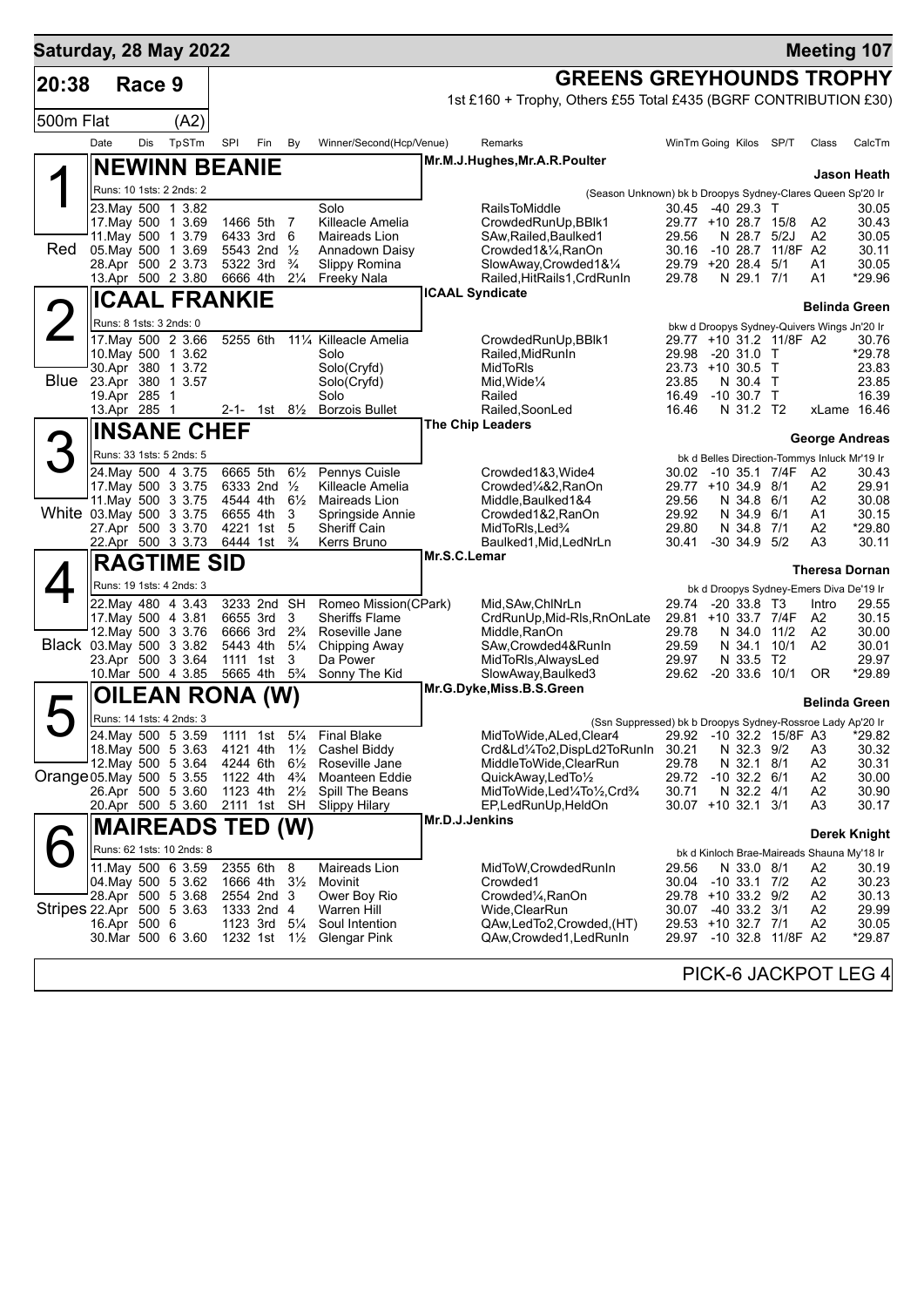| Saturday, 28 May 2022     |                                     |     |                                                |                                        |                                                    |                                  |                                                   |                |                                                                                               |                                                                              |             |                                  |                         | <b>Meeting 107</b>                          |                             |
|---------------------------|-------------------------------------|-----|------------------------------------------------|----------------------------------------|----------------------------------------------------|----------------------------------|---------------------------------------------------|----------------|-----------------------------------------------------------------------------------------------|------------------------------------------------------------------------------|-------------|----------------------------------|-------------------------|---------------------------------------------|-----------------------------|
| 20:54 Race 10             |                                     |     |                                                |                                        |                                                    |                                  |                                                   |                | <b>PAUL'S 50TH BIRTHDAY CELEBRATION</b>                                                       |                                                                              |             |                                  |                         |                                             |                             |
|                           |                                     |     |                                                |                                        |                                                    |                                  |                                                   |                | 1st £110, Others £40 Total £310 (BGRF CONTRIBUTION £30)                                       |                                                                              |             |                                  |                         |                                             |                             |
| 500m Flat                 |                                     |     | (A9)                                           |                                        |                                                    |                                  |                                                   |                |                                                                                               |                                                                              |             |                                  |                         |                                             |                             |
|                           | Date                                | Dis | TpSTm                                          | SPI                                    | Fin                                                | By                               | Winner/Second(Hcp/Venue)                          |                | Remarks                                                                                       | WinTm Going Kilos SP/T                                                       |             |                                  |                         | Class                                       | CalcTm                      |
|                           |                                     |     | <b>CLOHEENA MILEY</b>                          |                                        |                                                    |                                  |                                                   | Mr.A.C.Woods   |                                                                                               |                                                                              |             |                                  |                         | <b>Jamie Kingsley</b>                       |                             |
|                           | Runs: 0 1sts: 0 2nds: 0             |     |                                                |                                        |                                                    |                                  |                                                   |                |                                                                                               | (Season Unknown) wbk b Soul-Piercestown Lisa Nv'20 Ir                        |             |                                  |                         |                                             |                             |
|                           |                                     |     | 19 May 500 1 3.74                              |                                        | 1221 2nd 1                                         |                                  | <b>Great Invention</b><br><b>Great Invention</b>  |                | Rails, DispLead2ToRunIn<br>RIsToMid, Crd1, Led2To4                                            | 30.89<br>30.74                                                               |             | $-20, 26.6$ T3                   |                         |                                             | 30.78<br>*30.70             |
|                           |                                     |     | 09. May 500 1 3.87<br>02. May 500 1 3.81       |                                        | 2211 2nd 2<br>2223 3rd                             | $5\frac{1}{4}$                   | Harmsworthshaylo                                  |                | MidToRIs, ClearRun                                                                            | 31.13                                                                        |             | $-20, 26.3, 73$<br>$-1026.0$ T3  |                         |                                             | xWtVr 31.45                 |
| Red                       | 30.Mar 285 1<br>21.Mar 285 2        |     |                                                |                                        | 2-1- 1st $2\frac{1}{4}$<br>2-2- 2nd $7\frac{1}{4}$ |                                  | <b>Text Tom</b><br>Cloheena Scaff                 |                | Railed, Led 1To 2                                                                             | 17.37<br>17.12                                                               |             | $-5$ 25.5<br>$-10, 24.1, 13$     | T3                      | xWtVr                                       | 17.32<br>17.61              |
|                           | 14. Mar 285 4                       |     |                                                |                                        |                                                    |                                  | Solo                                              |                | RIsToMid, ClearRun<br>SlowAway, RIsToMid                                                      | 17.54                                                                        | $-1024.4$ T |                                  |                         | Nvice                                       | 17.44                       |
|                           |                                     |     | <b>OILEAN TESS</b>                             |                                        |                                                    |                                  |                                                   |                | Mr.P.J.Mumford, Mr.K. Wright                                                                  |                                                                              |             |                                  |                         |                                             |                             |
|                           | Runs: 1 1sts: 1 2nds: 0             |     |                                                |                                        |                                                    |                                  |                                                   |                | (Season Unknown) bk b Droopys Sydney-Rossroe Lady Ap'20 Ir                                    |                                                                              |             |                                  |                         | <b>Jamie Kingsley</b>                       |                             |
|                           |                                     |     | 17. May 500 2 3.69                             | 2111 1st                               |                                                    | $\overline{1}$                   | <b>Farloe Delta</b>                               |                | EP, RIsToMid, Led RunUp                                                                       | 30.37 +10 29.8 7/1                                                           |             |                                  |                         | A10                                         | *30.47                      |
|                           | 09. May 500 1 3.81<br>02. May 285 2 |     |                                                |                                        | 3333 3rd 7 <sup>3</sup> / <sub>4</sub>             |                                  | Grandsons Spirit<br>Solo                          |                | MidRunUp, RIsToMid, CIrRun<br><b>MiddleToRails</b>                                            | 30.53<br>17.26                                                               |             | $-2029.2$ T3<br>$-528.9$         | $\top$                  |                                             | 30.96<br>17.21              |
| Blue                      | 14.Mar 500 3 3.96                   |     |                                                |                                        |                                                    |                                  | Solo                                              |                | SlowAway, Middle                                                                              | 31.64                                                                        | $-20$ 28.8  |                                  | $\top$                  |                                             | 31.44                       |
|                           | 07. Mar 500 2 3.71                  |     | 28.Feb 500 3 3.83                              | 2333 3rd                               | 2222 2nd $\frac{3}{4}$                             | $3\frac{1}{2}$                   | His Lordship<br><b>Tay Mcginty</b>                |                | MidToRIs, WRunIn, RanOn<br>SlowAway, Middle                                                   | 30.71<br>31.43                                                               |             | N 29.0 T3<br>$-20$ 28.5 T3       |                         |                                             | 30.78<br>31.51              |
|                           |                                     |     | WAIKIKI SKY                                    |                                        |                                                    |                                  |                                                   | Miss.M.Turk    |                                                                                               |                                                                              |             |                                  |                         |                                             |                             |
|                           |                                     |     |                                                |                                        |                                                    |                                  |                                                   |                |                                                                                               |                                                                              |             |                                  |                         |                                             | Alma Keppie                 |
|                           |                                     |     | Runs: 57 1sts: 7 2nds: 10<br>21 May 500 3 3.77 | 2456 6th                               |                                                    | $7\frac{1}{4}$                   | Corrin Timmy                                      |                | Crowded1, Baulked2                                                                            | (Ssn Suppressed) bebd b Taylors Sky-Look Away Sp'18 Ir<br>30.82 -10 27.2 4/1 |             |                                  |                         | A9                                          | 31.30                       |
|                           |                                     |     | 17 May 500 2 3.72                              | 3444 3rd                               |                                                    | $3\frac{1}{2}$                   | Seans Spendy                                      |                | MiddleRunUp, Blk2, RanOn                                                                      | 30.43 +10 27.5 10/1                                                          |             |                                  |                         | A9                                          | 30.81                       |
| White 30.Apr 500 2 3.86   |                                     |     | 07. May 500 2 3.82                             | 6666 6th<br>6533 3rd                   |                                                    | $8\frac{1}{4}$<br>$1\frac{1}{2}$ | <b>Ballyblack Queen</b><br>Yassoo Brother         |                | PeckedStart, Crowded1<br>SlowAway, MiddleToRails                                              | 30.39<br>$30.53 + 10 27.8$                                                   |             | N 27.8 6/1                       | 8/1                     | A9<br>A9                                    | 31.05<br>30.74              |
|                           |                                     |     | 22.Apr 500 3 3.73                              | 2666 6th                               |                                                    | 9                                | Hurry Up Harry                                    |                | Crowded1                                                                                      | 30.59                                                                        |             | $-30$ 28.1                       | 20/1                    | A8                                          | 31.02                       |
|                           |                                     |     | 07.Apr 500 3 3.67                              | 1335 5th                               |                                                    | $4\frac{1}{4}$                   | Outa Markham                                      | Mr.G.Andreas   | Crowded4                                                                                      | 30.39                                                                        |             | $-10$ 27.7 $8/1$                 |                         | A7                                          | *30.63                      |
|                           |                                     |     | <b>MISFIT CHARM</b>                            |                                        |                                                    |                                  |                                                   |                |                                                                                               |                                                                              |             |                                  |                         | George Andreas                              |                             |
|                           |                                     |     | Runs: 18 1sts: 1 2nds: 3                       |                                        |                                                    |                                  |                                                   |                | (Season 04.Fb'22) bk b Droopys Jet-Footfield Debro Jy'19 Ir                                   |                                                                              |             |                                  |                         |                                             |                             |
|                           |                                     |     | 20. May 500 3 3.94<br>14. May 500 4 3.76       | 2554 4th                               | 6643 2nd                                           | Nk<br>$3\frac{1}{4}$             | Imalrightdottie<br><b>Swift Volt</b>              |                | SAw, Middle, W1&1/2, ChlRnIn<br>Middle, Crowded1                                              | 31.22<br>30.86                                                               |             | $-60$ 25.5 $7/1$<br>N 25.3 5/1   |                         | A9<br>A9                                    | 30.65<br>31.12              |
|                           | Black 23.Apr 500 3 3.75             |     | 07 May 500 4 3.69                              | 3244 3rd<br>5535 5th                   |                                                    | $4\frac{1}{2}$<br>$5\frac{3}{4}$ | <b>Ballyblack Queen</b><br><b>Insane Mistress</b> |                | Middle, ClearRun<br>SAw,Crowded&Wide1                                                         | 30.39<br>30.61 +10 25.8 6/1                                                  |             | N 25.3 8/1                       |                         | A9<br>A9                                    | 30.74<br>31.18              |
|                           |                                     |     | 16.Apr 500 3 3.60                              | 1111 1st                               |                                                    | $4\frac{1}{4}$                   | Insane Sienna                                     |                | AlwaysLed, Middle                                                                             | 30.55                                                                        |             | N 26.2 T2                        |                         |                                             | *30.55                      |
|                           |                                     |     | 11.Apr 500 3 3.80                              |                                        |                                                    |                                  | 3322 2nd 131/2 Insane Trader                      |                | SlowAway, Middle                                                                              | 29.86                                                                        |             | N 26.4 T3                        |                         |                                             | 30.94                       |
|                           | <b>SLY GIRL</b>                     |     |                                                |                                        |                                                    |                                  |                                                   | Mr.S.Maplesden |                                                                                               |                                                                              |             |                                  |                         | <b>Stuart Maplesden</b>                     |                             |
|                           |                                     |     | Runs: 19 1sts: 2 2nds: 0                       |                                        |                                                    |                                  |                                                   |                | (Season Unknown) bef b Ballymac Anton-Jamaica Joy Jy'20 Ir                                    |                                                                              |             |                                  |                         |                                             |                             |
|                           |                                     |     | 21. May 500 4 3.79<br>17 May 500 4 3.64        | 1254 3rd 1 <sup>3</sup> / <sub>4</sub> | 6422 1st 1                                         |                                  | Punk Rock Hobbit<br>Oilean Tess                   |                | SAw, Crd Run Up, Led Near Line 30.60 - 10 26.1 7/4F A10 *30.50<br>Middle, Crowded2, RanOnLate | 30.37 +10 26.5 13/8F A10                                                     |             |                                  |                         |                                             | 30.61                       |
|                           |                                     |     | 10. May 500 5 3.68                             | 4322 3rd                               |                                                    | $1\frac{3}{4}$                   | Ascot Zoey                                        |                | MidToWide,Chl <sup>3</sup> /4                                                                 | 30.75                                                                        |             | $-10$ 26.7 $4/1$                 |                         | A9                                          | 30.80                       |
| Orange 05 May 500 5 3.73  |                                     |     | 30.Apr 500 5 3.68                              | 5554 6th<br>3444 4th                   |                                                    | $5\frac{1}{4}$<br>$4\frac{1}{2}$ | <b>Wonky Wally</b><br>Yassoo Brother              |                | Middle, Crowded 3&4<br>MidToWide,Crowded1To1/4                                                | 30.38<br>30.53 +10 26.0 13/2                                                 |             | N 26.4 8/1                       |                         | A9<br>A9                                    | 30.80<br>30.98              |
|                           |                                     |     | 20.Apr 500 5 3.69                              |                                        | 4312 3rd <sup>3</sup> / <sub>4</sub>               |                                  | Justin Time                                       |                | Led1/2To3/4, Handy RunIn                                                                      | 30.76                                                                        |             |                                  | N 26.3 11/8F A9         |                                             | 30.81                       |
|                           |                                     |     | <b>SID AINT VICIOUS (W)</b>                    |                                        |                                                    |                                  |                                                   |                | Mrs.E.B.Betancourt, Mr.M.B.Christelow, Mr.A.E.O'Shaughnessy                                   |                                                                              |             |                                  |                         | <b>Stuart Maplesden</b>                     |                             |
|                           | Runs: 4 1sts: 1 2nds: 1             |     |                                                |                                        |                                                    |                                  |                                                   |                |                                                                                               |                                                                              |             |                                  |                         | bk d Pat C Sabbath-Highview Lauren Sp'20 Ir |                             |
|                           |                                     |     | 21. May 500 5 3.66                             |                                        | 1111 3rd 31/ <sub>4</sub>                          |                                  | Corrin Timmy                                      |                | QAw, Wide, Led To 4, Baulked                                                                  |                                                                              |             |                                  | 30.82 -10 30.1 13/8F A9 |                                             | 30.99                       |
|                           | 09. May 285 6                       |     | 16. May 500 6 3.58                             |                                        | 1112 3rd 31/2<br>1-2- 2nd $1\frac{1}{4}$           |                                  | Glenside Bud<br>Roark                             |                | QAw, Wide, Led To 3/4<br>MidToW, LedTo1/2                                                     | 30.41<br>16.70                                                               |             | $-20, 30.5, 13$<br>$-10$ 30.7 T3 |                         |                                             | xWtVr *30.50<br>xLame 16.71 |
| Stripes 07 Apr 500 5 3.68 |                                     |     |                                                |                                        | 3322 1st 1/2                                       |                                  | <b>Devils Sunset</b>                              |                | Crowded1, Led4                                                                                | 30.75                                                                        |             |                                  | N 32.5 7/4F             | A11                                         | 30.75                       |
|                           |                                     |     | 29.Mar 500 5 3.72<br>19.Mar 500 5 3.65         | 6323 3rd 21/2                          | 6211 2nd $2\frac{1}{2}$                            |                                  | Shady Alf<br>Glenside Judy                        |                | Challenged2To3<br>EP,LedRunUpTo1/4&2To4                                                       | 30.61<br>30.73                                                               |             | N 31.7<br>N 31.0 2/1             | 3/1                     | A11<br>A11                                  | 30.82<br>30.94              |
|                           |                                     |     |                                                |                                        |                                                    |                                  |                                                   |                |                                                                                               |                                                                              |             |                                  |                         |                                             |                             |
|                           |                                     |     |                                                |                                        |                                                    |                                  |                                                   |                |                                                                                               |                                                                              |             |                                  |                         |                                             | PICK-6 JACKPOT LEG 5        |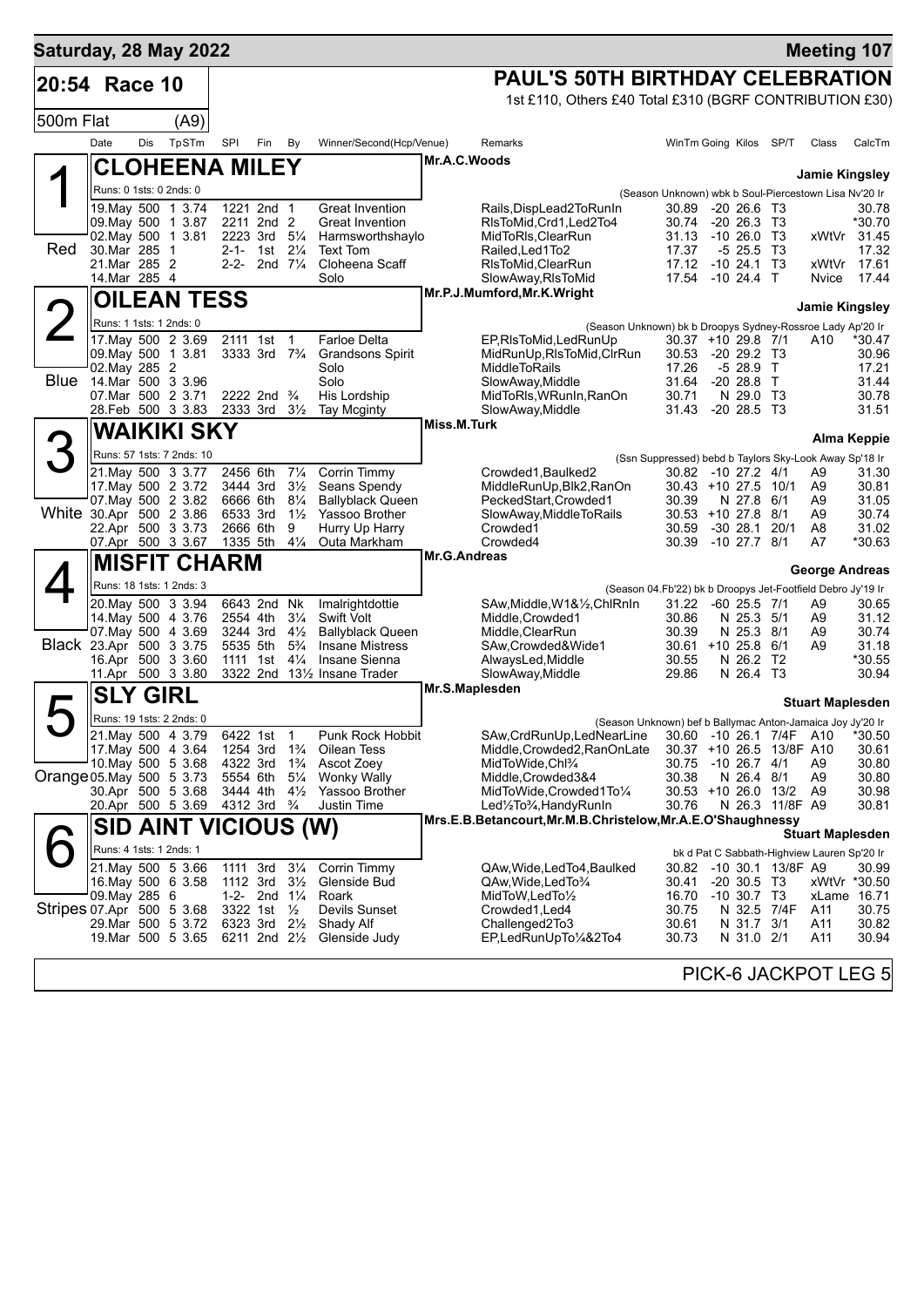| Saturday, 28 May 2022     |                         |     |                                                 |                        |                                                         |                                  |                                               |                       |                                                                                          |                                             |                                  |                          |                      | <b>Meeting 107</b>                                                      |
|---------------------------|-------------------------|-----|-------------------------------------------------|------------------------|---------------------------------------------------------|----------------------------------|-----------------------------------------------|-----------------------|------------------------------------------------------------------------------------------|---------------------------------------------|----------------------------------|--------------------------|----------------------|-------------------------------------------------------------------------|
| 21:12                     | Race 11                 |     |                                                 |                        |                                                         |                                  |                                               |                       | 1st £140, Others £50 Total £390 (BGRF CONTRIBUTION £30)                                  |                                             |                                  |                          |                      |                                                                         |
| 500m Flat                 |                         |     | (A4)                                            |                        |                                                         |                                  |                                               |                       |                                                                                          |                                             |                                  |                          |                      |                                                                         |
|                           | Date                    | Dis | TpSTm                                           | <b>SPI</b>             | Fin                                                     | By                               | Winner/Second(Hcp/Venue)                      |                       | Remarks                                                                                  | WinTm Going Kilos SP/T                      |                                  |                          | Class                | CalcTm                                                                  |
|                           |                         |     | <b>RATTLING CHERRY</b>                          |                        |                                                         |                                  |                                               | Mrs.A.R.Keppie        |                                                                                          |                                             |                                  |                          |                      |                                                                         |
|                           |                         |     | Runs: 47 1sts: 8 2nds: 8                        |                        |                                                         |                                  |                                               |                       |                                                                                          |                                             |                                  |                          |                      | Alma Keppie<br>(Ssn Suppressed) bk b Kinloch Brae-Bockos Twirl Fb'19 Ir |
|                           |                         |     | 12. May 500 1 3.68                              |                        | 2222 2nd 1 <sup>3</sup> / <sub>4</sub>                  |                                  | Jollie Mac                                    |                       | Crd1&3⁄4,Chl&Crowded1⁄2                                                                  | 30.74                                       | N 26.8 12/1                      |                          | A3                   | 30.89                                                                   |
|                           |                         |     | 19.Apr 500 2 3.73<br>12.Apr 500 2 3.75          | 4333 4th               | 4666 5th 81/2                                           | 5                                | Swift Fiachra<br><b>Kerrs Ruby</b>            |                       | BadlyBaulked1<br>Crowded1, Crd&Ck3                                                       | 30.41<br>29.91 +10 27.5 4/1                 | $-40$ 27.7 $8/1$                 |                          | A3<br>A3             | 30.70<br>30.41                                                          |
| Red                       |                         |     | 29. Mar 500 1 3.63                              | 4444 4th               |                                                         | 6                                | Da Honey Man                                  |                       | Rails, Crowded <sup>1/4</sup>                                                            | 29.83                                       | N 27.2 5/1                       |                          | A <sub>3</sub>       | 30.32                                                                   |
|                           |                         |     | 18. Mar 500 1 3.76<br>11.Mar 500 2 3.73         | 5433 3rd<br>3556 6th   |                                                         | $4\frac{3}{4}$                   | Can We Pretend<br>101/ <sub>4</sub> Maree Jet |                       | Railed, ClearRun<br>Railed, BBaulked1                                                    | 30.03<br>29.76 -10 27.5 8/1                 | $-10$ 27.4 $10/1$                |                          | A3<br>A2             | *30.31<br>30.48                                                         |
|                           |                         |     | <b>RISING AMBER</b>                             |                        |                                                         |                                  |                                               |                       | Ms.S.A.M.Blackmore, Miss.N.Bursig, Mrs.L.Groom                                           |                                             |                                  |                          |                      |                                                                         |
|                           | Runs: 6 1sts: 2 2nds: 1 |     |                                                 |                        |                                                         |                                  |                                               |                       |                                                                                          |                                             |                                  |                          |                      | <b>Derek Knight</b>                                                     |
|                           |                         |     | 21. May 500 2 3.65                              | 2111 1st               |                                                         | $6\frac{1}{4}$                   | <b>Russmur Mountain</b>                       |                       | (Season Unknown) bkw b Burgess Bucks-Rising Blondie Jy'20 Ir<br>EP,MidToRails,SnLed,Clr2 | 30.08                                       |                                  | -10 24.4 4/5F            | A6                   | 29.98                                                                   |
|                           |                         |     | 13. May 500 2 3.63                              |                        | 2111 2nd SH                                             |                                  | Indian Sunset                                 |                       | EP, MidToRIs, LedRnUpToNrLn                                                              | 30.13                                       | $-20$ 24.9 $9/1$                 |                          | A <sub>5</sub>       | *29.94                                                                  |
|                           |                         |     | 05. May 500 2 3.70<br>Blue 29.Apr 500 2 3.63    | 4213 6th<br>2111 1st   |                                                         | $6\frac{1}{2}$<br>$1\frac{1}{2}$ | <b>Charter Party</b><br>Yassoo Perfect        |                       | Crowded1, Led2To3, Crd&Ck3/4<br>EP, Railed, SnLed, MidRunIn                              | 30.41<br>30.44                              | $-10$ 24.7 $9/4$<br>$-2025.07/2$ |                          | A <sub>5</sub><br>A6 | 30.81<br>30.24                                                          |
|                           |                         |     | 23.Apr 500 1 3.76<br>16.Apr 500 2 3.74          | 5655 6th<br>5333 3rd   |                                                         | 5<br>$4\frac{1}{2}$              | Insane Ann<br>Laravoulta Shot                 |                       | CrowdedRunUp, Blk&CkMid1<br>Railed, Crowded RunUp                                        | $30.11 + 1024.731$<br>$30.05 + 10.24.5$ 6/1 |                                  |                          | A6<br>A6             | 30.62<br>30.52                                                          |
|                           |                         |     | <b>INDIAN SUNSET</b>                            |                        |                                                         |                                  |                                               | <b>Mrs.D.Williams</b> |                                                                                          |                                             |                                  |                          |                      |                                                                         |
| 3                         |                         |     |                                                 |                        |                                                         |                                  |                                               |                       |                                                                                          |                                             |                                  |                          |                      | <b>Derek Knight</b>                                                     |
|                           | Runs: 6 1sts: 1 2nds: 0 |     | 19. May 500 4 3.73                              | 5445 5th               |                                                         | $5\frac{3}{4}$                   | Crossfield Mya                                |                       | Chl&BadlyBlk2,Baulked3                                                                   | 30.03                                       | -10 27.0 2/1                     |                          | A4                   | (Season 28.De'21) bkw b Droopys Jet-Date Due De'19 Ir<br>30.39          |
|                           |                         |     | 13. May 500 3 3.70                              |                        | 3222 1st                                                | SH                               | <b>Rising Amber</b>                           |                       | Middle, LedNearLine                                                                      | 30.13                                       | -20 27.7 7/2                     |                          | A <sub>5</sub>       | *29.93                                                                  |
| White 30.Apr 500 4 3.70   |                         |     | 06. May 500 4 3.76                              | 4566 6th<br>4333 4th   |                                                         | 5<br>$1\frac{3}{4}$              | Insane Jagger<br>Fearsome Poppy               |                       | SAw, Middle, Baulked Wide1<br>EP, Middle, Handy To4                                      | 30.44                                       | $-20$ 27.6 6/1                   | 29.89 +10 27.4 15/8F A5  | A <sub>5</sub>       | 30.64<br>30.14                                                          |
|                           |                         |     | 22.Apr 500 3 3.66                               | 4233 4th               |                                                         | $1\frac{3}{4}$                   | Jofra                                         |                       | Crowded1, Challenged&CkW4                                                                | 30.56                                       | $-40$ 28.3 $5/1$                 |                          | A5                   | 30.29                                                                   |
|                           |                         |     | 12.Apr 500 4 3.66                               | 6456 6th               |                                                         | 9                                | Seomra Syd                                    | <b>DCR Racing</b>     | Middle, Wide2, ClearRun                                                                  | 29.65 +20 28.3 7/1                          |                                  |                          | A <sub>5</sub>       | 30.56                                                                   |
|                           |                         |     | <b>HEADFORD LAD</b>                             |                        |                                                         |                                  |                                               |                       |                                                                                          |                                             |                                  |                          |                      | <b>Richard Rees</b>                                                     |
|                           | Runs: 6 1sts: 2 2nds: 1 |     | 21. May 500 5 3.63                              |                        | 2111 1st                                                | $2\frac{3}{4}$                   | Droopys Mabel                                 |                       | EPace, Middle, SoonLed                                                                   | 30.46                                       | $-40,36.0$ T <sub>3</sub>        |                          |                      | bk d Laughil Bolt-Headford Biddy Ap'20 Ir<br>*30.06                     |
|                           | 10. May 285 4           |     |                                                 | $3 - 1 -$              | 1st                                                     | $3\frac{3}{4}$                   | Insane Panther                                |                       | Middle, LedRunUp                                                                         | 16.49                                       |                                  | $-536.05/4F$             | D1                   | 16.44                                                                   |
| <b>Black 26.Apr 285 4</b> | 04. May 285 4           |     |                                                 | $2 - 1 -$<br>$5 - 2 -$ | 1st<br>2nd                                              | $5\frac{1}{4}$<br>$\frac{3}{4}$  | <b>Whitings Ghost</b><br>West Champ           |                       | EP, Middle, Led Run Up<br>Middle, ClearRun                                               | 16.45<br>16.42                              | N 35.5                           | $-535.54/6F$<br>10/11FD2 | D <sub>2</sub>       | 16.40<br>16.48                                                          |
|                           | 21.Apr 285 4            |     |                                                 | $6 - 5 -$              | 4th                                                     | $6\frac{3}{4}$                   | <b>Ragtime Billy</b>                          |                       | Bumped1                                                                                  | 16.26                                       | $+10$ 34.5 7/1                   |                          | D1                   | 16.90                                                                   |
|                           | 14.Apr 285 4            |     |                                                 | 4-6-                   | 6th                                                     | $6\frac{3}{4}$                   | Pocket Elvis                                  | Mr.S.A.Cahill         | Crowded1/2, Blk&Stb2                                                                     | 16.53                                       | $-533.95/1$                      |                          | D1                   | 17.03                                                                   |
|                           |                         |     | <b>AGREEABLE</b>                                |                        | (W)                                                     |                                  |                                               |                       |                                                                                          |                                             |                                  |                          |                      | <b>Seamus Cahill</b>                                                    |
|                           |                         |     | Runs: 63 1sts: 11 2nds: 8<br>24. May 500 6 3.70 |                        |                                                         |                                  | 6555 5th 51/ <sub>2</sub> Insane Tyson        |                       | SlowAway,Crowded1&3                                                                      |                                             |                                  | 30.12 -10 33.8 5/1 A3    |                      | f d Ballymac Sexton-Ballymac Galtee Au'19 Ir<br>30.44                   |
|                           |                         |     | 17. May 500 5 3.58                              | 2334 4th 7             |                                                         |                                  | Fine Cut                                      |                       | Baulked <sup>1/4</sup>                                                                   | 29.91 +10 34.1 5/1                          |                                  |                          | A3                   | 30.57                                                                   |
| Orange 04 May 500 6 3.66  |                         |     | 11. May 500 6 3.66                              | 3334 5th               | 4344 6th 9                                              | $5\frac{1}{2}$                   | Seasons Reigns<br>Moanteen Evie               |                       | MsdBrk, MidToW, Crd2&4<br>Wide, BBaulked 2, Crowded 3/4                                  | 29.94<br>30.11                              | $-10$ 34.5 $9/2$                 | N 33.9 2/1F              | A3<br>A3             | 30.56<br>30.55                                                          |
|                           |                         |     | 27.Apr 500 5 3.68                               | 2456 5th               |                                                         | $5\frac{1}{2}$                   | Southdowns Gypsy                              |                       | Crowded1, Baulked4                                                                       | 30.35                                       |                                  | N 34.0 11/10FA3          |                      | 30.80                                                                   |
|                           |                         |     | 19. Mar 500 5 3.58                              |                        | 2111 2nd $\frac{3}{4}$                                  |                                  | Killeacle Amelia                              |                       | EP,SoonLedToRunIn<br>Mr.R.P.Crockford, Mr.A.C. Taylor, Mr.P.D. Whelan                    | 29.73                                       | N 33.2 9/4                       |                          | A2                   | *29.80                                                                  |
|                           |                         |     | <b>GLENGAR PODGE (W)</b>                        |                        |                                                         |                                  |                                               |                       |                                                                                          |                                             |                                  |                          |                      | <b>Tony Taylor</b>                                                      |
|                           |                         |     | Runs: 80 1sts: 12 2nds: 13                      |                        |                                                         |                                  |                                               |                       |                                                                                          |                                             |                                  |                          |                      | bk d Kinloch Brae-Borna Elite Mr'19 Ir                                  |
|                           |                         |     | 24. May 500 6 3.71<br>17. May 500 6 3.64        |                        | 2665 4th 61/4<br>2443 2nd 1 <sup>3</sup> / <sub>4</sub> |                                  | Oilean Rona<br>Seasonsblokidoki               |                       | Wide, ClearRun<br>Wide,RanOn                                                             | 29.92 -10 34.4 5/1<br>29.98 +10 34.7 7/1    |                                  |                          | A3<br>A3             | 30.33<br>30.22                                                          |
|                           |                         |     | 11. May 500 6 3.73                              |                        | 3665 4th 31/4                                           |                                  | Quarterland Holi                              |                       | Wide, Crd <sup>3</sup> / <sub>4</sub> , RanOnLate                                        | 30.23                                       | -20 34.6 4/1                     |                          | A3                   | 30.30                                                                   |
| Stripes 06 May 500 6 3.71 |                         |     | 29.Apr 500 6 3.68                               | 2554 3rd 21/4          | 3666 5th 6                                              |                                  | Crystal Impact<br>Sharp Butch                 |                       | Wide, RanOnLate<br>Wide,CrowdedRunUp&1                                                   | 30.10 -20 34.6 5/1<br>30.07                 | $-20, 34.5, 4/1$                 |                          | A3<br>A3             | 30.09<br>30.33                                                          |
|                           |                         |     | 16.Apr 500 6 3.72                               |                        | 6666 1st Hd                                             |                                  | Classy Ranger                                 |                       | SAw, Wide, Finished Well                                                                 | 29.77 +10 34.3 5/1                          |                                  |                          | A3                   | *29.87                                                                  |
|                           |                         |     |                                                 |                        |                                                         |                                  |                                               |                       |                                                                                          |                                             |                                  |                          |                      |                                                                         |
|                           |                         |     |                                                 |                        |                                                         |                                  |                                               |                       |                                                                                          |                                             |                                  |                          |                      | PICK-6 JACKPOT LEG 6                                                    |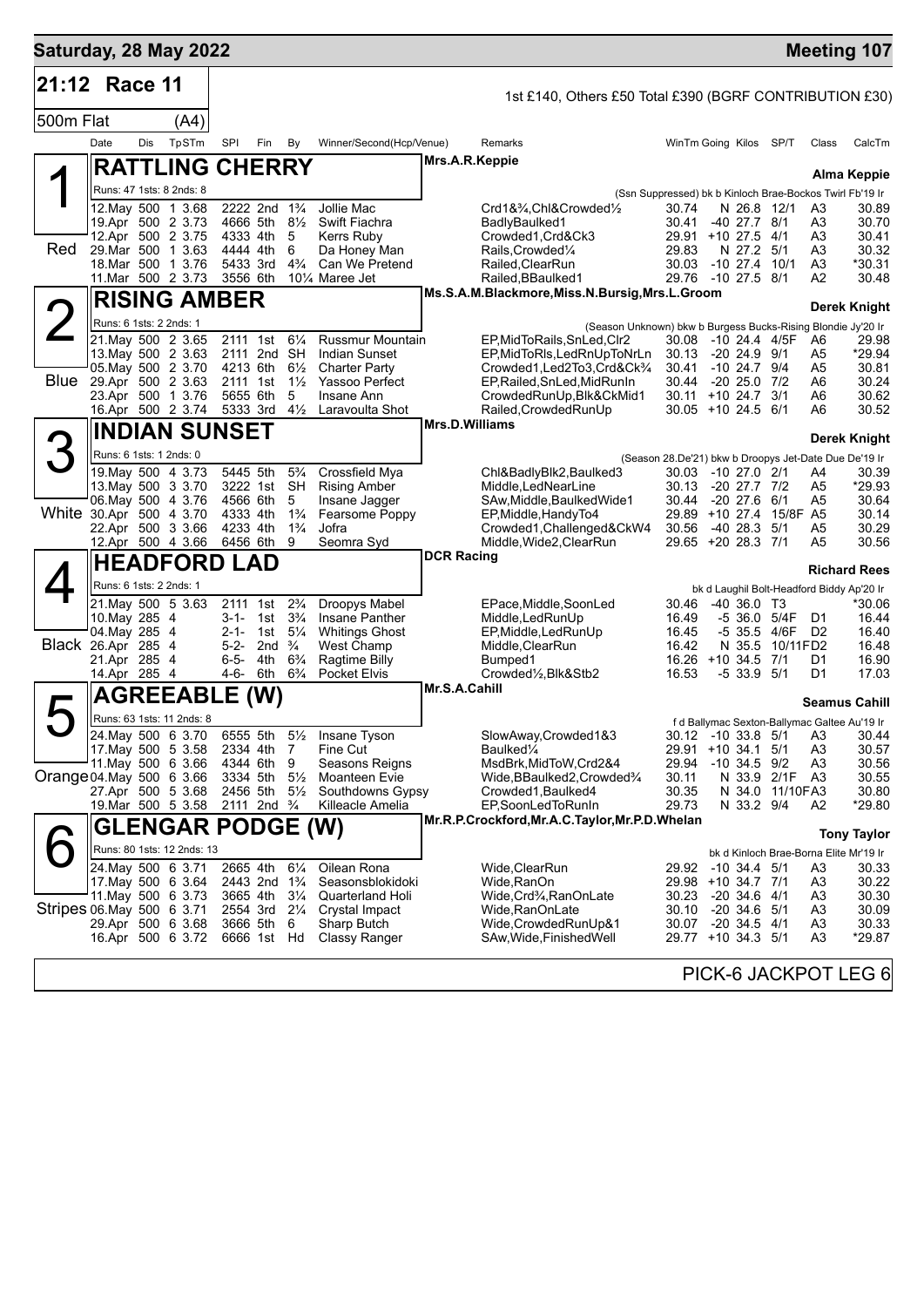| Saturday, 28 May 2022    |                                                   |     |       |                         |                                      |                                                            |                                           |                     |                                                                                     |                                       |                                 |                                     |                                            | <b>Meeting 107</b>            |
|--------------------------|---------------------------------------------------|-----|-------|-------------------------|--------------------------------------|------------------------------------------------------------|-------------------------------------------|---------------------|-------------------------------------------------------------------------------------|---------------------------------------|---------------------------------|-------------------------------------|--------------------------------------------|-------------------------------|
| 21:28                    | Race 12                                           |     |       |                         |                                      |                                                            |                                           |                     | 1st £100, Others £40 Total £300 (BGRF CONTRIBUTION £30)                             |                                       |                                 |                                     |                                            |                               |
| 500m Flat                |                                                   |     | (A10) |                         |                                      |                                                            |                                           |                     |                                                                                     |                                       |                                 |                                     |                                            |                               |
|                          | Date                                              | Dis | TpSTm | SPI                     |                                      | Fin By                                                     | Winner/Second(Hcp/Venue)                  |                     | Remarks                                                                             | WinTm Going Kilos SP/T                |                                 |                                     | Class                                      | CalcTm                        |
|                          |                                                   |     |       | <b>PUNKROCKSIOUXSIE</b> |                                      |                                                            |                                           |                     | Mr.M.B.Christelow, Mr.A.E.O'Shaughnessy                                             |                                       |                                 |                                     |                                            | <b>Stuart Maplesden</b>       |
|                          | Runs: 7 1sts: 1 2nds: 2                           |     |       |                         |                                      |                                                            |                                           |                     | (Season Unknown) bk b Pat C Sabbath-Highview Lauren Sp'20 Ir                        |                                       |                                 |                                     |                                            |                               |
|                          | 20. May 500 1 3.84                                |     |       |                         |                                      | 4555 1st 2 <sup>3</sup> / <sub>4</sub>                     | Farloe Lexi                               |                     | Railed,RanOn                                                                        | 31.20 -40 26.5 9/4                    |                                 |                                     | A11                                        | *30.80                        |
|                          | 14 May 500 1 3.84                                 |     |       |                         |                                      | 2466 2nd 4 <sup>3</sup> / <sub>4</sub>                     | Punk Rock Hobbit                          |                     | CrowdedRunUp, Railed, RanOn 30.65                                                   |                                       | N 26.4 5/1                      |                                     | A11                                        | 31.04                         |
| Red                      | 06. May 500 1 3.87<br>29.Apr 500 2 3.91           |     |       |                         |                                      | 2454 3rd 2 <sup>3</sup> / <sub>4</sub><br>4555 2nd 11/2    | Cushie Jade<br>Maria Luck                 |                     | Railed, RanOnLate<br>Railed.RanOnLate                                               | 31.18<br>31.21                        | $-20, 26.4$<br>$-20$ 26.3 $7/2$ | 15/8F A11                           | A11                                        | 31.19<br>31.14                |
|                          | 22.Apr 500 1 3.90                                 |     |       |                         | 4666 3rd                             | $1\frac{3}{4}$                                             | Punk Rock Hobbit                          |                     | RIsToMid, ClearRun                                                                  | 31.40                                 | $-30, 26.0$                     | 10/1                                | A11                                        | 31.25                         |
|                          | 15.Apr 500 1 3.94                                 |     |       |                         | 5666 6th                             | 6                                                          | Misfit Bijou                              |                     | SAw, RIsToMid, Crowded1                                                             | 31.48 -20 26.0 8/1                    |                                 |                                     | A11                                        | 31.75                         |
|                          |                                                   |     |       | <b>TOUCHDOWN THEO</b>   |                                      |                                                            |                                           |                     | <b>Touchdown Racing</b>                                                             |                                       |                                 |                                     |                                            | <b>Belinda Green</b>          |
|                          | Runs: 0 1sts: 0 2nds: 0                           |     |       |                         |                                      |                                                            |                                           |                     |                                                                                     |                                       |                                 |                                     | bk d Magical Bale-Cronody Sophie Au'20 Ir  |                               |
|                          | 22.Apr<br>23. May 500 3 3.82                      |     |       |                         |                                      | 1222 2nd $4\frac{1}{2}$                                    | NAME CHANGED from<br>Genie Norma          |                     | Cronody Theo<br>RailsToMiddle, CrdRnUp                                              | 30.92                                 | $-40$ 35.1 T <sub>2</sub>       |                                     |                                            | *30.89                        |
|                          | 16. May 500 4 3.80                                |     |       |                         | 1333 3rd                             | -10                                                        | Glenduff Savvi                            |                     | CrdRunUp, HitRIs1, MidToRIs                                                         | 30.71                                 | $-20, 34.9$                     | - ТЗ                                |                                            | 31.32                         |
| Blue                     | 09. May 500 2 3.82                                |     |       |                         | 3333 3rd                             | 3                                                          | Genie Norma                               |                     | SAw, Rails To Middle                                                                | 31.24                                 | $-20, 33.8$                     | Т3                                  |                                            | 31.29                         |
|                          | 02. May 285 4<br>05.Apr 525 4                     |     |       |                         |                                      | 2-2- 2nd 6 <sup>3</sup> / <sub>4</sub><br>2nd <sub>3</sub> | Our Dog Joyce<br>Cree Cillian(Cork)       |                     | Middle, Railed RunIn<br>(IrishTrial)                                                | 17.16<br>30.23 +10 34.5 T2            | $-5$ 33.5                       | T <sub>2</sub>                      | Nvice                                      | 17.65<br>30.54                |
|                          |                                                   |     |       |                         |                                      |                                                            |                                           | Mr.J.W.Cumner       |                                                                                     |                                       |                                 |                                     |                                            |                               |
|                          |                                                   |     |       | <b>GO ON LARRY</b>      |                                      |                                                            |                                           |                     |                                                                                     |                                       |                                 |                                     |                                            | <b>Jamie Kingsley</b>         |
|                          | Runs: 3 1sts: 0 2nds: 1                           |     |       |                         |                                      |                                                            |                                           |                     |                                                                                     |                                       |                                 |                                     | bk d Laughil Blake-Fahrenheit Lor Jy'20 Ir |                               |
|                          | 24. May 500 3 3.78<br>13 May 500 3 3.77           |     |       |                         | 4666 6th                             | $8\frac{3}{4}$<br>5332 2nd 21/4                            | Awordinedgeways<br>Harmsworthshalie       |                     | BadlyBaulked1, Baulked1/4<br>MidToRIs, Baulked1&2                                   | 30.79<br>31.44                        |                                 | -10 30.1 10/3<br>-30 30.5 11/4J A10 | A10                                        | 31.38<br>31.33                |
|                          | 06. May 500 3 3.88                                |     |       |                         |                                      | 6556 6th 5¼                                                | Kata Millie                               |                     | SlowAway, Middle, Blk1&3                                                            | 31.26                                 | $-20$ 29.7 $9/2$                |                                     | A10                                        | 31.49                         |
| White 30.Apr 500 2 3.72  | 21.Apr 500 6 3.78                                 |     |       |                         |                                      |                                                            | Solo<br>1222 2nd 31/4 Baran Jupiter       |                     | Middle<br>CrowdedRunUp, Middle                                                      | 30.78 +20 30.3 T<br>30.75 +20 29.9 T3 |                                 |                                     |                                            | 30.98<br>31.21                |
|                          | 12.Apr 500 4 3.72                                 |     |       |                         |                                      |                                                            | 3223 3rd 141/4 Radicondoli                |                     | RIsToMid, ClearRun                                                                  | 29.57 +10 29.6 T3                     |                                 |                                     |                                            | *30.82                        |
|                          |                                                   |     |       | <b>ROSES SPARKLE</b>    |                                      |                                                            |                                           |                     | Miss.M.L.Ansbro                                                                     |                                       |                                 |                                     |                                            |                               |
|                          | Runs: 0 1sts: 0 2nds: 0                           |     |       |                         |                                      |                                                            |                                           |                     | (Season Unknown) bk b Magical Bale-Droopys Oregon Nv'20 Ir                          |                                       |                                 |                                     |                                            | Derek Knight                  |
|                          | 23. May 500 4 3.57                                |     |       |                         | 1111 2nd <sup>3</sup> / <sub>4</sub> |                                                            | Feeling Lucky                             |                     | QAw, Middle, Led To Near Line                                                       | 31.17                                 | $-40, 26.5$ T <sub>3</sub>      |                                     |                                            | *30.84                        |
|                          | 16. May 285 5                                     |     |       |                         |                                      |                                                            | Solo                                      |                     | Middle                                                                              | 16.97                                 | $-10,26.6$ T                    |                                     |                                            | 16.87                         |
| Black 28. Mar 500 4 3.76 | 04.Apr 500 4 3.83                                 |     |       |                         |                                      |                                                            | 3222 3rd 151/2 Slippy Eleanor<br>Solo     |                     | SAw, MidToWide, ClearRun<br>Middle, WideRunIn                                       | 30.70<br>31.64                        | $-3025.9$ T3<br>N 25.5 T        |                                     | Nvice                                      | 31.65<br>31.64                |
|                          | 04.Feb 525 4                                      |     |       |                         |                                      | 1st Nk                                                     | Clonfert Buddy(Newbr)                     |                     | (IrishTrial)                                                                        | 30.22                                 | N 27.7 T3                       |                                     |                                            | 30.22                         |
|                          | 28.Jan 325 2                                      |     |       |                         |                                      | $1st$ 4                                                    | Roses Rachel(Newbr)                       | <b>Mr.G.Andreas</b> | (IrishTrial)                                                                        | 18.50                                 | N 27.2 T2                       |                                     |                                            | 18.50                         |
|                          |                                                   |     |       | <b>MISFIT BIJOU</b>     |                                      |                                                            |                                           |                     |                                                                                     |                                       |                                 |                                     |                                            | George Andreas                |
|                          | Runs: 14 1sts: 2 2nds: 2                          |     |       |                         |                                      |                                                            |                                           |                     | (Season 30.Ja'22) f b Magical Bale-Express Hope My'19 Ir                            |                                       |                                 |                                     |                                            |                               |
|                          | 21. May 500 5 3.81                                |     |       |                         | 6444 2nd 1/2                         |                                                            | Cushie Blako                              |                     | Baulked1, Mid, RanOn                                                                |                                       |                                 |                                     |                                            | 30.99 -10 29.0 10/3 A10 30.94 |
|                          | 17. May 500 5 3.74<br>04 May 500 4 3.79           |     |       |                         | 4666 4th<br>5556 5th                 | 4<br>2                                                     | Oilean Tess<br>Tyrap Jio                  |                     | CrowdedRunUp&1<br>WRunUp, Crowded 2, RanOn Late 30.92                               | 30.37 +10 29.6 7/2                    | $-20$ 29.8 $9/2$                |                                     | A10<br>A9                                  | 30.79<br>30.86                |
| Orange 27 Apr 500 5 3.65 |                                                   |     |       |                         | 1344 5th                             | $3\frac{1}{4}$                                             | Rough Conman                              |                     | QuickAway,Crowded1/4                                                                | 30.52                                 | N 30.4                          | 3/1J                                | A9                                         | *30.78                        |
|                          | 20.Apr 500 4 3.68<br>15.Apr 500 4 3.66            |     |       |                         | 3321 1st                             | $1\frac{1}{4}$<br>1221 1st SH                              | Insane Sandy<br>Devils Sunset             |                     | Crowded1, Led <sup>3</sup> / <sub>4</sub><br>Mid, DispLd1/2-RnIn, LdNrLn            | 30.73 +10 30.5 5/1<br>31.48           | $-20, 30.7, 7/2$                |                                     | A10<br>A11                                 | 30.83<br>31.28                |
|                          |                                                   |     |       |                         |                                      |                                                            |                                           | Mrs.A.R.Keppie      |                                                                                     |                                       |                                 |                                     |                                            |                               |
|                          |                                                   |     |       |                         |                                      |                                                            | <b>FLETCHWOOD CO CO (W)</b>               |                     |                                                                                     |                                       |                                 |                                     |                                            | Alma Keppie                   |
|                          | Runs: 135 1sts: 22 2nds: 20<br>21. May 500 5 3.73 |     |       |                         | 2233 3rd                             | $4\frac{1}{2}$                                             | Sly Girl                                  |                     | (Ssn Suppressed) bk b Laughil Blake-Droopys Heidi Jn'17 Br<br>MiddleToWide,Crowded2 | 30.60 -10 29.5 5/2                    |                                 |                                     | A10                                        | 30.87                         |
|                          | 17. May 500 5 3.68                                |     |       |                         | 5333 4th                             | $4\frac{1}{4}$                                             | Seans Spendy                              |                     | Challenged&Baulked <sup>3</sup> / <sub>4</sub>                                      | 30.43 +10 29.4 10/1                   |                                 |                                     | A9                                         | 30.87                         |
|                          | 05 May 500 5 3.63                                 |     |       |                         | 1111 1st                             | $1\frac{3}{4}$                                             | Glenside Sport                            |                     | MidToWideStraights, ALed                                                            | 30.86 -10 29.7 T2                     |                                 |                                     | xBite                                      | 30.76                         |
| Stripes 16.Apr 500 2 R5  | 08.Apr 500 3 R7                                   |     |       |                         | 2226 6th<br>3311 1st                 | 6<br>5                                                     | Punk Rock Cinder(Scr)<br>Insane Dylan(R1) |                     | Baulked3⁄4, Wide&Crowded4<br>Middle, Led 2, Clear <sup>3</sup> / <sub>4</sub>       | 30.13 +10 29.6 7/1<br>30.29           | -10 29.8 7/1                    |                                     | Hcp<br>Hcp                                 | 31.10<br>30.75                |
|                          | 01.Apr 500 5 3.73                                 |     |       |                         | 3333 4th                             | 5                                                          | <b>Wonky Winston</b>                      |                     | Crowded3, WideRunIn                                                                 | 30.48                                 | -30 29.1 12/1                   |                                     | A9                                         | *30.58                        |
|                          |                                                   |     |       |                         |                                      |                                                            |                                           |                     |                                                                                     |                                       |                                 |                                     |                                            |                               |
|                          |                                                   |     |       |                         |                                      |                                                            |                                           |                     |                                                                                     |                                       |                                 |                                     |                                            |                               |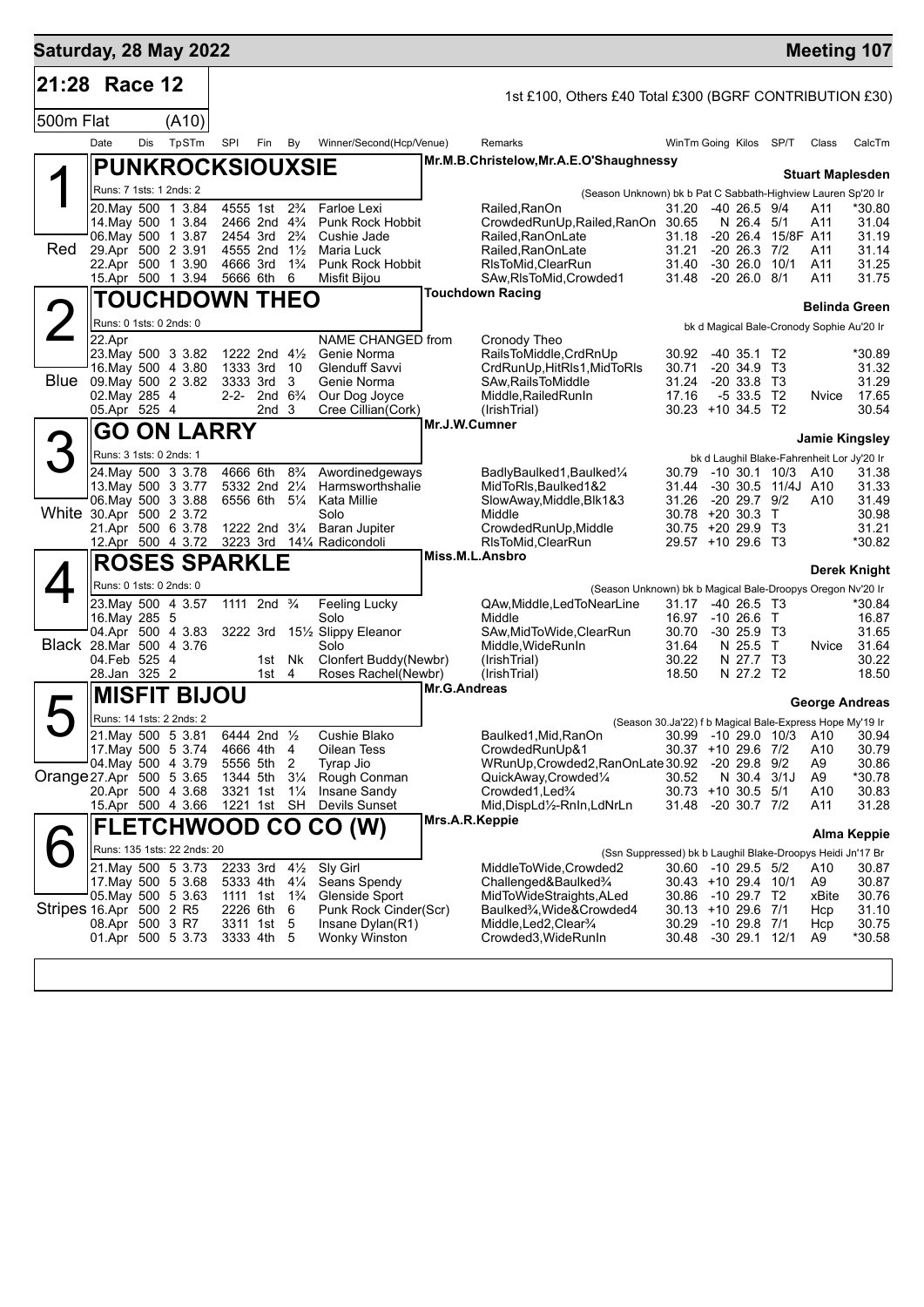| Saturday, 28 May 2022             |                         |            |                                          |      |                                                    |                                  |                                                     |               |                                                                            |                                                               |                                              |              | <b>Meeting 107</b>      |                     |
|-----------------------------------|-------------------------|------------|------------------------------------------|------|----------------------------------------------------|----------------------------------|-----------------------------------------------------|---------------|----------------------------------------------------------------------------|---------------------------------------------------------------|----------------------------------------------|--------------|-------------------------|---------------------|
| 21:43 Race 13                     |                         |            |                                          |      |                                                    |                                  |                                                     |               | SIX ANGELS HAPPY RETIREMENT RACE                                           |                                                               |                                              |              |                         |                     |
|                                   |                         |            |                                          |      |                                                    |                                  |                                                     |               | 1st £135 + Trophy, Others £45 Total £360 (BGRF CONTRIBUTION £30)           |                                                               |                                              |              |                         |                     |
| 500m Flat                         |                         |            | (A5)                                     |      |                                                    |                                  |                                                     |               |                                                                            |                                                               |                                              |              |                         |                     |
|                                   | Date                    | <b>Dis</b> | TpSTm                                    | SPI  | Fin                                                | By                               | Winner/Second(Hcp/Venue)                            |               | Remarks                                                                    |                                                               | WinTm Going Kilos SP/T                       |              | Class                   | CalcTm              |
|                                   |                         |            | <b>SEASONS BOOM</b>                      |      |                                                    |                                  |                                                     |               | Mr.S.J.Eason                                                               |                                                               |                                              |              |                         | Jason Heath         |
|                                   |                         |            | Runs: 14 1sts: 2 2nds: 2                 |      |                                                    |                                  |                                                     |               |                                                                            | (Season Unknown) bd b Candlelight King-Swift Foundry Jn'20 Ir |                                              |              |                         |                     |
|                                   |                         |            | 24. May 500 1 3.71                       |      | 5666 6th                                           | 5                                | Kerrs Bruno                                         |               | SlowAway, Railed                                                           |                                                               | 30.23 -10 25.6 7/1                           |              | A4                      | 30.53               |
|                                   |                         |            | 17. May 500 1 3.72                       |      | 5323 4th                                           | 5                                | Boom Jet                                            |               | Railed, ClearRun                                                           |                                                               | 29.76 +10 25.6 4/1                           |              | A4                      | 30.27               |
| Red                               |                         |            | 10. May 500 1 3.81<br>02. May 500 1 3.68 |      | 5444 6th<br>1111 1st                               | $4\frac{1}{2}$<br>$1\frac{1}{4}$ | Insane Fly<br>Talktomenow                           |               | Railed, Crowded4<br>EP, Railed, ALed                                       | 30.56                                                         | 30.12 -10 25.0 4/1<br>$-1025.0$ T2           |              | A4                      | 30.39<br>30.46      |
|                                   |                         |            | 12.Apr 500 1 3.64                        |      | 3222 3rd                                           | Hd                               | Yassoo Pikachu                                      |               | Chl&Middle4,Awk                                                            |                                                               | $30.02 + 10.24.9$                            | 3/1          | A4                      | 30.14               |
|                                   |                         |            | 01.Apr 500 1 3.64                        |      | 1111 1st $4\frac{1}{2}$                            |                                  | Yassoo Spike                                        |               | Railed, AlwaysLed                                                          |                                                               | 30.37 -30 24.4 7/2                           |              | A5                      | *30.07              |
|                                   |                         |            | <b>FLYAWAY CONNIE</b>                    |      |                                                    |                                  |                                                     |               | <b>Flyaway Syndicate</b>                                                   |                                                               |                                              |              | <b>Stuart Maplesden</b> |                     |
| $\angle$                          |                         |            | Runs: 9 1sts: 3 2nds: 4                  |      |                                                    |                                  |                                                     |               |                                                                            | (Season 02.Fb'22) bkw b Laughil Blake-Peads Hawk Ja'19 Ir     |                                              |              |                         |                     |
|                                   |                         |            | 17. May 500 1 3.67                       | 1111 | 3rd                                                | $1\frac{1}{2}$                   | <b>Distant Class</b>                                |               | RIsToMid, SoonLedToRunIn                                                   | 30.35                                                         | N 28.0                                       | 3/1          | A5                      | 30.48               |
|                                   |                         |            | 06. May 500 1 3.67<br>26.Apr 500 2 3.67  |      | 1111 1st<br>5211 1st                               | $1\frac{1}{4}$<br>$\frac{1}{2}$  | Get On Rosie<br><b>Kitmins Dixie</b>                |               | EP, Railed, Always Led<br>Led2,HeldOn                                      | 30.50<br>30.53                                                | $-20, 28.1$<br>N 28.0                        | 9/4F<br>2/1F | A6<br>A6                | $*30.30$<br>30.53   |
| <b>Blue</b>                       |                         |            | 19.Apr 500 1 3.63                        |      | 1123 5th                                           | 4                                | Sophies Ace                                         |               | EP, RIsToMid, LedTo2                                                       | 30.58                                                         | $-4027.9$                                    | 9/2          | A6                      | 30.49               |
|                                   |                         |            | 12.Apr 500 1 3.78                        |      | 6332 2nd 11/4                                      |                                  | Space Force                                         |               | SAw, Railed, Crd <sup>1</sup> / <sub>4</sub> & <sup>3</sup> / <sub>4</sub> |                                                               | $30.33 + 10.27.9$                            | 9/2          | A6                      | 30.53               |
|                                   |                         |            | 04.Apr 500 1 3.72                        |      | 1122 2nd 4 <sup>3</sup> / <sub>4</sub>             |                                  | Punk Rock Ramone                                    |               | EP, RIsToMid, LedTo1/2<br>Mr.T.Kavanagh                                    |                                                               | 30.24 -30 28.0 T2                            |              |                         | 30.33               |
|                                   |                         |            | <b>KNOCKAREE BULLET</b>                  |      |                                                    |                                  |                                                     |               |                                                                            |                                                               |                                              |              |                         | <b>Jason Heath</b>  |
| 3                                 |                         |            | Runs: 62 1sts: 9 2nds: 8                 |      |                                                    |                                  |                                                     |               |                                                                            |                                                               | be d Droopys Roddick-Spirit Secrets Jn'18 Ir |              |                         |                     |
|                                   |                         |            | 21. May 500 3 3.72                       |      | 5432 5th                                           | $7\frac{1}{2}$                   | <b>Crokers Velcro</b>                               |               | Crowded2, Baulked3/4                                                       | 30.27                                                         | -10 33.5 8/1                                 |              | A4                      | 30.78               |
|                                   |                         |            | 17. May 500 3 3.77<br>10. May 500 3 3.72 |      | 5666 6th<br>4666 6th                               | $5\frac{1}{2}$                   | Mandingos Flyer<br>111⁄4 Rogue Venom                |               | Middle, Crowded1<br>Crowded1&1/4, Middle                                   | 30.06                                                         | $30.03 + 10.33.6$ 8/1<br>-10 33.1 5/1        |              | A4<br>A4                | 30.55<br>30.87      |
| White 30.Apr 500 4 R2             |                         |            |                                          |      | 3443 4th                                           |                                  | 21/ <sub>2</sub> Salvo Strange(R2)                  |               | Middle, ClearRun                                                           |                                                               | 29.93 +10 32.8 11/2                          |              | Hcp                     | 30.37               |
|                                   |                         |            | 21.Apr 500 3 3.73                        |      | 4555 6th                                           | 9                                | Crossfield Mya                                      |               | BadlyBaulkedWide1                                                          |                                                               | 29.93 +20 32.7 7/1                           |              | A4                      | 30.84               |
|                                   |                         |            | 29. Mar 500 3 3.75                       |      | 5342 1st                                           | $\frac{3}{4}$                    | Fearsome Timmy                                      |               | Crowded2, LedRunIn<br>Miss.S.L.Moore, Mr.S.G.Panayiotopoulos               | 30.23                                                         | N 32.9 6/1                                   |              | A4                      | *30.23              |
|                                   |                         |            | <b>FOREVER MEMORIES</b>                  |      |                                                    |                                  |                                                     |               |                                                                            |                                                               |                                              |              | <b>Theresa Dornan</b>   |                     |
|                                   |                         |            | Runs: 15 1sts: 4 2nds: 0                 |      |                                                    |                                  |                                                     |               |                                                                            |                                                               | wbe b Droopys Sydney-Tobar Na Molt Jn'20 Ir  |              |                         |                     |
|                                   |                         |            | 17. May 500 3 3.71                       |      | 4321 1st                                           | $4\frac{1}{4}$                   | <b>Quarterland Zara</b>                             |               | Middle, Led <sup>3</sup> / <sub>4</sub> , Drew Clear                       |                                                               | 30.10 +10 33.2 2/1F                          |              | A6                      | *30.20              |
|                                   |                         |            | 03. May 500 4 3.80<br>23.Apr 500 4 3.71  |      | 4445 3rd<br>4566 5th                               | $\frac{3}{4}$<br>$4\frac{1}{2}$  | Outdoor Honey<br>Insane Ann                         |               | SAw,Crowded1,RanOn<br>BaulkedWide1                                         | 30.57<br>30.11                                                | $-10$ 32.9 $10/3$<br>$+10$ 32.2 7/1          |              | A6<br>A6                | 30.54<br>30.58      |
| Black 16.Apr 540 3 13.63 6555 4th |                         |            |                                          |      |                                                    |                                  | 10 <sup>1</sup> / <sub>2</sub> Jennifer Anne(Cryfd) |               | MsdBrk, Crd1, Mid                                                          | 34.46                                                         | N 31.4 20/1                                  |              | <b>OR</b>               | 35.29               |
|                                   |                         |            | 12.Apr 380 3 3.75                        |      |                                                    |                                  | Solo(Cryfd)                                         |               | Mid                                                                        | 23.95                                                         | N 32.0 T                                     |              |                         | 23.95               |
|                                   |                         |            | 24. Mar 500 4 3.77                       |      | 5566 6th 7                                         |                                  | Springfield Gold                                    |               | BaulkedWide1, Baulked2<br>Mr.G.J.Drohan, Mrs.J.Drohan                      | 30.30                                                         | N 32.2 8/1                                   |              | A5                      | 30.86               |
|                                   |                         |            | SIX ANGELS (W)                           |      |                                                    |                                  |                                                     |               |                                                                            |                                                               |                                              |              |                         | <b>Richard Rees</b> |
|                                   |                         |            | Runs: 94 1sts: 16 2nds: 13               |      |                                                    |                                  |                                                     |               |                                                                            |                                                               | bk d Farloe Rumble-Slippery Cinders Au'17 Ir |              |                         |                     |
|                                   |                         |            | 13. May 500 6 3.73                       |      | 4666 3rd                                           | $4\frac{3}{4}$                   | Get On Hilda                                        |               | SAw, MidToWide, Crowded4<br>SAw, Crowded Wide1                             |                                                               | 30.24 -20 35.2 10/1 A4                       |              |                         | 30.42               |
|                                   |                         |            | 07. May 500 6 3.69<br>28.Apr 500 6 3.69  |      | 6666 6th 8 <sup>3</sup> / <sub>4</sub><br>3555 6th | $5\frac{1}{4}$                   | Fearsome Poppy<br>Roseville Jane                    |               | MiddleToWide,ClearRun                                                      | 29.85<br>29.60                                                | N 35.1 6/1<br>$+20,34.9,14/1$                |              | A4<br>A4                | 30.56<br>$*30.21$   |
| Orange 22.Apr 500 6 3.64          |                         |            |                                          |      | 2555 4th                                           | $3\frac{1}{4}$                   | Insane Chef                                         |               | Baulked1&1⁄4, Crowded4                                                     | 30.41                                                         | $-30$ 34.7 14/1                              |              | A3                      | 30.37               |
|                                   |                         |            | 05.Apr 500 6 3.67                        |      | 3666 6th                                           | $7\frac{1}{4}$                   | Moanteen Eddie                                      |               | Crowded1&1⁄4                                                               | 29.70                                                         | N 33.7 10/1                                  |              | A3                      | 30.28               |
|                                   | 28.Mar 285 6            |            |                                          |      | 2-2- 2nd 1 <sup>3</sup> / <sub>4</sub>             |                                  | Bambis Magic                                        | Mr.S.A.Cahill | MidToW, Bumped1                                                            | 17.15                                                         | N 33.7 T3                                    |              | xOffC                   | 17.29               |
|                                   | <b>SLIPPY BRUNO (W)</b> |            |                                          |      |                                                    |                                  |                                                     |               |                                                                            |                                                               | <b>Seamus Cahill</b>                         |              |                         |                     |
|                                   |                         |            | Runs: 54 1sts: 8 2nds: 9                 |      |                                                    |                                  |                                                     |               |                                                                            |                                                               | bk d Droopys Buick-Maid Me County Au'19 Ir   |              |                         |                     |
|                                   |                         |            | 24. May 500 6 3.68<br>17. May 500 6 3.66 |      | 4445 5th<br>3566 6th                               | $5\frac{1}{2}$<br>8              | <b>Slippery Lilly</b><br>Distant Class              |               | VeryWide, ClearRun<br>VeryWide, Checked2                                   | 30.38<br>30.35                                                | -10 34.6 11/4<br>N 34.5 8/1                  |              | A5<br>A5                | 30.71<br>30.99      |
|                                   |                         |            | 11 May 500 6 3.64                        |      | 3111 1st Nk                                        |                                  | Yassoo Perfect                                      |               | EP, Very Wide, Soon Led                                                    | 30.41                                                         | $-10$ 34.2 $10/3$                            |              | A6                      | 30.31               |
| Stripes 04. May 500 6 3.67        |                         |            |                                          |      | 4455 5th                                           | $3\frac{1}{2}$                   | Rogue Angel                                         |               | VeryWideThroughout                                                         | 30.46                                                         | N 34.0 3/1                                   |              | A6                      | 30.75               |
|                                   |                         |            | 29.Apr 500 6 3.66                        |      | 2233 3rd                                           | $2\frac{1}{4}$                   | <b>Birdsofafeather</b>                              |               | VeryWide,SoonLedTo1/4                                                      | 30.59                                                         | $-20$ 33.8 $9/2$<br>$-40, 34.0, 12/1$        |              | A6<br>A6                | 30.57               |
|                                   |                         |            | 22.Apr 500 6 3.60                        |      | 1111 2nd SH                                        |                                  | Get On Rosie                                        |               | QAw, Very Wide, Led ToNrLn                                                 | 30.60                                                         |                                              |              |                         | *30.21              |
|                                   |                         |            |                                          |      |                                                    |                                  |                                                     |               |                                                                            |                                                               |                                              |              |                         |                     |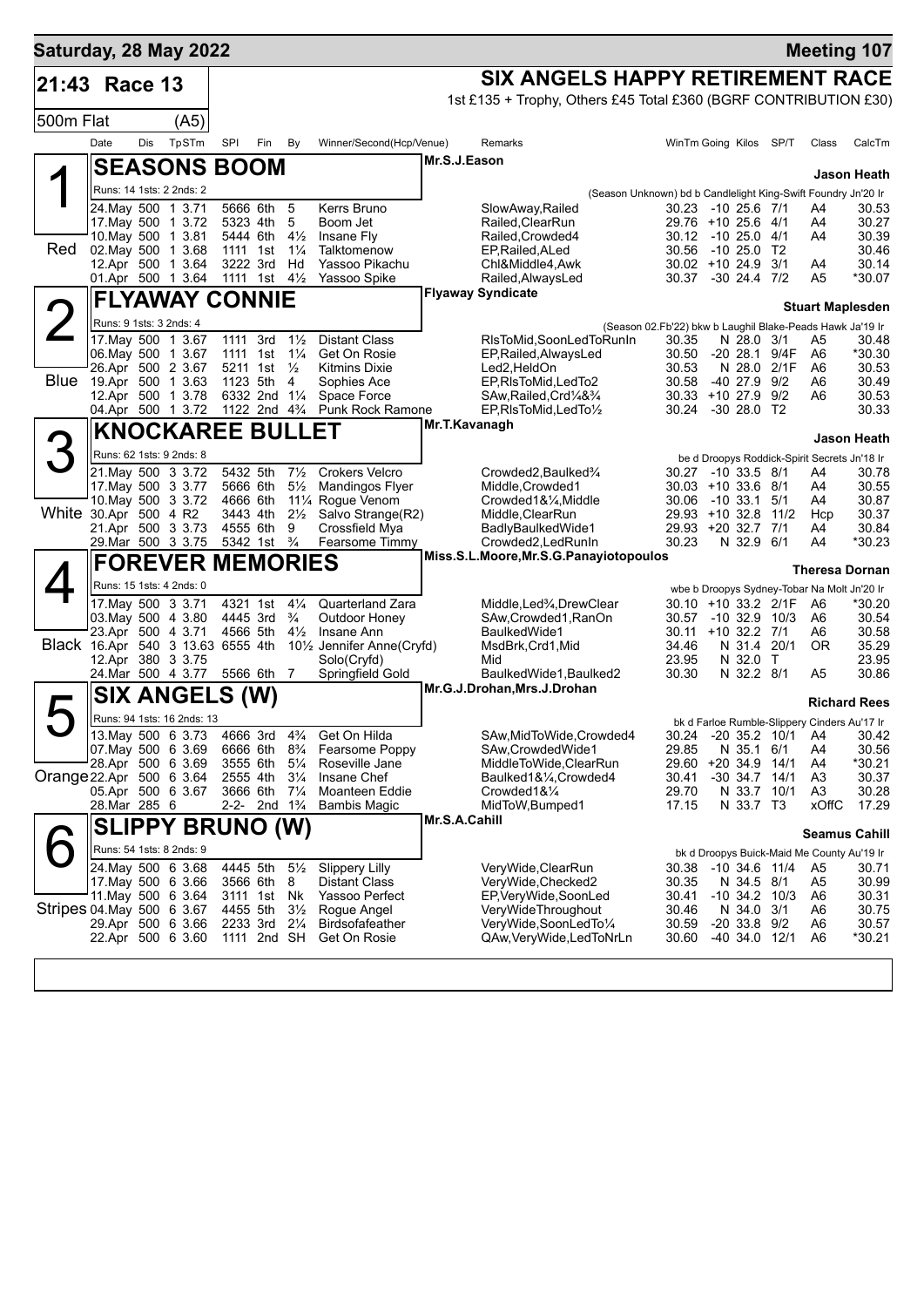## **Saturday, 28 May 2022 Meeting 107**

| <b>Reserves</b> |                                                                  |                                                                                |                                                         |                                                                       |                                                                                    |  |                         |                    |  |
|-----------------|------------------------------------------------------------------|--------------------------------------------------------------------------------|---------------------------------------------------------|-----------------------------------------------------------------------|------------------------------------------------------------------------------------|--|-------------------------|--------------------|--|
|                 | Dis<br>TpSTm<br>Date                                             | SPI<br>Fin<br>By                                                               | Winner/Second                                           | Remarks                                                               | WinTm Going Kilos SP/T                                                             |  | Class                   | CalcTm             |  |
|                 | <b>ANTIGUA SHORE</b>                                             |                                                                                |                                                         | <b>Space Monkey Mafia</b>                                             |                                                                                    |  | <b>Belinda Green</b>    |                    |  |
|                 | Runs: 6 1sts: 2 2nds: 0                                          |                                                                                |                                                         |                                                                       | (Season Unknown) wbe b Magical Bale-Away Shelly Au'20 Ir                           |  |                         |                    |  |
|                 | 21. May 500 4 3.65                                               | 1555 6th<br>$5\frac{1}{4}$                                                     | <b>Crystal Anton</b>                                    | Crowded1                                                              | 30.29 -10 29.9 15/8 A6                                                             |  |                         | 30.62              |  |
|                 | 11. May 500 4 3.66<br>04 May 500 3 3.68                          | 2333 3rd<br>$1\frac{3}{4}$<br>2221 1st <sup>3</sup> / <sub>4</sub>             | Imahappychappie<br><b>Ballybough Rory</b>               | MidToW, ClearRun<br>Chl <sup>3</sup> / <sub>4</sub> , LedNearLine     | 30.19<br>N 29.6 7/1<br>30.47<br>N 29.4 13/8F A7                                    |  | A6                      | 30.34<br>30.47     |  |
|                 |                                                                  |                                                                                |                                                         | Mr.J.J.Heath                                                          |                                                                                    |  |                         |                    |  |
|                 | <b>ANVIC LIVELY</b>                                              |                                                                                |                                                         |                                                                       |                                                                                    |  |                         | Jason Heath        |  |
|                 | Runs: 40 1sts: 8 2nds: 2                                         |                                                                                |                                                         |                                                                       | bk d Confident Rankin-April Lively Ap'19 Ir                                        |  |                         |                    |  |
|                 | 24. May 500 4 3.69<br>18. May 500 4 3.67                         | 3654 4th 4<br>4333 3rd 5 <sup>3</sup> / <sub>4</sub>                           | <b>Slippery Lilly</b><br><b>Charter Party</b>           | CrowdedRunUp, Baulked1/4<br>Middle.Crowded1                           | -10 34.3 15/8F A5<br>30.38<br>29.91<br>N 34.4 4/1                                  |  | A5                      | 30.59<br>30.36     |  |
|                 | 12. May 500 3 3.59                                               | 1111 1st<br>$\overline{1}$                                                     | Mapogo                                                  | QAw, Middle, ALed                                                     | 30.18<br>N 33.9 6/1                                                                |  | A6                      | 30.18              |  |
|                 | <b>AWORDINEDGEWAYS</b>                                           |                                                                                |                                                         | Mr.B.W.Firkins, Mr.M.J.Firkins, Mr.G.R.Whittington                    |                                                                                    |  |                         |                    |  |
|                 |                                                                  |                                                                                |                                                         |                                                                       |                                                                                    |  | Belinda Green           |                    |  |
|                 | Runs: 32 1sts: 7 2nds: 2<br>24. May 500 5 3.80                   | 6323 1st<br>$2\frac{1}{4}$                                                     | Cushie Jade                                             | MiddleToWide,LedRunIn                                                 | (Ssn Suppressed) bk b Over Limit-Send It Zenaida Jn'19 Ir<br>30.79 -10 27.1 7/1    |  | A10                     | 30.69              |  |
|                 | 18. May 500 2 R7                                                 | 2222 1st 1                                                                     | Kitmins Dixie(R3)                                       | Middle,Chl&Crd3,Led4                                                  | 30.34<br>N 27.0 9/2                                                                |  | Hcp                     | 30.90              |  |
|                 | 13.May 500 6 3.91                                                |                                                                                | 6655 3rd 3 <sup>3</sup> / <sub>4</sub> Harmsworthshalie | VSAw, Middle, Crowded4                                                | 31.44 -30 26.9 11/4J A10                                                           |  |                         | 31.45              |  |
|                 | <b>BLUESTAR GOLD (W)</b>                                         |                                                                                |                                                         | <b>Mr.N.Friar</b>                                                     |                                                                                    |  |                         | <b>Tony Taylor</b> |  |
|                 | Runs: 53 1sts: 7 2nds: 5                                         |                                                                                |                                                         |                                                                       | f d Deanridge Viking-Pennys Papaver Ja'19 Ir                                       |  |                         |                    |  |
|                 | 24. May 500 6 3.68                                               | 4555 4th<br>$2\frac{1}{4}$                                                     | Kerrs Bruno                                             | Wide.Crowded1                                                         | 30.23<br>$-10$ 35.7 25/1                                                           |  | A4                      | 30.31              |  |
|                 | 18. May 500 6 3.60                                               | 1444 3rd<br>$6\frac{1}{2}$                                                     | Insane Jagger                                           | MidToW, Crowded1                                                      | 29.90<br>N 35.7 10/1                                                               |  | A4                      | 30.43              |  |
|                 | 12. May 500 6 3.65                                               | 5346 6th<br>$8\frac{3}{4}$                                                     | Jollie Mac                                              | BadlyBaulked1, Crowded3To4<br>Mrs.C.J.Warren                          | 30.74<br>N 35.6 10/1                                                               |  | A3                      | 31.45              |  |
|                 | <b>BOOM JET</b>                                                  | (W)                                                                            |                                                         |                                                                       |                                                                                    |  | <b>Claude Gardiner</b>  |                    |  |
|                 | Runs: 58 1sts: 12 2nds: 7                                        |                                                                                |                                                         |                                                                       | bd d Droopys Jet-Boom Time Sp'18 Ir                                                |  |                         |                    |  |
|                 | 24. May 500 5 3.69                                               | 3666 6th 8                                                                     | Insane Tyson                                            | Crowded1&4                                                            | 30.12 -10 31.9 7/1                                                                 |  | A3                      | 30.64              |  |
|                 | 17. May 500 5 3.67<br>10. May 500 5 3.68 3222 2nd 21/4           | 3111 1st 2                                                                     | Insane Red Card<br>Rogue Venom                          | EP, MidToWide, Led <sup>1/4</sup><br>MidToWide, Crowded1, RanOn       | 29.76 +10 31.9 5/1<br>30.06 -10 31.8 9/2                                           |  | A4<br>A4                | 29.86<br>30.15     |  |
|                 |                                                                  |                                                                                |                                                         | Mr.D.I.Bear, Mr.R.Hatton, Mr.R.Shorter                                |                                                                                    |  |                         |                    |  |
|                 | <b>BRIDIES PET (W)</b>                                           |                                                                                |                                                         | <b>Richard Rees</b>                                                   |                                                                                    |  |                         |                    |  |
|                 | Runs: 10 1sts: 3 2nds: 5                                         |                                                                                |                                                         |                                                                       | bk d Droopys Jet-Tommys Pride Sp'19 Ir                                             |  |                         |                    |  |
|                 | 19. May 500 6 3.62<br>13. May 500 6 3.65                         | 5221 1st<br>$\mathbf{1}$<br>4222 2nd 11/4                                      | Ragtime Arthur<br>Soul Intention                        | Wide, Led <sup>3</sup> / <sub>4</sub><br>Wide, Challenged 2 To Run In | 29.93 -20 34.2 11/4<br>-30 34.1 6/5F<br>30.04                                      |  | A1<br>- A1              | 29.73<br>29.85     |  |
|                 | 05. May 500 5 3.68 5544 5th 41/2                                 |                                                                                | Quickdraw                                               | BadlyBaulked1                                                         | 29.75<br>N 34.0 5/1                                                                |  | A1                      | 30.10              |  |
|                 | <b>CENTRE FOLD</b>                                               |                                                                                |                                                         | Miss.S.Mahon                                                          |                                                                                    |  |                         |                    |  |
|                 | Runs: 72 1sts: 15 2nds: 13                                       |                                                                                |                                                         |                                                                       |                                                                                    |  | <b>Stuart Maplesden</b> |                    |  |
|                 | 17 May 500 1 3.69                                                | 3111 1st<br>$\frac{1}{2}$                                                      | Yassoo Choo Choo                                        | Railed, Early Pace, Led 1/4                                           | (Ssn Suppressed) f b Ballymac Vic-Patchys Kerry Oc'17 Br<br>30.10 +10 30.3 5/4F A6 |  |                         | 30.20              |  |
|                 | 11. May 500 1 3.68                                               | $2\frac{3}{4}$<br>3222 4th                                                     | Imahappychappie                                         | Railed, Crowded1                                                      | 30.19<br>N 30.6 11/4                                                               |  | A6                      | 30.41              |  |
|                 | 04. May 500 1 3.70                                               | 1222 3rd 2                                                                     | Insane Kiwi                                             | Railed, ClearRun                                                      | 30.07<br>N 30.3 5/2                                                                |  | A6                      | 30.24              |  |
|                 | <b>COOLY OYSTER</b>                                              |                                                                                |                                                         | Mr.C.Whyte                                                            |                                                                                    |  | <b>Claude Gardiner</b>  |                    |  |
|                 | Runs: 66 1sts: 10 2nds: 12                                       |                                                                                |                                                         |                                                                       | (Season 24.Mr'21) bd b Cable Bay-Droopys Alondra Mr'18 Ir                          |  |                         |                    |  |
|                 | 24. May 500 4 3.70                                               | 5556 3rd 5 <sup>3</sup> / <sub>4</sub>                                         | Oilean Rona                                             | Crowded1&3, RanOnLate                                                 | 29.92 -10 29.7 2/1                                                                 |  | A3                      | 30.29              |  |
|                 | 18. May 500 4 3.72                                               | 5666 3rd <sup>3</sup> / <sub>4</sub><br>3322 1st 1 <sup>3</sup> / <sub>4</sub> | Cashel Biddy                                            | SAw, Middle, Crd1, ChlRunIn                                           | 30.21<br>N 30.0 5/1                                                                |  | A3<br>A4                | 30.27              |  |
|                 | 11.May 500 4 3.67                                                |                                                                                | Imahappyladdie                                          | Middle, Crd1&RunIn, RanOn<br><b>Fletchwood Racing</b>                 | 30.07 -10 29.9 5/1                                                                 |  |                         | 29.97              |  |
|                 | <b>CORRIN TIMMY (W)</b>                                          |                                                                                |                                                         |                                                                       |                                                                                    |  |                         | Alma Keppie        |  |
|                 | Runs: 34 1sts: 7 2nds: 5                                         |                                                                                |                                                         |                                                                       | bk d Clonbrien Hero-Corrin Nell Ap'19 Ir                                           |  |                         |                    |  |
|                 | 21. May 500 6 3.82                                               | 6333 1st 1 <sup>3</sup> / <sub>4</sub>                                         | Harmsworthshalie                                        | SlowAway, Crd1, Led RunIn<br>SAw.Wide.RanOn                           | 30.82 -10 32.3 7/2                                                                 |  | A9                      | 30.72              |  |
|                 | 10. May 500 6 3.71<br>04. May 500 5 3.82 4433 2nd 11/4 Tyrap Jio | 3454 2nd 11/4 Ascot Zoey                                                       |                                                         | CrowdedRunUp, RanOn                                                   | 30.75 -10 32.5 11/4J A9<br>30.92 -20 32.9 5/1                                      |  | A9                      | 30.76<br>30.83     |  |
|                 | <b>CUSHIE JADE (W)</b>                                           |                                                                                |                                                         | Mr.M.J.Hughes                                                         |                                                                                    |  |                         |                    |  |
|                 |                                                                  |                                                                                |                                                         |                                                                       |                                                                                    |  |                         | Jason Heath        |  |
|                 | Runs: 5 1sts: 1 2nds: 1<br>24. May 500 6 3.69                    | 3111 2nd 21/4                                                                  | Awordinedgeways                                         | EP,SoonLedToRunIn                                                     | (Season Unknown) dkbd b Barcelona Boss-Timberoe Oc'20 Ir<br>30.79 -10 27.6 6/1     |  | A10                     | 30.87              |  |
|                 | 18. May 500 6 3.60                                               | 1111 3rd <sup>3</sup> / <sub>4</sub>                                           | Text Tom                                                | MidToW, LedToNrLine, Crd                                              | 31.04<br>N 27.7 3/1                                                                |  | A10                     | 31.09              |  |
|                 | 13. May 500 5 3.67                                               | 1123 6th 8                                                                     | Harmsworthshalie                                        | EP, WRunUp, Crd1, Led To 2, Blk                                       | 31.44<br>-30 27.7 5/1                                                              |  | A10                     | 31.79              |  |
|                 | <b>DROOPYS PEGASUS</b>                                           |                                                                                |                                                         | Mr.R.P.Crockford, Mr.A.J.Taylor                                       |                                                                                    |  |                         |                    |  |
|                 | Runs: 9 1sts: 0 2nds: 0                                          |                                                                                |                                                         |                                                                       |                                                                                    |  |                         | <b>Tony Taylor</b> |  |
|                 | 23.May 500 2 3.81                                                | 2111 1st 3                                                                     | <b>Lully Girl</b>                                       | MiddleToRails, SoonLed                                                | (Season Unknown) bk b Ballymac Eske-Droopys Cuckoo Ap'20 Ir<br>30.84 -40 27.0 T2   |  |                         | 30.44              |  |
|                 | 16. May 500 2 3.72                                               |                                                                                | Solo                                                    | <b>RailsToMiddle</b>                                                  | 30.73 -20 26.9 T                                                                   |  |                         | 30.53              |  |
|                 | 09 May 500 3 3 75                                                |                                                                                | Solo                                                    | <b>MiddleToRails</b>                                                  | 30.56 -20 26.9 T                                                                   |  |                         | 30.36              |  |
|                 |                                                                  |                                                                                |                                                         |                                                                       |                                                                                    |  |                         |                    |  |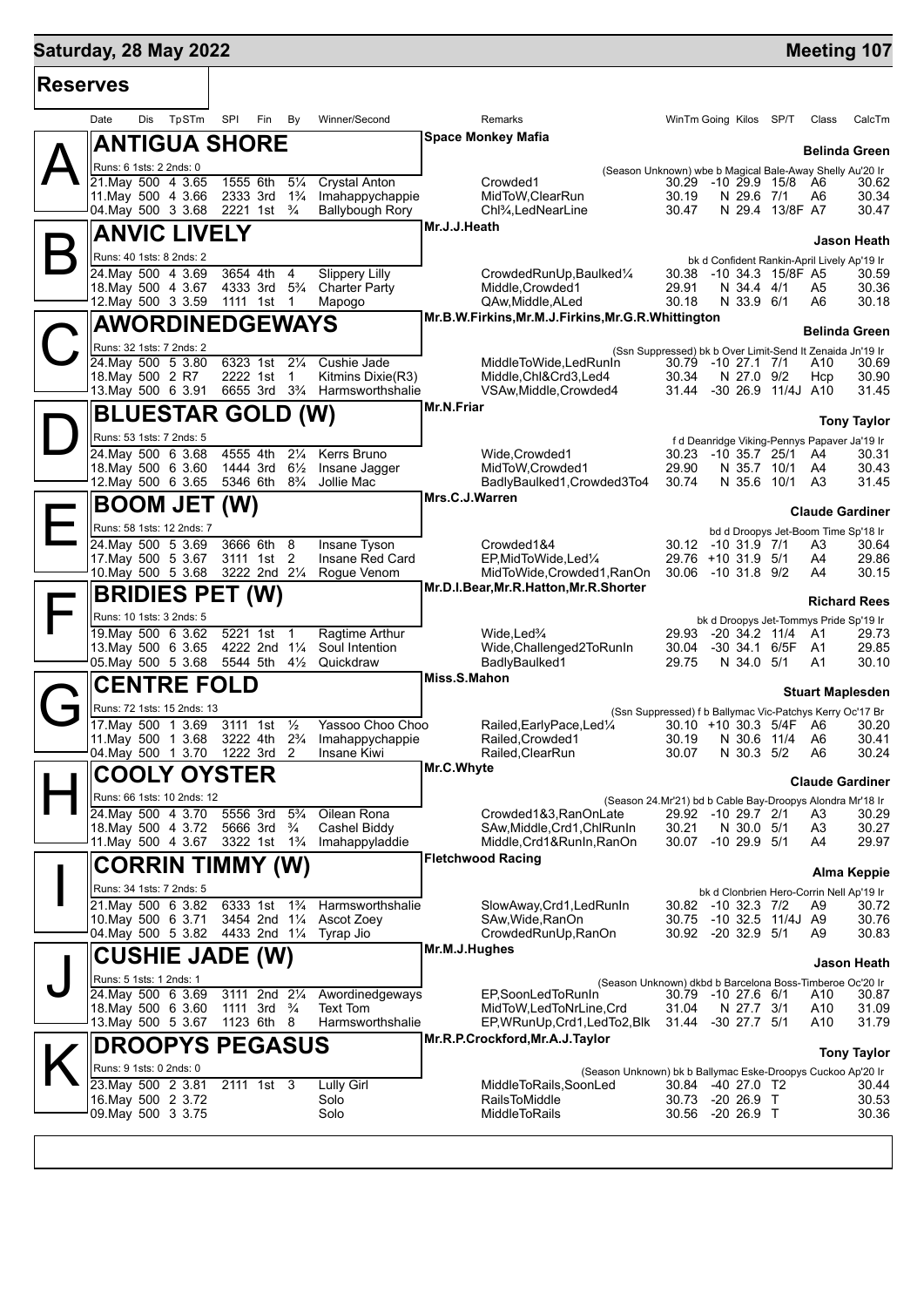# **Saturday, 28 May 2022 Manual Control of the Control of the Control of the Control of the Meeting 107**

| <b>Reserves</b> |                                                  |                                                           |                                                       |                                                                                          |                                                                                |                  |                |                         |  |  |
|-----------------|--------------------------------------------------|-----------------------------------------------------------|-------------------------------------------------------|------------------------------------------------------------------------------------------|--------------------------------------------------------------------------------|------------------|----------------|-------------------------|--|--|
|                 | TpSTm<br>Date<br>Dis                             | SPI<br>Fin<br>By                                          | Winner/Second                                         | Remarks                                                                                  | WinTm Going Kilos SP/T                                                         |                  | Class          | CalcTm                  |  |  |
|                 | <b>FEARSOME POPPY</b>                            |                                                           |                                                       | Mr.P.G.Walker                                                                            |                                                                                |                  |                | Alma Keppie             |  |  |
|                 | Runs: 16 1sts: 5 2nds: 1                         |                                                           |                                                       |                                                                                          | (Season Unknown) wbk b Magical Bale-Cashen Maureen Au'20 Br                    |                  |                |                         |  |  |
|                 | 21. May 500 3 3.63<br>12. May 500 3 3.67         | 2111 1st<br>$2\frac{1}{4}$<br>4663 4th<br>4               | Pocket Pard<br>Jollie Mac                             | EarlyPace, Middle, SoonLed<br>BadlyBaulked1, Baulked3/4                                  | 30.02<br>-20 29.8 4/1<br>30.74<br>N 30.0 10/3                                  |                  | A3<br>A3       | 29.82<br>31.07          |  |  |
|                 | 07 May 500 3 3.58                                |                                                           | 1111 1st 5 <sup>3</sup> / <sub>4</sub> Greenys Magic  | QAw, Middle, Always Led                                                                  | N 30.0 3/1<br>29.85                                                            |                  | A4             | 29.85                   |  |  |
|                 | <b>FREEDOM MUSTANG (W)</b>                       |                                                           |                                                       | Mr.D.N.Bedford, Mr.P.N.Bedford                                                           |                                                                                |                  |                |                         |  |  |
|                 | Runs: 8 1sts: 1 2nds: 2                          |                                                           |                                                       |                                                                                          |                                                                                |                  |                | <b>Richard Rees</b>     |  |  |
|                 | 18. May 500 5 3.61                               | 3111 1st 2                                                | Hurry Up Harry                                        | EP, MidToW, SoonLed                                                                      | bk d Fernando Bale-Mustang Vienna Ap'20 Ir<br>30.12                            | N 33.6 8/11F A6  |                | 30.12                   |  |  |
|                 | 12. May 500 5 3.63                               | 3112 2nd 2 <sup>3</sup> / <sub>4</sub>                    | <b>Slippy Bullet</b>                                  | EP,SoonLedTo3/4,Crowded                                                                  | 30.07                                                                          | N 33.7 2/1J A5   |                | 30.29                   |  |  |
|                 | 06 May 500 5 3.66                                | 5111 3rd 11/4 Insane Jagger                               |                                                       | Wide,SoonLedTo4,Crowded<br>Mrs.A.R.Keppie                                                | $-20$ 33.6 $5/2$<br>30.44                                                      |                  | A5             | 30.34                   |  |  |
|                 | <b>GLENGARLIGHTNING</b>                          |                                                           |                                                       |                                                                                          |                                                                                |                  |                | Alma Keppie             |  |  |
|                 | Runs: 3 1sts: 0 2nds: 1                          |                                                           |                                                       |                                                                                          | (Ssn Suppressed) bk b Droopys Biker-Nice Mystery Au'20 Ir                      |                  |                |                         |  |  |
|                 | 24. May 285 1<br>17. May 285 1                   | $4 - 2 -$<br>3rd<br>$\overline{1}$<br>$5 - 3 -$<br>4th 4¼ | Ri Honcho<br><b>Quarterland Karl</b>                  | Challenged&BaulkedRunIn<br>Railed, Challenged 1, Crd                                     | 17.13<br>16.65<br>$+5$ 26.9 $5/1$                                              | -5 27.4 13/8F D4 | D4             | 17.15<br>17.05          |  |  |
|                 | 11. May 285 1                                    | 3-2- 2nd 1                                                | Road To Success                                       | Railed, Handy From 1/2                                                                   | 17.00<br>$-5$ 27.0 6/1                                                         |                  | D4             | 17.04                   |  |  |
|                 | <b>HEAVY MACHINERY (W)</b>                       |                                                           |                                                       | <b>Mrs.T.S.Martret</b>                                                                   |                                                                                |                  |                |                         |  |  |
|                 | Runs: 38 1sts: 8 2nds: 7                         |                                                           |                                                       |                                                                                          |                                                                                |                  |                | <b>Claude Gardiner</b>  |  |  |
|                 | 24. May 500 6 3.76                               | 6665 3rd<br>$4\frac{1}{4}$                                | Sadie Girl                                            | SlowAway, Wide, RanOn                                                                    | bk d Droopys Cain-Quarterland Ella Oc'19 Ir<br>29.94 -10 34.2 7/1              |                  | A2             | 30.18                   |  |  |
|                 | 17 May 500 6 3.76                                | 2<br>2644 4th                                             | Killeacle Amelia                                      | SlowAway, Wide, RanOn                                                                    | 29.77 +10 34.3 10/1 A2                                                         |                  |                | 30.02                   |  |  |
|                 | 05. May 500 6 3.72                               | $5\frac{1}{4}$<br>6656 5th                                | Moanteen Eddie                                        | SlowAway, Wide<br><b>Mr.G.Andreas</b>                                                    | 29.72 -10 34.3 5/2C A2                                                         |                  |                | 30.05                   |  |  |
|                 | <b>INSANE ANN</b>                                |                                                           |                                                       |                                                                                          |                                                                                |                  |                | George Andreas          |  |  |
|                 | Runs: 54 1sts: 9 2nds: 8                         |                                                           |                                                       |                                                                                          | (Season 28.Ap'22) bk b Dorotas Wildcat-Courts Ad Laney Mr'19 Ir                |                  |                |                         |  |  |
|                 | 23. May 500 2 3.69<br>23.Apr 500 3 3.68          | 2111 1st<br>$2\frac{1}{4}$<br>$3111$ 1st $1\frac{1}{2}$   | Insane Pam<br><b>Crystal Anton</b>                    | Mid-RIs, DispLd-3/4, Led4<br>EarlyPace, Middle, Led1                                     | 30.91<br>-40 29.0 T2<br>30.11 +10 29.5 7/1                                     |                  | xSsn<br>A6     | 30.51<br>30.21          |  |  |
|                 | 08.Apr 500 4 3.69                                |                                                           | 2333 4th 5 <sup>3</sup> / <sub>4</sub> Rough Wildfire | Middle, ClearRun                                                                         | 30.50 -10 29.8 15/8F A6                                                        |                  |                | 30.86                   |  |  |
|                 | <b>INSANE WILDCAT</b>                            |                                                           |                                                       | Mr.G.Andreas                                                                             |                                                                                |                  |                |                         |  |  |
|                 | Runs: 66 1sts: 10 2nds: 9                        |                                                           |                                                       | <b>George Andreas</b><br>(Season 18.Au'21) bd b Dorotas Wildcat-Courts Ad Laney Mr'19 Ir |                                                                                |                  |                |                         |  |  |
|                 | 20. May 500 2 3.79                               | 5455 5th<br>$6\frac{1}{2}$                                | Imalrightdottie                                       | MiddleToRails, Crowded1&3                                                                | 31.22<br>$-60$ 26.7 $6/1$                                                      |                  | A9             | 31.13                   |  |  |
|                 | 05. May 500 2 3.63<br>28.Apr 500 1 3.65          | 1233 4th<br>$3\frac{1}{4}$<br>1111 1st 31⁄4               | <b>Wonky Wally</b><br>Night Tango                     | EarlyPace, WideRunIn<br>QAw, RIs To Mid, ALed, WRunIn                                    | 30.38<br>N 26.5 7/1<br>30.38 +20 26.4 2/1F                                     |                  | A9<br>A10      | 30.64<br>30.58          |  |  |
|                 |                                                  |                                                           |                                                       | <b>AGV Syndicate</b>                                                                     |                                                                                |                  |                |                         |  |  |
|                 | <b>JAGUAR WOO HOO</b>                            |                                                           |                                                       |                                                                                          |                                                                                |                  |                | Alma Keppie             |  |  |
|                 | Runs: 36 1sts: 6 2nds: 8                         |                                                           |                                                       |                                                                                          | dkbd d Dorotas Woo Hoo-Cabra Roxy Oc'19 Ir                                     |                  |                |                         |  |  |
|                 | 20. May 500 1 3.69<br>07. May 500 1 3.68         | 2333 3rd<br>$2\frac{3}{4}$<br>2222 2nd 6                  | <b>Forest Mel</b><br>Glengar Bomber                   | Railed, Crowded1<br>RIsToMid, Challenged 3                                               | $-40$ 32.8 11/2<br>30.60<br>29.73<br>N 32.6 8/1                                |                  | A3<br>A3       | 30.42<br>30.22          |  |  |
|                 | 23.Apr 500 1 3.70                                |                                                           | 3111 2nd 11/4 Rollinontheriver                        | Mid&Baulked&Led1ToNrLn                                                                   | 30.43 +10 32.3 10/1                                                            |                  | A <sub>3</sub> | 30.64                   |  |  |
|                 | MELBURY APOLLO                                   |                                                           |                                                       | Mr.P.R.Richards                                                                          |                                                                                |                  |                | Jason Heath             |  |  |
|                 | Runs: 41 1sts: 6 2nds: 4                         |                                                           |                                                       |                                                                                          | wbk d Taylors Sky-Curryhills Lmont Ap'19 Br                                    |                  |                |                         |  |  |
|                 | 24. May 285 4                                    | $3-4-$<br>5th<br>$1\frac{3}{4}$                           | Ri Honcho                                             | MiddleToWide,Baulked1/2                                                                  | 17.13<br>$-532.69/2$                                                           |                  | D4             | 17.22                   |  |  |
|                 | 18. May 285 4<br>11. May 285 4                   | 4<br>6-4-<br>4th<br>6-6-<br>4th 4½                        | Lexis Lace<br>Road To Success                         | SAw, MidToW, Crowded1<br>VSAw, Middle, WideRunIn                                         | 16.91<br>N 32.6 8/1<br>17.00<br>$-5$ 32.2 11/4                                 |                  | D4<br>D4       | 17.24<br>17.31          |  |  |
|                 |                                                  |                                                           |                                                       | Ms.S.A.M.Blackmore, Mrs.L.Groom, Mrs.A.J.Ingram, Mrs.P.J.Lloyd                           |                                                                                |                  |                |                         |  |  |
|                 | <b>OLIVE TREE</b>                                |                                                           |                                                       |                                                                                          |                                                                                |                  |                | Derek Knight            |  |  |
|                 | Runs: 22 1sts: 4 2nds: 3<br>21. May 500 4 3.65   |                                                           |                                                       |                                                                                          | (Ssn Suppressed) bk b Droopys Sydney-Leezie Dunbar Au'19 Ir                    |                  |                |                         |  |  |
|                 | 13. May 500 4 3.63                               | 2344 3rd 5<br>3344 4th<br>5                               | <b>Crokers Velcro</b><br>Get On Hilda                 | Middle, Crowded 1&2<br>Middle, Crowded <sup>1</sup> / <sub>4</sub> &RunIn                | 30.27 -10 28.9 11/4J A4<br>$-20$ 29.6 $6/1$<br>30.24                           |                  | A4             | 30.58<br>30.44          |  |  |
|                 | 29.Apr 500 4 3.72                                | 5433 3rd 51/4                                             | Sharp Butch                                           | Middle, Crowded RunUp                                                                    | -20 29.9 9/2<br>30.07                                                          |                  | A3             | 30.29                   |  |  |
|                 | <b>PASS THE GIN (W)</b>                          |                                                           |                                                       | Mrs.T.J.Cahill                                                                           |                                                                                |                  |                | <b>Seamus Cahill</b>    |  |  |
|                 | Runs: 69 1sts: 9 2nds: 5                         |                                                           |                                                       |                                                                                          | wbebd d Taylors Sky-Sullane Rogue Au'18 Ir                                     |                  |                |                         |  |  |
|                 | 24. May 285 5                                    | $6 - 5 -$<br>$1\frac{1}{2}$<br>4th                        | Ri Honcho                                             | MiddleToWide,Crowded1/2                                                                  | 17.13<br>-5 31.4 5/1                                                           |                  | D4             | 17.19                   |  |  |
|                 | 18. May 285 5<br>13. May 285 6                   | $2 - 2 -$<br>3rd<br>3<br>2-4- 5th 5                       | Lexis Lace<br>Cillians Toast                          | MidToW, ClearRun<br>MiddleToWide, Crowded RunIn                                          | 16.91<br>N 31.6 8/1<br>17.04<br>$-10$ 32.2 $9/1$                               |                  | D4<br>D3       | 17.16<br>17.34          |  |  |
|                 |                                                  |                                                           |                                                       | Mr.M.Christelow, Mr.M.Lee, Mr.A.O'Shaughnessy, Mr.K. Tester                              |                                                                                |                  |                |                         |  |  |
|                 | <b>PUNKROCK BANSHEE</b>                          |                                                           |                                                       |                                                                                          |                                                                                |                  |                | <b>Stuart Maplesden</b> |  |  |
|                 | Runs: 62 1sts: 11 2nds: 16<br>13. May 500 1 3.71 | 4343 3rd<br>$5\frac{1}{2}$                                | Seomra Syd                                            | Railed, Crowded 1&3                                                                      | (Season 21.My'19) bk b Crash-Swift Curie Nv'17 Ir<br>$-20$ 29.8 $6/1$<br>30.23 |                  | A3             | 30.47                   |  |  |
|                 | 26.Apr 500 1 3.65                                | 2355 5th 71/4                                             | <b>Slippy Hilary</b>                                  | Crowded1, Badly Baulked3                                                                 | 30.25<br>N 29.7 9/1                                                            |                  | A3             | 30.83                   |  |  |
|                 | 18.Apr 500 1 3.69                                | 1111 1st $\frac{3}{4}$                                    | <b>Crystal Anton</b>                                  | Railed, AlwaysLed                                                                        | 30.36<br>$-1029.7$ T3                                                          |                  |                | 30.26                   |  |  |
|                 |                                                  |                                                           |                                                       |                                                                                          |                                                                                |                  |                |                         |  |  |